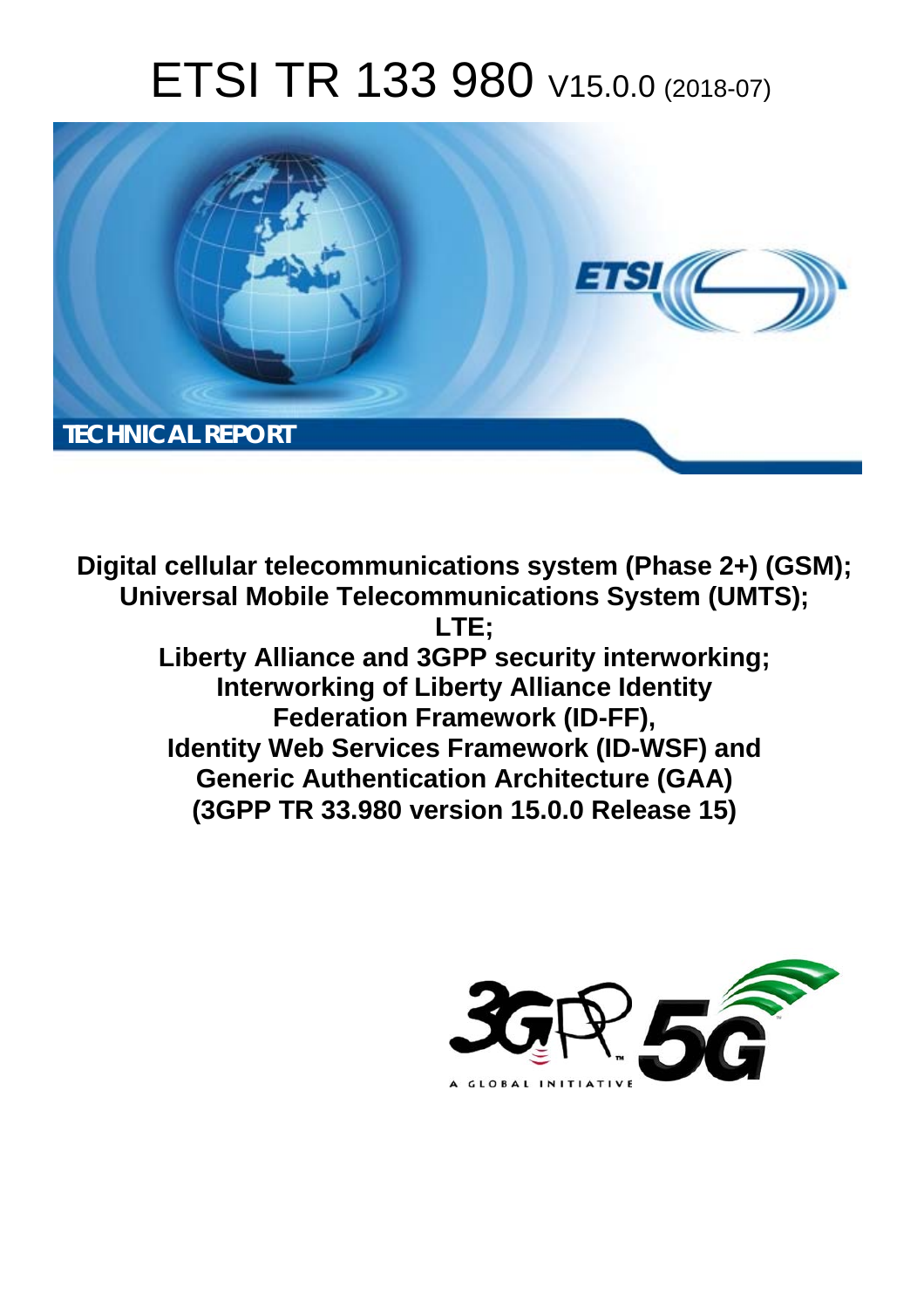Reference RTR/TSGS-0333980vf00

Keywords GSM,LTE,SECURITY,UMTS

#### *ETSI*

#### 650 Route des Lucioles F-06921 Sophia Antipolis Cedex - FRANCE

Tel.: +33 4 92 94 42 00 Fax: +33 4 93 65 47 16

Siret N° 348 623 562 00017 - NAF 742 C Association à but non lucratif enregistrée à la Sous-Préfecture de Grasse (06) N° 7803/88

#### *Important notice*

The present document can be downloaded from: <http://www.etsi.org/standards-search>

The present document may be made available in electronic versions and/or in print. The content of any electronic and/or print versions of the present document shall not be modified without the prior written authorization of ETSI. In case of any existing or perceived difference in contents between such versions and/or in print, the only prevailing document is the print of the Portable Document Format (PDF) version kept on a specific network drive within ETSI Secretariat.

Users of the present document should be aware that the document may be subject to revision or change of status. Information on the current status of this and other ETSI documents is available at <https://portal.etsi.org/TB/ETSIDeliverableStatus.aspx>

If you find errors in the present document, please send your comment to one of the following services: <https://portal.etsi.org/People/CommiteeSupportStaff.aspx>

#### *Copyright Notification*

No part may be reproduced or utilized in any form or by any means, electronic or mechanical, including photocopying and microfilm except as authorized by written permission of ETSI. The content of the PDF version shall not be modified without the written authorization of ETSI. The copyright and the foregoing restriction extend to reproduction in all media.

> © ETSI 2018. All rights reserved.

**DECT**TM, **PLUGTESTS**TM, **UMTS**TM and the ETSI logo are trademarks of ETSI registered for the benefit of its Members. **3GPP**TM and **LTE**TM are trademarks of ETSI registered for the benefit of its Members and of the 3GPP Organizational Partners. **oneM2M** logo is protected for the benefit of its Members.

**GSM**® and the GSM logo are trademarks registered and owned by the GSM Association.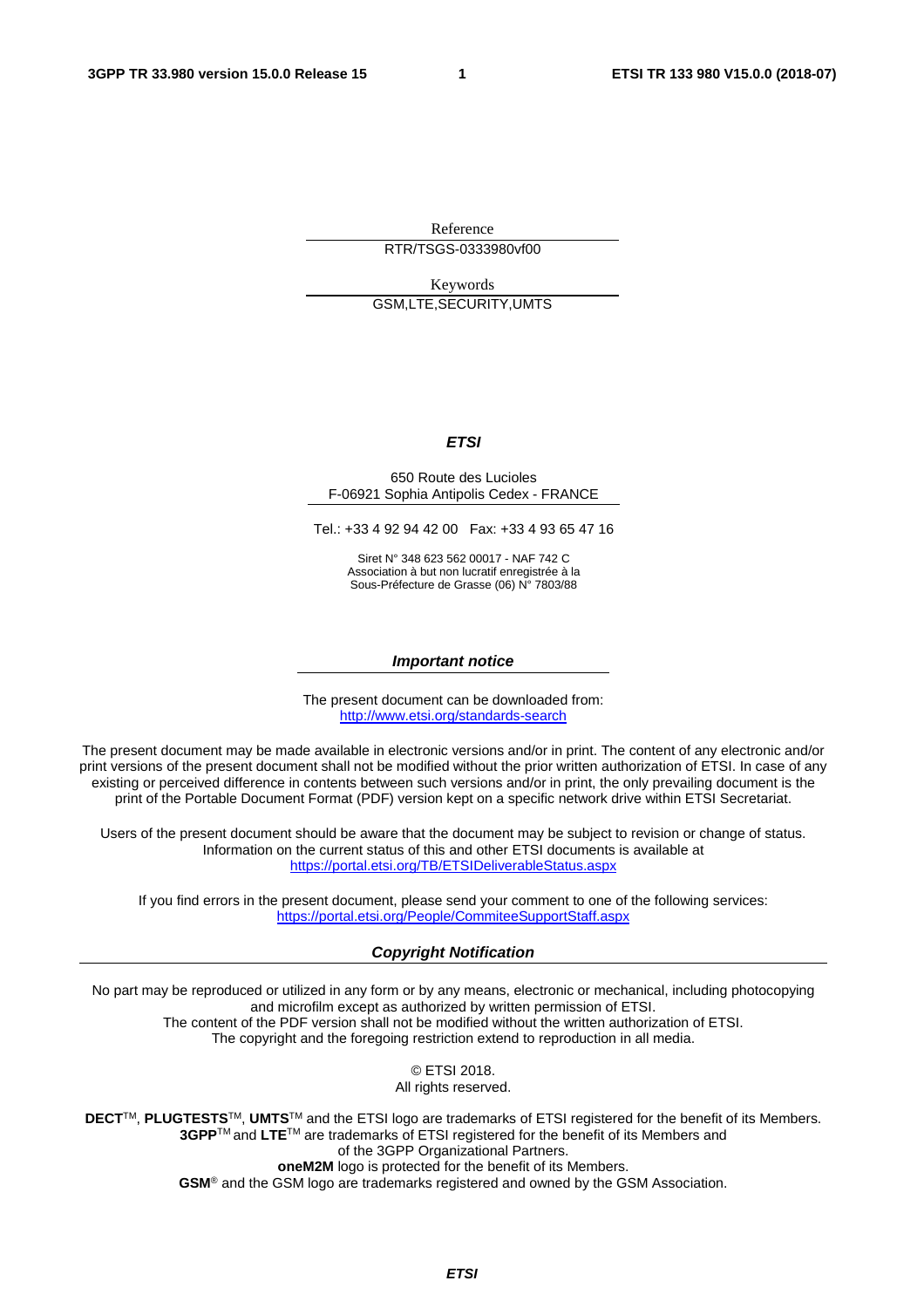# Intellectual Property Rights

#### Essential patents

IPRs essential or potentially essential to normative deliverables may have been declared to ETSI. The information pertaining to these essential IPRs, if any, is publicly available for **ETSI members and non-members**, and can be found in ETSI SR 000 314: *"Intellectual Property Rights (IPRs); Essential, or potentially Essential, IPRs notified to ETSI in respect of ETSI standards"*, which is available from the ETSI Secretariat. Latest updates are available on the ETSI Web server ([https://ipr.etsi.org/\)](https://ipr.etsi.org/).

Pursuant to the ETSI IPR Policy, no investigation, including IPR searches, has been carried out by ETSI. No guarantee can be given as to the existence of other IPRs not referenced in ETSI SR 000 314 (or the updates on the ETSI Web server) which are, or may be, or may become, essential to the present document.

#### **Trademarks**

The present document may include trademarks and/or tradenames which are asserted and/or registered by their owners. ETSI claims no ownership of these except for any which are indicated as being the property of ETSI, and conveys no right to use or reproduce any trademark and/or tradename. Mention of those trademarks in the present document does not constitute an endorsement by ETSI of products, services or organizations associated with those trademarks.

# Foreword

This Technical Report (TR) has been produced by ETSI 3rd Generation Partnership Project (3GPP).

The present document may refer to technical specifications or reports using their 3GPP identities, UMTS identities or GSM identities. These should be interpreted as being references to the corresponding ETSI deliverables.

The cross reference between GSM, UMTS, 3GPP and ETSI identities can be found under [http://webapp.etsi.org/key/queryform.asp.](http://webapp.etsi.org/key/queryform.asp)

# Modal verbs terminology

In the present document "**should**", "**should not**", "**may**", "**need not**", "**will**", "**will not**", "**can**" and "**cannot**" are to be interpreted as described in clause 3.2 of the [ETSI Drafting Rules](https://portal.etsi.org/Services/editHelp!/Howtostart/ETSIDraftingRules.aspx) (Verbal forms for the expression of provisions).

"**must**" and "**must not**" are **NOT** allowed in ETSI deliverables except when used in direct citation.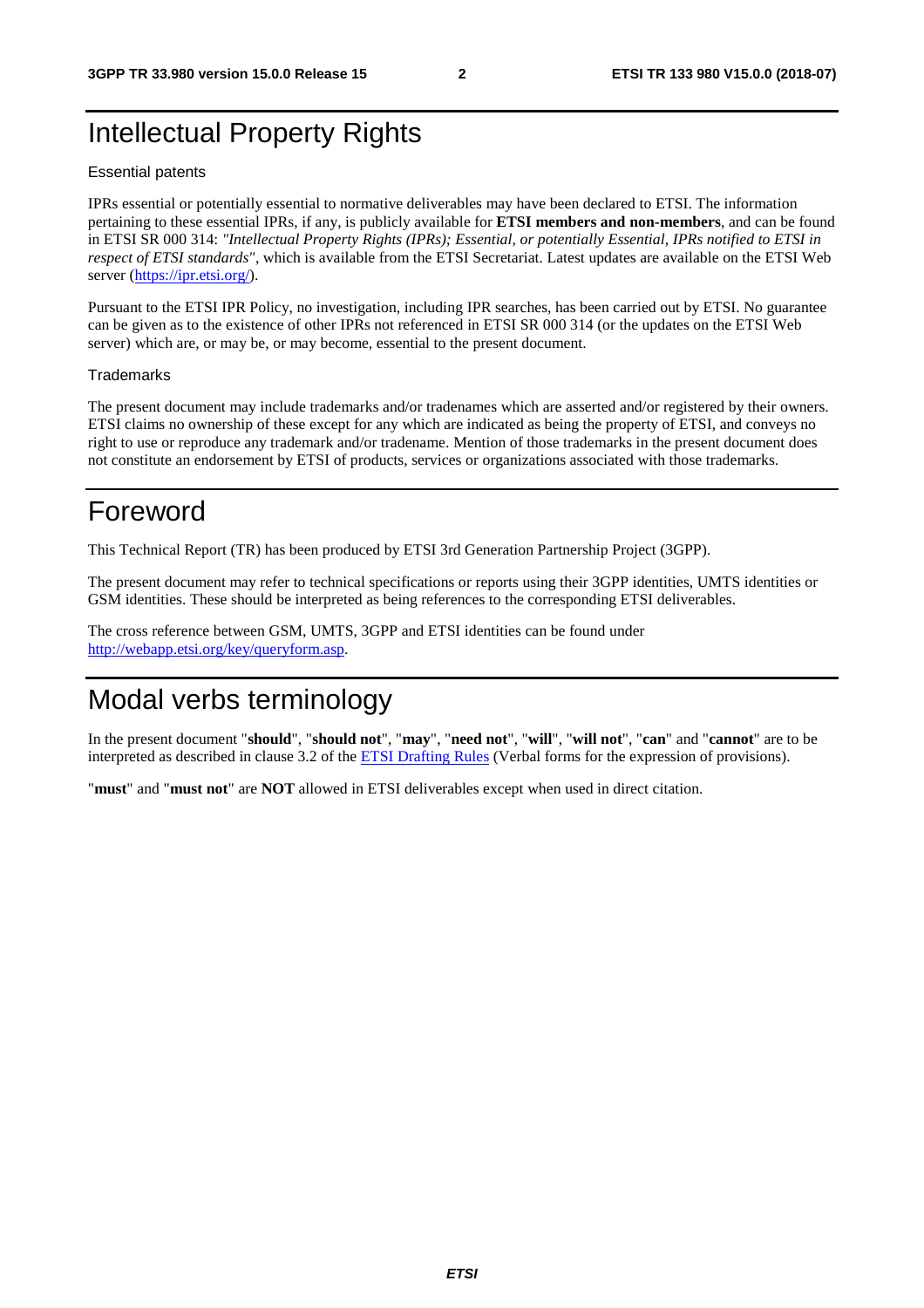$\mathbf{3}$ 

# Contents

| 1                |                                                                                        |  |  |  |  |  |
|------------------|----------------------------------------------------------------------------------------|--|--|--|--|--|
| $\overline{2}$   |                                                                                        |  |  |  |  |  |
| 3                |                                                                                        |  |  |  |  |  |
| 3.1              |                                                                                        |  |  |  |  |  |
| 3.2              |                                                                                        |  |  |  |  |  |
| 4<br>4.1         | Interworking of Liberty Alliance ID-FF/ID-WSF and Generic Authentication Architecture9 |  |  |  |  |  |
| 4.2              |                                                                                        |  |  |  |  |  |
| 4.2.1            | Architecture for collocation of NAF with Liberty Alliance Authentication Function 12   |  |  |  |  |  |
| 4.2.1.1          |                                                                                        |  |  |  |  |  |
| 4.2.1.2          |                                                                                        |  |  |  |  |  |
| 4.2.2<br>4.2.2a  |                                                                                        |  |  |  |  |  |
| 4.2.3            |                                                                                        |  |  |  |  |  |
| 4.2.3.1          |                                                                                        |  |  |  |  |  |
| 4.2.3.2          |                                                                                        |  |  |  |  |  |
| 4.2.4            |                                                                                        |  |  |  |  |  |
| 4.2.4.1          |                                                                                        |  |  |  |  |  |
| 4.2.4.2          |                                                                                        |  |  |  |  |  |
| 4.2.4.3          |                                                                                        |  |  |  |  |  |
| 4.3<br>4.3.1     |                                                                                        |  |  |  |  |  |
| 4.3.2            |                                                                                        |  |  |  |  |  |
| 4.3.2a           |                                                                                        |  |  |  |  |  |
| 4.3.3            |                                                                                        |  |  |  |  |  |
| 4.3.3.1          |                                                                                        |  |  |  |  |  |
| 4.3.3.2          |                                                                                        |  |  |  |  |  |
| 4.3.4            |                                                                                        |  |  |  |  |  |
| 4.3.5            |                                                                                        |  |  |  |  |  |
| 4.3.6<br>4.3.6.1 |                                                                                        |  |  |  |  |  |
| 4.3.6.2          |                                                                                        |  |  |  |  |  |
| 4.3.7            |                                                                                        |  |  |  |  |  |
| 4.3a             |                                                                                        |  |  |  |  |  |
| 4.3a.1           |                                                                                        |  |  |  |  |  |
| 4.3a.2           |                                                                                        |  |  |  |  |  |
| 4.3a.3           |                                                                                        |  |  |  |  |  |
| 4.3a.4<br>4.3a.5 |                                                                                        |  |  |  |  |  |
| 4.3a.6           |                                                                                        |  |  |  |  |  |
| 4.4              |                                                                                        |  |  |  |  |  |
| 4.4.1            |                                                                                        |  |  |  |  |  |
| 4.4.2            |                                                                                        |  |  |  |  |  |
| 4.4.2a           |                                                                                        |  |  |  |  |  |
| 4.5              |                                                                                        |  |  |  |  |  |
| Annex A:         | Digest Authentication within SASL for Ua protocol between UE and AS/NAF 36             |  |  |  |  |  |
| A.1              |                                                                                        |  |  |  |  |  |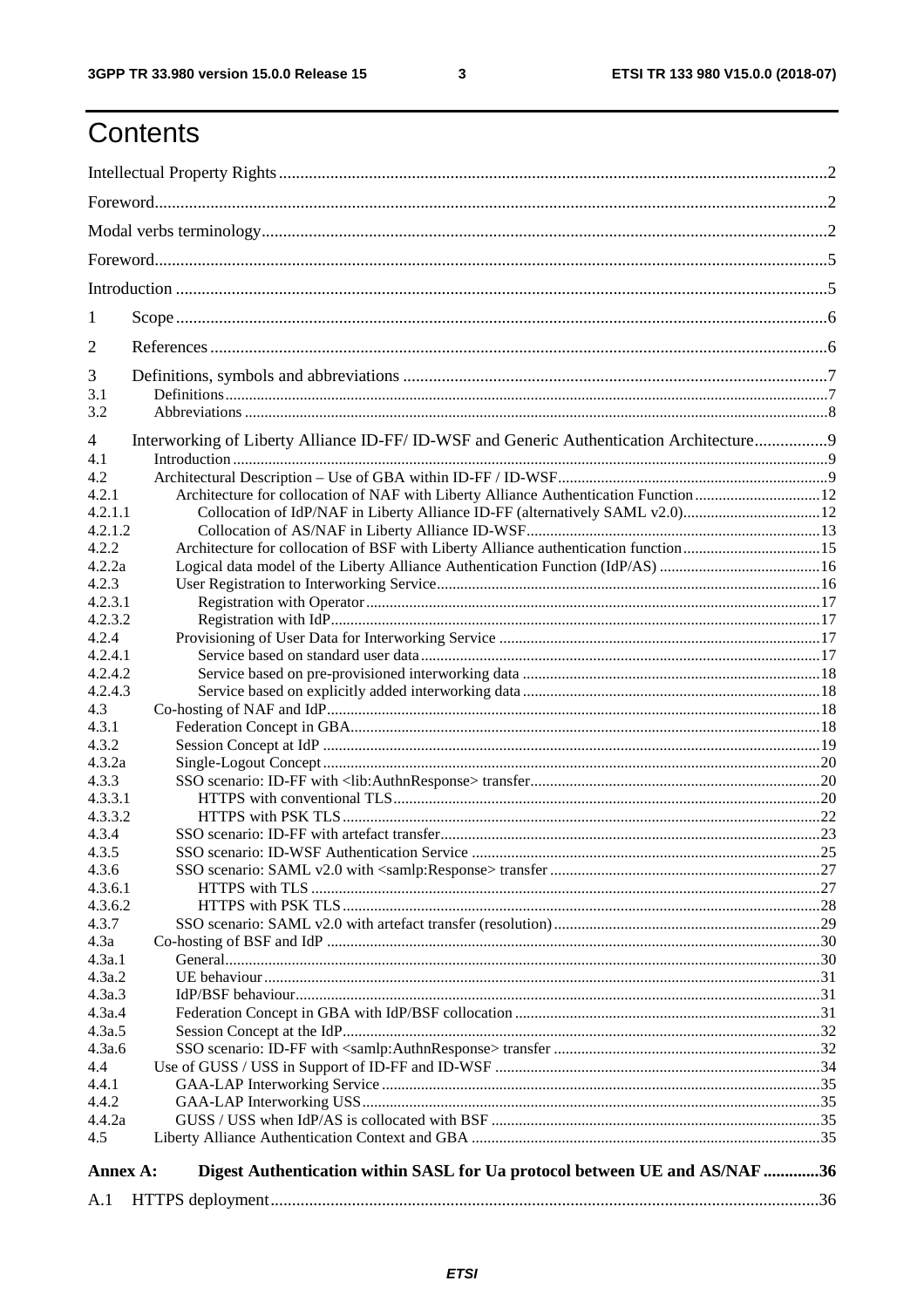$\overline{\mathbf{4}}$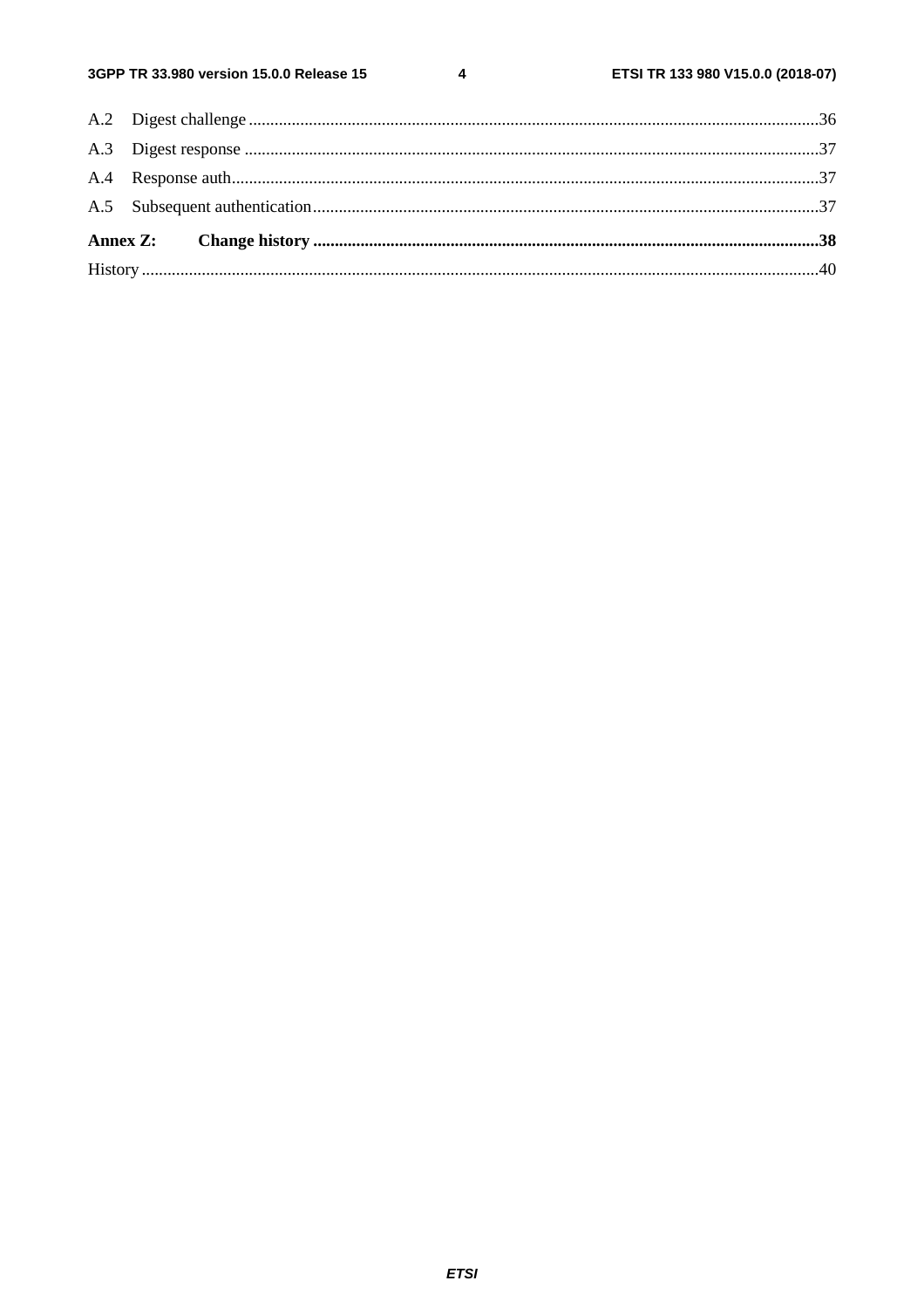# Foreword

This Technical Report has been produced by the 3rd Generation Partnership Project (3GPP).

The contents of the present document are subject to continuing work within the TSG and may change following formal TSG approval. Should the TSG modify the contents of the present document, it will be re-released by the TSG with an identifying change of release date and an increase in version number as follows:

Version x.y.z

where:

- x the first digit:
	- 1 presented to TSG for information;
	- 2 presented to TSG for approval;
	- 3 or greater indicates TSG approved document under change control.
- y the second digit is incremented for all changes of substance, i.e. technical enhancements, corrections, updates, etc.
- z the third digit is incremented when editorial only changes have been incorporated in the document.

# Introduction

3GPP defined the Generic Authentication Architecture (GAA) independent of the Liberty Alliance Identity Federation and Web Service Framework. Both systems were designed to be deployed independently of each other. The Liberty Alliance Identity Federation and Web Service Framework offers simplified sign-on and session management for complex web service business interaction protocols. The GAA offers a mechanism to provide a shared secret and certificates to two communicating entities for mobile applications, based on GSM and UMTS authentication and key agreement protocols.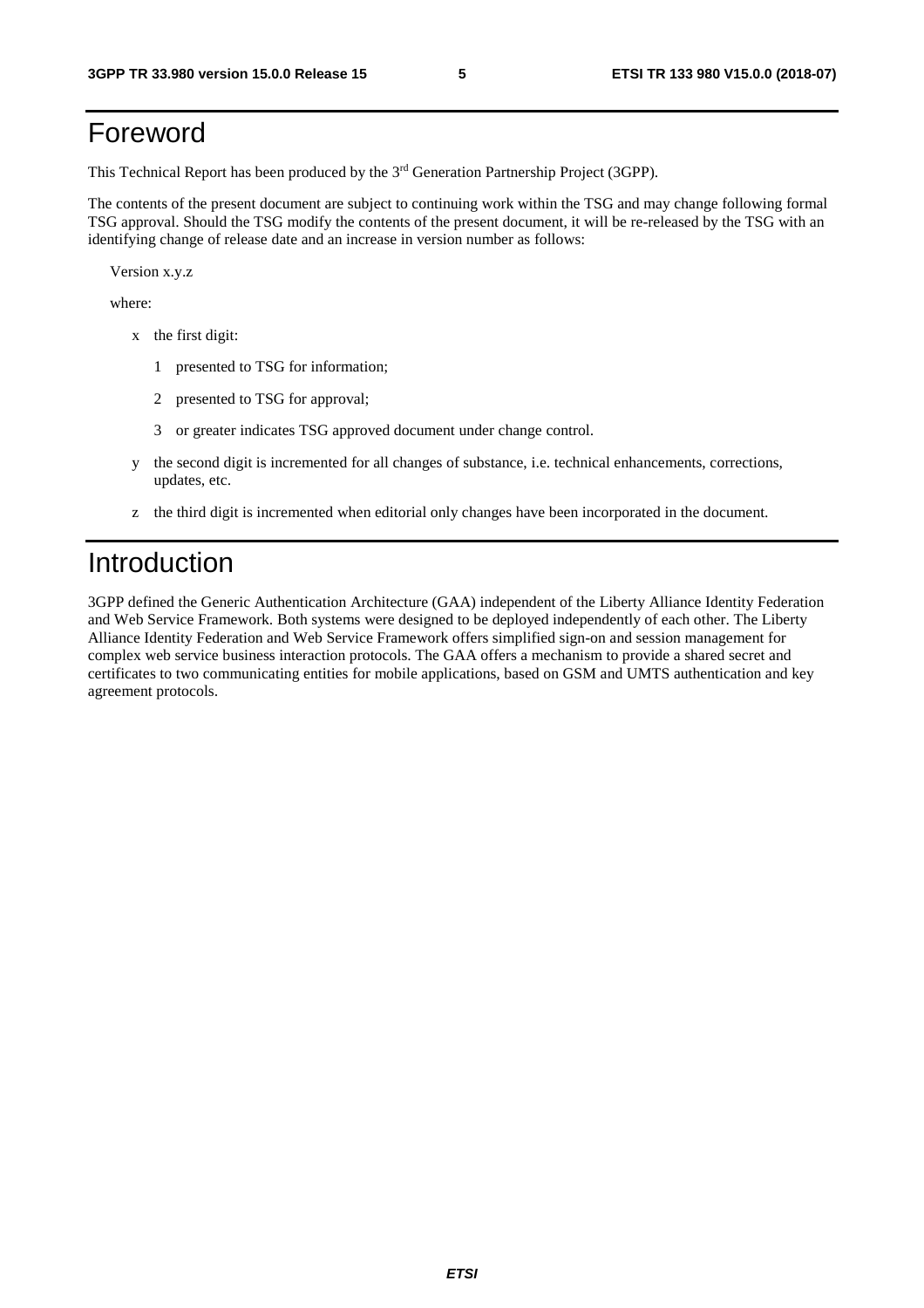# 1 Scope

The present document provides guidelines on the interworking of the Generic Authentication Architecture (GAA) and the Liberty Alliance architecture. The document studies the details of possible interworking methods between the Security Assertion Markup Language v2.0, SAML v2.0 (or alternatively the Liberty Alliance Identity Federation Framework, ID-FF), the Identity Web Services Framework (ID-WSF) , the Security Assertion Markup Language (SAML) and a component of GAA called the Generic Bootstrapping Architecture (GBA). This document only applies if Liberty Alliance and GBA or SAML v2.0 and GBA are used in combination.

# 2 References

The following documents contain provisions, which, through reference in this text, constitute provisions of the present document.

- References are either specific (identified by date of publication, edition number, version number, etc.) or non-specific.
- For a specific reference, subsequent revisions do not apply.
- For a non-specific reference, the latest version applies. In the case of a reference to a 3GPP document (including a GSM document), a non-specific reference implicitly refers to the latest version of that document *in the same Release as the present document*.
- [1] 3GPP TS 33.220: "Generic Authentication Architecture (GAA); Generic bootstrapping architecture".
- [2] 3GPP TS 33.222: "Generic Authentication Architecture (GAA); Access to network application functions using Hypertext Transfer Protocol over Transport Layer Security (HTTPS)".
- [3] 3GPP TS 33.221: "Generic Authentication Architecture (GAA); Support for subscriber certificates".
- [4] 3GPP TS 24.109: "Bootstrapping interface (Ub) and network application function interface (Ua); Protocol details".
- [5] 3GPP TS 29.109: "Generic Authentication Architecture (GAA); Zh and Zn Interfaces based on the Diameter protocol; Stage 3".
- [6] Liberty Alliance Project, ID-WSF v2.0: "Liberty ID-WSF Security Mechanisms".
- [7] Liberty Alliance Project, ID-FF v1.2: "Liberty ID-FF Architecture Overview".
- [8] Liberty Alliance Project, ID-WSF v2.0 "Liberty ID-WSF Authentication Service Specification and Single Sign-On Service".
- [9] Liberty Alliance Project, ID-WSF v2.0: "Liberty ID-WSF SOAP Binding Specification".
- [10] Liberty Alliance Project, ID-WSF v2.0: "Liberty ID-WSF Discovery Service Specification".
- [11] Organization for the Advancement of Structured Information Standards (OASIS), SAML v2 Core "Assertions and Protocols for the OASIS Security Assertion Markup Language (SAML) V2.0".
- [12] Liberty Alliance Project, ID-FF v1.2: "Liberty ID-FF Bindings and Profiles Specification".
- [13] Organization for the Advancement of Structured Information Standards (OASIS), "Profiles for the OASIS Security Assertion Markup Language (SAML) v2.0".
- [14] Liberty Alliance Project, ID-WSF v1.2: "Security Mechanisms".
- [15] Liberty Alliance Project Support Documents: "Authentication Context Specification" v2.0.
- [16] Liberty Alliance Project, ID-WSF "Profiles for Liberty enabled User Agents and Devices" v2.0.
- [17] IETF RFC 2222 (1997), "Simple Authentication and Security Layer (SASL)".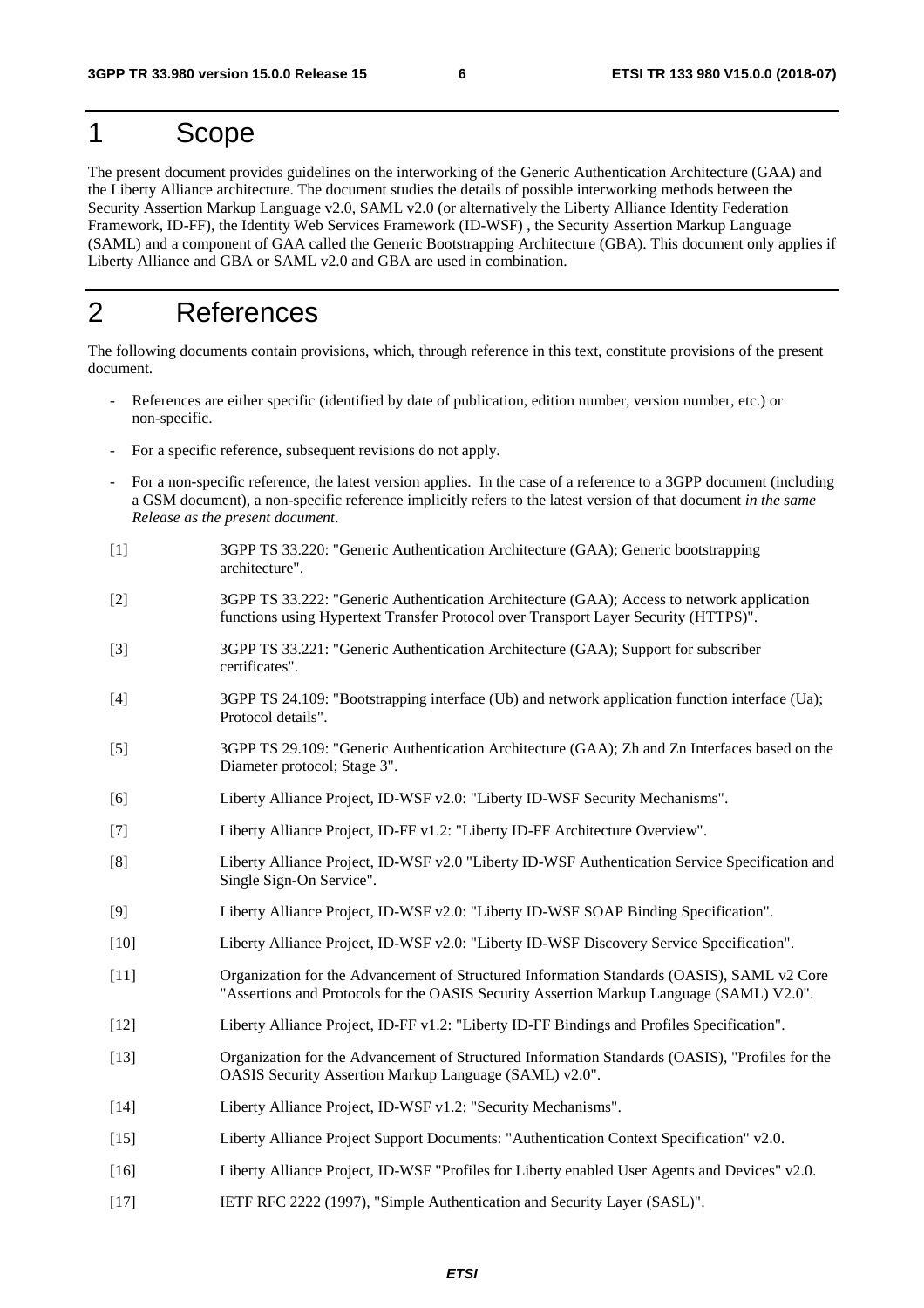- [18] IETF RFC 2831 (2000), "Using Digest Authentication as a SASL Mechanism".
- [19] IETF RFC 2617 (1999), "HTTP Authentication: Basic and Digest Access Authentication".
- [20] Liberty Alliance Project Support Documents: "Liberty Reverse HTTP Binding for SOAP Specification" v1.1.
- [21] 3GPP TR 21.905: "Vocabulary for 3GPP Specifications".
- [22] IETF RFC 3546 (2003-06), "Transport Layer Security (TLS) Extensions".
- [23] Liberty Alliance Project, ID-SIS: "Liberty Alliance ID-SIS 1.0 Specifications".
- [24] **IETF RFC 2246 (1999-01), "The TLS Protocol Version 1.0".**
- [25] IETF RFC 4279 (2005-12), "Pre-Shared Key Ciphersuites for Transport Layer Security (TLS)".
- [26] Liberty Alliance Project, ID-FF v1.2: "Liberty ID-FF Protocols and Schema Specification".
- [27] Organization for the Advancement of Structured Information Standards (OASIS), "Authentication Contexts for the OASIS Security Assertion Markup Language (SAML) V2.0".
- [28] Organization for the Advancement of Structured Information Standards (OASIS), SAML v2 Core "Conformance Requirements for the OASIS Security Assertion Markup Language (SAML) V2.0".
- [29] 3GPP TS 23.003: "Numbering, addressing and identification".

# 3 Definitions, symbols and abbreviations

## 3.1 Definitions

For the purposes of the present document, the terms and definitions given in TR 21.905 [21] and the following apply.

**Assertion (SAML assertion)** is an XML-based data structure defined by SAML v2.0 [28]. Assertions are collections of one or more statements made by a SAML authority (also known as an issuer), such as an authentication statement or attribute statement. As used in Liberty, assertions typically concern things such as: an act of authentication performed by the Principal, attribute information about a Principal, or an authorization permission applying to a Principal with respect to a specified resource.

**Attribute:** A distinct, named characteristic of a Principal or other system entity.

**Bootstrapping Server Function (BSF):** A BSF is hosted in a network element under the control of an MNO. BSF, HSS, and UEs participate in GBA in which a shared secret is established between the network and a UE by running a bootstrapping procedure. The shared secret can be used between NAFs and UEs, for example, for authentication purposes.

**Defederate (federation termination):** To eliminate the linkage between a Principal's account at an identity provider and a service provider.

**Discovery Service (DS):** An ID-WSF service facilitating the registration, and subsequent discovery of, ID-WSF service instances, as indexed by Principal identity [10].

**Federation:** A is an act of establishing a relationship between two entities or an association compromising any number of service providers and identity providers.

**GBA Function:** A is a function on the ME executing the bootstrapping procedure with BSF (i.e. supporting the Ub reference point) and providing Ua applications with a security association to run bootstrapping usage procedure. The GBA function is called by a Ua application when the Ua application wants to use the bootstrapped security association.

**Identity Provider (IdP):** A Liberty-enabled system entity that manages identity information on behalf of Principals and provides assertions of Principal authentication to other providers e.g. other service providers.

Liberty-Enabled User Agent or Device (LUAD): A device (or user agent) that has specific support for one or more profiles of the Liberty specifications. A LUAD may perform one or more Liberty system entity roles as defined by the Liberty specifications it implements. For example, a LUAD LECP is a user agent or device that supports the Liberty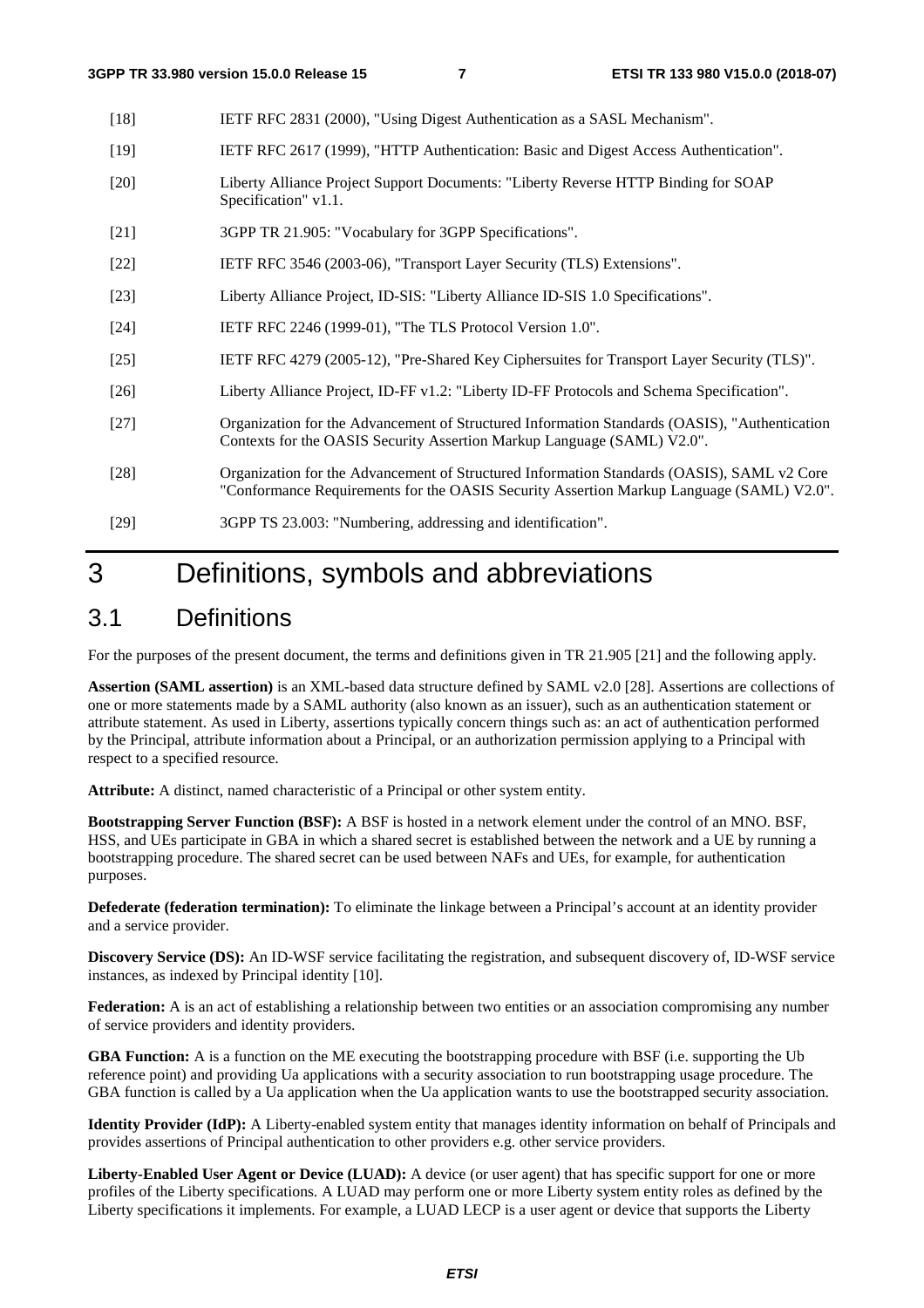LECP profile, a LUAD ECP is a user agent or device that supports the SAML v2.0 ECP Profile and a LUAD-DS would define a device or user agent offering a Liberty ID-WSF Discovery Service [10].

**Liberty Identity Federation Framework (ID-FF):** A system that enables identity federation and management through features such as identity/account linkage, simplified sign on, and simple session management.

**Liberty Identity Web Services Framework (ID-WSF):** A system that provides the framework for building interoperable identity services, permission based attribute sharing, identity service description and discovery, and the associated security profiles.

**Network Application Function (NAF):** A NAF is hosted in a network element. GBA may be used between NAFs and UEs for authentication purposes, and for securing the communication path between the UE and the NAF.

**Principal:** A principal is a system entity whose identity can be authenticated. In Liberty usage the term Principal is often synonymous with "user". The Principal is the legitimate user of the UE.

**Service Provider (SP):** A SP is a role donned by system entities. The SP interacts with other system entities primarily via plain HTTP. From a Principal's perspective, a Service Provider is typically a web site providing services and / or goods.

#### **Web Service:**

- 1. A service defined in terms of an XML-based protocol, often transported over SOAP, and / or a service whose instances, and possible data objects managed therein, are concisely addressable via URIs.
- 2. A web service utilizing [9], [6] and [10].

Web Service Consumer (WSC): A WSC is a role donned by a system entity when it makes a request to a web service.

Web Service Provider (WSP): A WSP is a role donned by a system entity when it provides a web service.

## 3.2 Abbreviations

For the purposes of the present document, the following abbreviations apply (origin of term if GAA or LAP/SAML):

| AS            | Authentication Service (as defined by LAP)                   |
|---------------|--------------------------------------------------------------|
| <b>BSF</b>    | Bootstrapping Server Function (GAA)                          |
| <b>B-TID</b>  | Bootstrapping Transaction Identifier (GAA)                   |
| DS.           | Discovery Service (as defined by LAP)                        |
| <b>ECP</b>    | Enhanced Client or Proxy (as defined by SAML)                |
| <b>FQDN</b>   | Fully Qualified Domain Name                                  |
| GAA           | Generic Authentication Architecture                          |
| <b>GBA</b>    | Generic Bootstrapping Architecture (GAA)                     |
| <b>GSID</b>   | GAA Service Identifier (GAA)                                 |
| <b>GUSS</b>   | GBA User Security Settings (GAA)                             |
| <b>HSS</b>    | Home Subscriber Server                                       |
| ID-FF         | Identity Federation Framework (as defined by LAP)            |
| <b>ID-SIS</b> | Identity Service Interface Specification (as defined by LAP) |
| IdP           | Identity Provider (as defined by LAP/SAML)                   |
| <b>ID-WSF</b> | Identity Web Services Framework (as defined by LAP)          |
| LAP           | Liberty Alliance Project                                     |
| <b>LECP</b>   | Liberty-Enabled Client or Proxy (as defined by LAP)          |
| <b>LUAD</b>   | Liberty-Enabled User Agent or Device (as defined by LAP)     |
| <b>NAF</b>    | Network Application Function (GAA)                           |
| <b>PAOS</b>   | Reversed HTTP binding for SOAP (as defined by LAP/SAML)      |
| <b>SAML</b>   | <b>Security Assertion Markup Language</b>                    |
| <b>SASL</b>   | Simple Authentication and Security Layer                     |
| SOAP          | Simple Object Access Protocol                                |
| <b>SP</b>     | Service Provider                                             |
| <b>SSO</b>    | Single Sign-On                                               |
| <b>SSOS</b>   | <b>SSO</b> Service                                           |
| UE            | User Equipment                                               |
| UID.          | User Identifier                                              |
| <b>USS</b>    | <b>User Security Setting</b>                                 |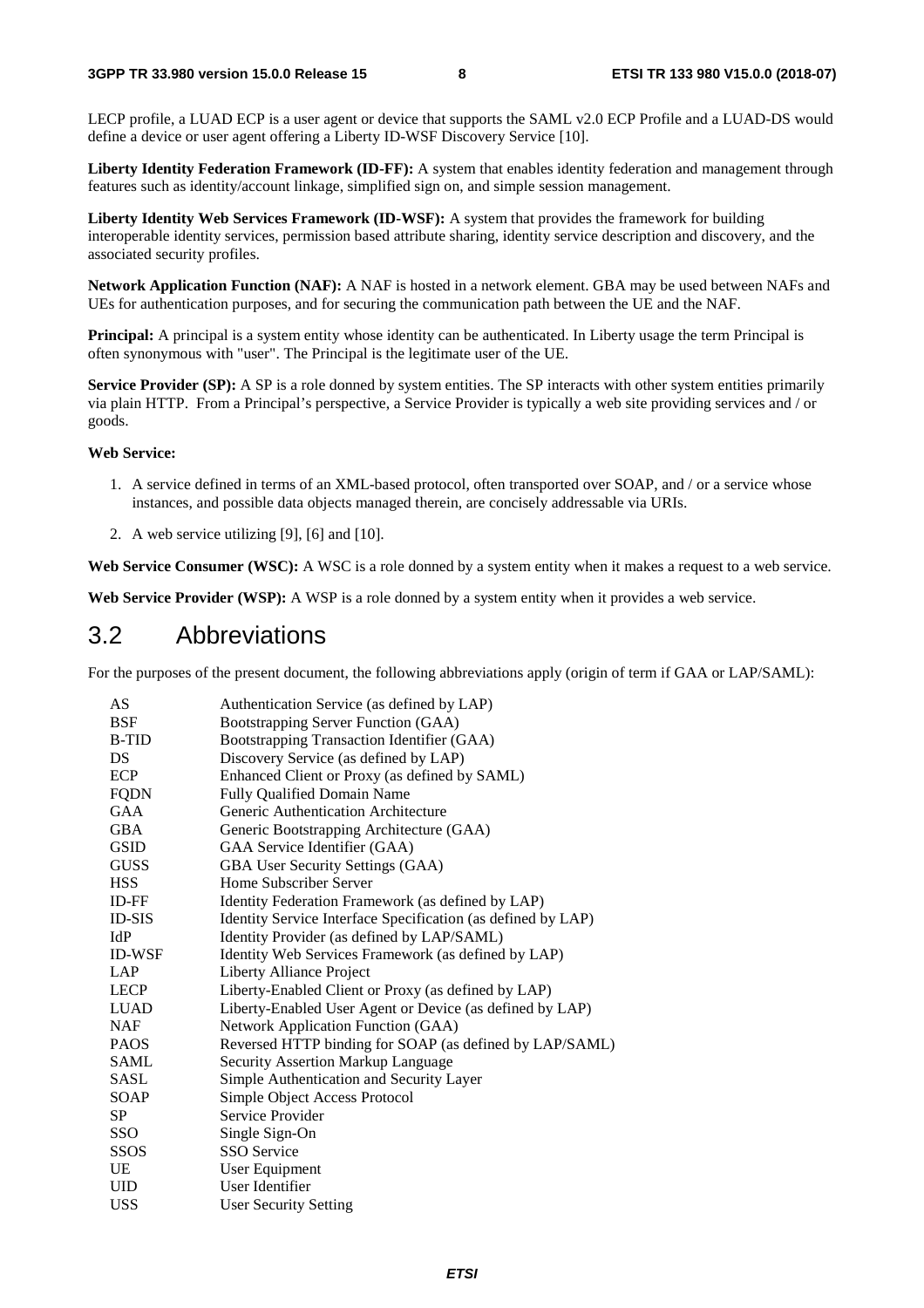| <b>WSC</b> | Web Service Consumer (as defined by LAP) |
|------------|------------------------------------------|
| <b>WSP</b> | Web Service Provider (as defined by LAP) |

# 4 Interworking of Liberty Alliance ID-FF/ ID-WSF and Generic Authentication Architecture

# 4.1 Introduction

This document describes the interworking of GBA and the Liberty Alliance Project framework. Such interworking translates into a combined use of both frameworks by a given user. This interworking guideline may result in profiling GAA and the Liberty Alliance Project Specifications for interworking purposes or may propose extensions. The deployment of the GAA system entities and of the Liberty Alliance system entities must not be dependent on each other. Thus this guideline does not interfere with any deployment of GAA or Liberty Alliance entities where both are not interworking.

# 4.2 Architectural Description – Use of GBA within ID-FF / ID-WSF

This clause describes the GAA and ID-FF / SAML v2.0 / ID-WSF architecture. The GAA system consists of UE, BSF, NAF, and HSS (and Zn-Proxy dependent on configuration) as described in TS 33.220 [1].

In the Liberty Alliance architecture the following system entities exist: Principal (shown as UE in the figures), IdP, DS, SP, and the roles WSC, and WSP. Typical Liberty Alliance network models are shown for ID-FF in Figure 4.2.-1 and for ID-WSF in 4.2.-2.

As SAML v2.0 [28] was specified with ID-FF 1.2 taken as an input, SAML v2.0 is a superset of ID-FF 1.2 and SAML v1.1 with some relatively small differences (mostly extensions). The related system entities are: UA, SP and IdP (User Agent, Service Provider and Identity Provider, respectively). For this strong similarity, no separate discussion on SAML v2.0 is given in this section unless necessary. However, as SAML v2.0 has formally superseded ID-FF 1.2, it is recommended that the solutions implementing the interworking functionality described in this TR are based on SAML v2.0, rather than ID-FF v1.2.





For easy integration in current web deployment, some variants of ID-FF do not use the SOAP-based connection between IdP and SP (as shown e.g. in figure 4.2-1), but rely solely on HTTP-based connections originating in UE. Regarding SAML v2.0, the Web Browser SSO Profile [13] is used.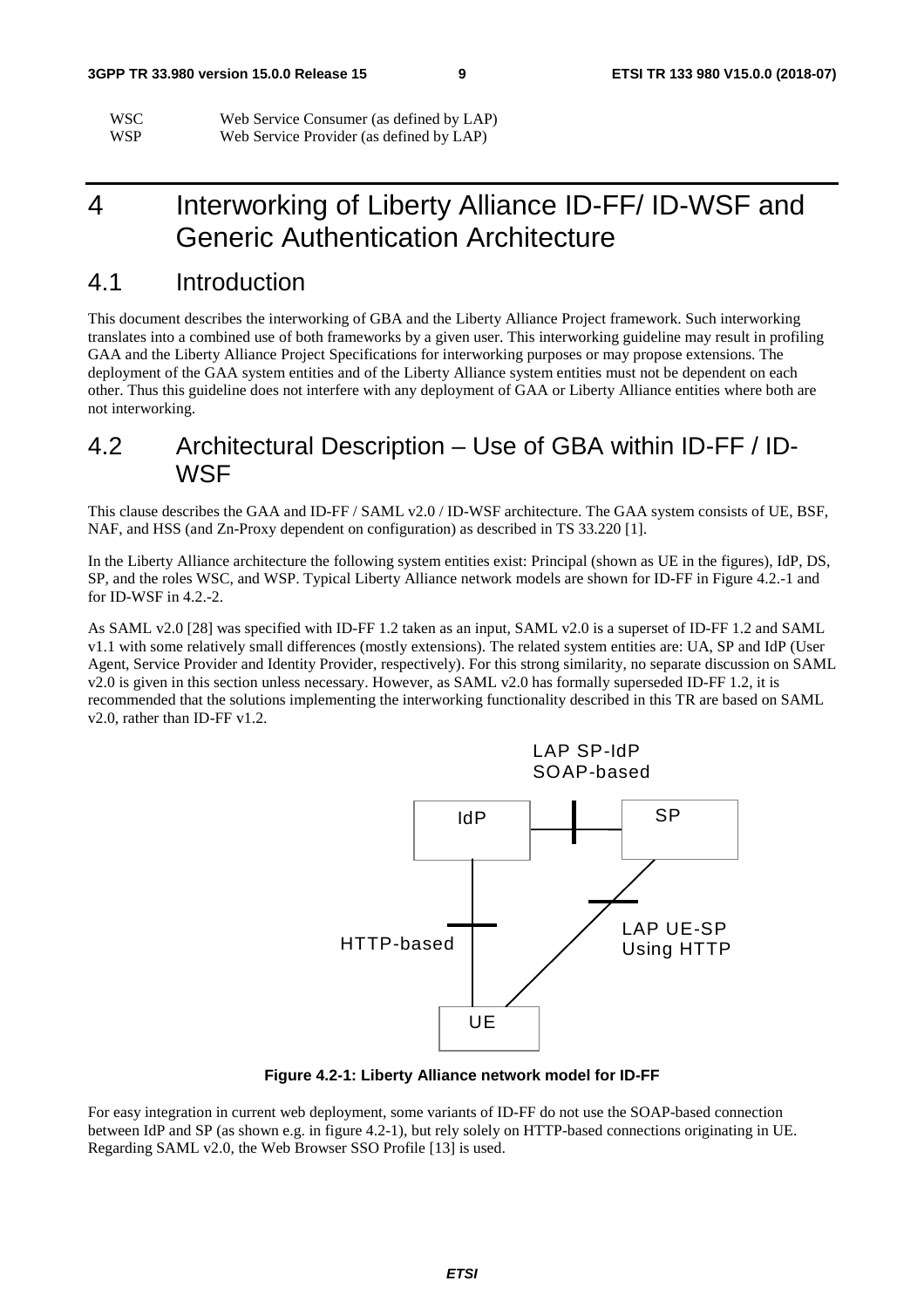Regarding GAA/GBA interworking with Liberty ID-FF, in principle Liberty ID-FF Identity Provider (IdP) Specification [7] is the only specific ID-FF service that it is relevant for the discussion regarding authentication interworking.



**Figure 4.2-2: General Liberty Alliance network model for ID-WSF** 

Regarding GAA/GBA interworking with Liberty ID-WSF, in principle Liberty ID-WSF Authentication Service (AS) Specification [8] is the only specific ID-WSF service that it is relevant for the discussion regarding authentication interworking. Liberty Alliance specifies the AS as part of the IdP in ID-WSF taking the authentication function in ID-WSF. This is in contrast to ID-FF, where the authentication function is not a separate service within IdP. First it is outlined, how the Liberty ID-WSF Authentication Service fits together with the GBA architecture, then the more complex scenario that includes a Single Sign On Service and an Authentication Service is described.

The typical Liberty ID-WSF attribute sharing infrastructure including WSC, WSPs and DS does usually not interwork with GAA/GBA. A WSC would request end user attributes from a WSP and all the required security aspects would be supported by the DS.

Liberty ID-WSF "Authentication Service and Single Sign-On Service Specification" [8] describes procedures so that:

- 1. A user authenticates to an AS using SOAP-based interface;
- 2. A user requests a security token to access a particular SP;
- 3. A user presents the received security token to the SP.

This procedure is described in clause 4.3.5 and does not require any further interaction with WSCs, WSPs or DSs. The Liberty ID-WSF Authentication Service may also be used by WSCs to be able to interact with a DS (e.g. when a Liberty ID-FF infrastructure is not available and a WSC needs to interact with a DS in order to discover user attributes). Here the DS would act as a SP that needs to authenticate the WSC. This would be an entity peer authentication rather than a GBA/GAA based end-user authentication. Thus the only potential for interworking between the ID-WSF Authentication Service and GAA/GBA is where a Liberty implementation of a WSC in a User Equipment (i.e. a Liberty User Agent or Device, LUAD-WSC) wants to get access to a SP (e.g. a DS or any other SP). Therefore, the roles and architecture elements relevant are described in figure 4.2-3.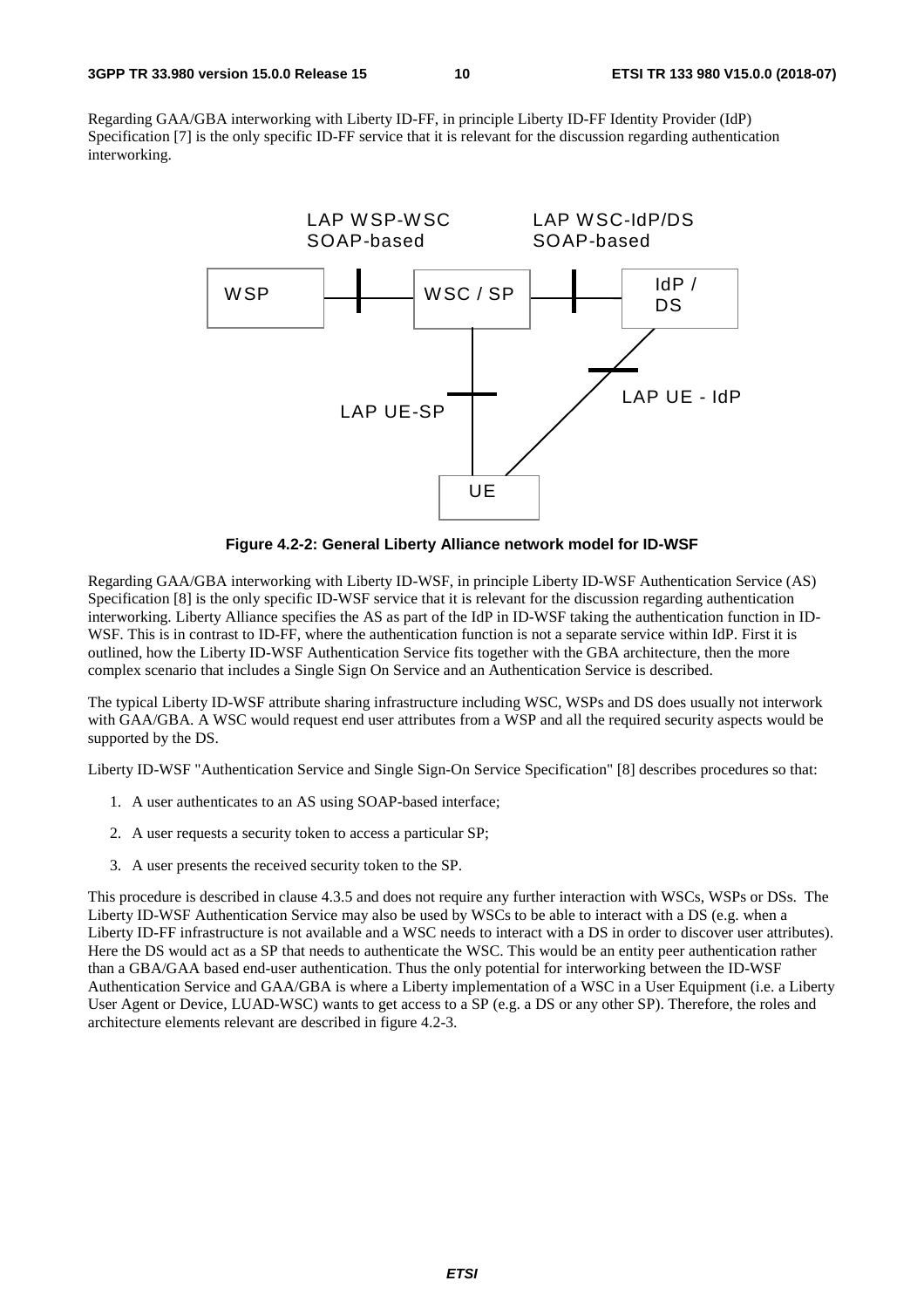

**Figure 4.2-3: Liberty Alliance network model for ID-WSF Authentication Service** 

The Liberty Alliance Architecture might also not only contain an Authentication Service (AS), but also a separate Single Sign On Service (SSOS) that interacts directly with an SP. The AS provides security tokens to the UE which may be used with all services offered in the domain of the same provider. The scenario with SSOS is necessary when either the communication between UE and SP may by some reason only be based on ID-FF protocols, or if the service is offered by some other provider. The network model for this scenario is depicted in 4.2-4:



**Figure 4.2-4: Liberty Alliance network model for ID-WSF Authentication Service with Single Sign On Service** 

NOTE 1: The dashed line indicates the authentication which is out of scope of Liberty Alliance ID-FF and ID-WSF specifications. The solid lines and boxes indicate Liberty Alliance reference points and elements.

The scenarios where the GBA architecture is combined with the ID-WSF AS have the following interworking elements:

- For the UE: UE comprises both GBA and LAP functionality and thus has Ub interface to BSF.
- For the AS: AS contains authentication functionality and thus has to interwork with GBA. Details depend on the actual collocation of elements and are given in the following sub-clauses.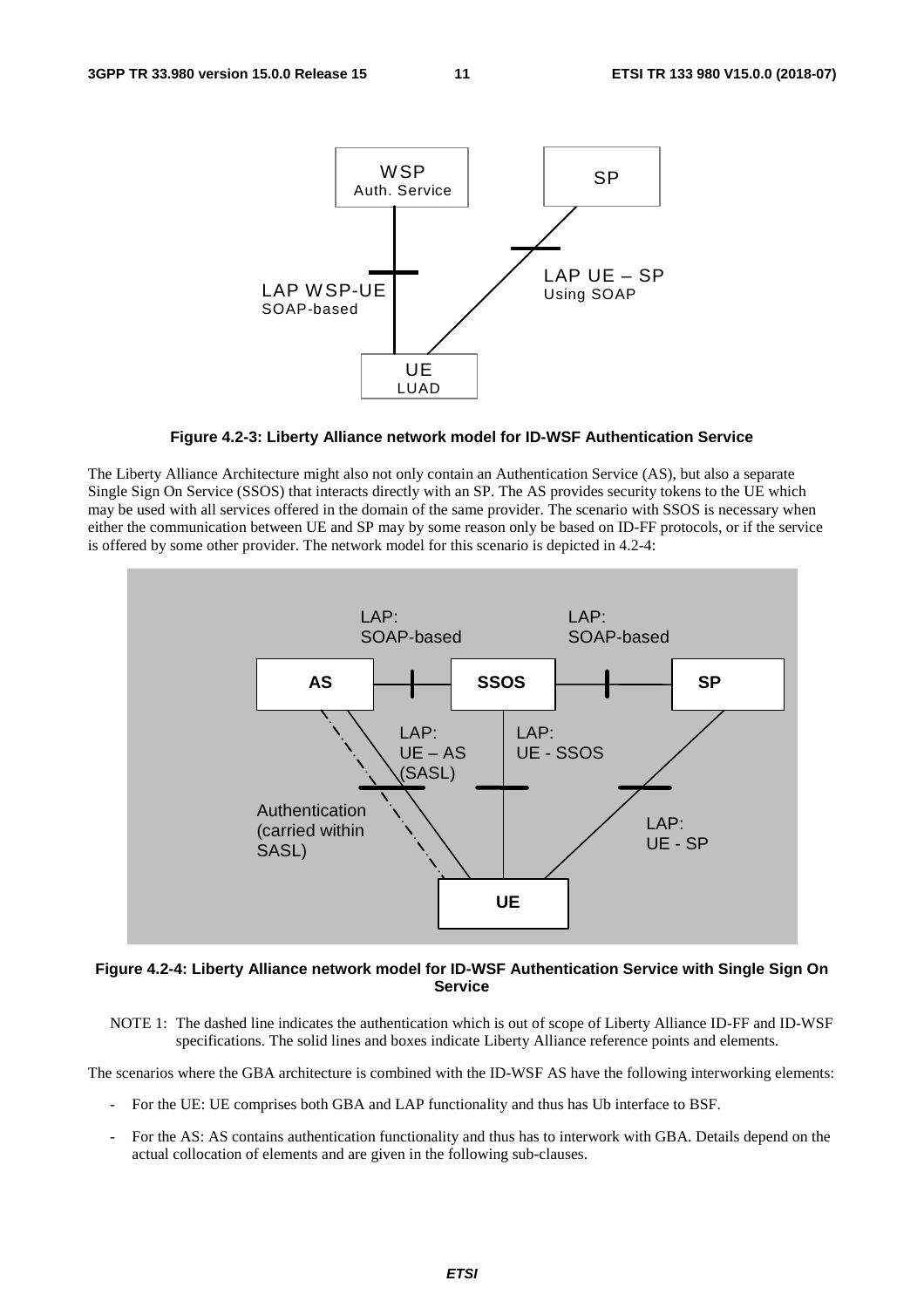The reference point between UE and AS is affected in this scenario, as can be seen e.g. in Figure 4.2-4. The reference point between UE and AS utilizes the Simple Authentication and Security Layer (SASL) protocol (RFC 2222 [17]) as authentication support layer according to Liberty Alliance specifications.

The UE-AS reference point may utilize digest authentication as a SASL mechanism (RFC 2831 [18]). This would be a specific implementation of the Ua protocol similar to TS 33.222 [2]. The protocols could use the shared secret of GBA (Ks\_NAF) for authentication, e.g. digest-MD5 or other authentication methods within SASL

NOTE 2: There are further interworking cases possible, but all require more new specifications or adaptations of existing specifications compared with the above-mentioned way. In particular, one case stands out where the AS acts as BSF. Then a version number information of the used AKA protocol must be transported within SASL, but this would no longer fall within the realm of GAA/GBA. There would be no Ub and Ua protocols as specified in TS 33.220 [1], but only a straight-forward use of e.g. digest AKA within SASL for authentication. All other features of GBA would not be used.

The Liberty-specific interfaces are secured using methods described in [14] and [6]. There are several possibilities for the UE interfaces towards Liberty entities e.g. pure HTTP-based or PAOS-based [20]. For ID-WSF, the reference points between the UE and the SP, respectively the UE and the IdP might also be SOAP-based.

For a mobile network operator deploying 3GPP GBA system and the Liberty ID-FF or ID-WSF, there are two alternative architectures possible. The Liberty Authentication function might be collocated with the NAF, or it might be collocated with the BSF and the SP collocated with the NAF. For ID-WSF, the reference points between the UE and the SP, respectively the UE and the IdP might also be SOAP based. These alternative architectures are discussed in the following sub-clauses.

In practice one or the other collocation scenario will be deployed, depending on the specifics of the operator's network and on its business requirements. The following could be used as a guideline which collocation setting to use:

- 1) If the operator wants to play the role of both, a BSF and an IdP, having both similar roles, it seems natural to collocate them (optimized network flows and optimized costs for the operator).
- 2) If the operator wants to play the BSF role, but the IdP role will be played by somebody else (being that for example another organization inside the operator, or a 3rd Party), in this case it may not be possible to collocate IdP and BSF but still there is a possibility to reuse GBA-based strong authentication performed by the collocation of IdP and NAF.

### 4.2.1 Architecture for collocation of NAF with Liberty Alliance Authentication Function

Interworking of GAA and LAP/SAML applies only to the authentication used within LAP/SAML. Thus the machinery provided by GAA is a natural extension to a Liberty Alliance ID-FF Identity Provider (IdP), a SAML Identity Provider (IdP) or a Liberty Alliance ID-WSF Authentication Service (AS). The following sub-clauses handle the LAP/SAML IdP and the LAP AS cases separately.

NOTE: Interworking of GAA and Liberty Alliance or SAML is independent of any other deployment of ID-FF, SAML or ID-WSF. Only the type of communication between UE and the network element responsible for authentication is relevant.

If the subscriber's home operator does not host the NAF described hereinafter, then the architecture also includes a Zn-Proxy as described in TS 33.220 [1].

#### 4.2.1.1 Collocation of IdP/NAF in Liberty Alliance ID-FF (alternatively SAML v2.0)

If the IdP is collocated with the NAF, then the IdP/NAF authenticates the UE using GBA credentials. There is only one reference point carrying both Liberty Alliance and GBA related information, i.e. the reference point between the IdP/NAF and the UE. The protocols and profiles, that are used to trigger the authentication of the UE and the successful authentication information transfer are defined in Liberty ID-FF [7] or SAML v2.0 [11], [13]. The architecture for a collocated IdP/NAF together with the Liberty ID-FF is outlined in Figure 4.2-5.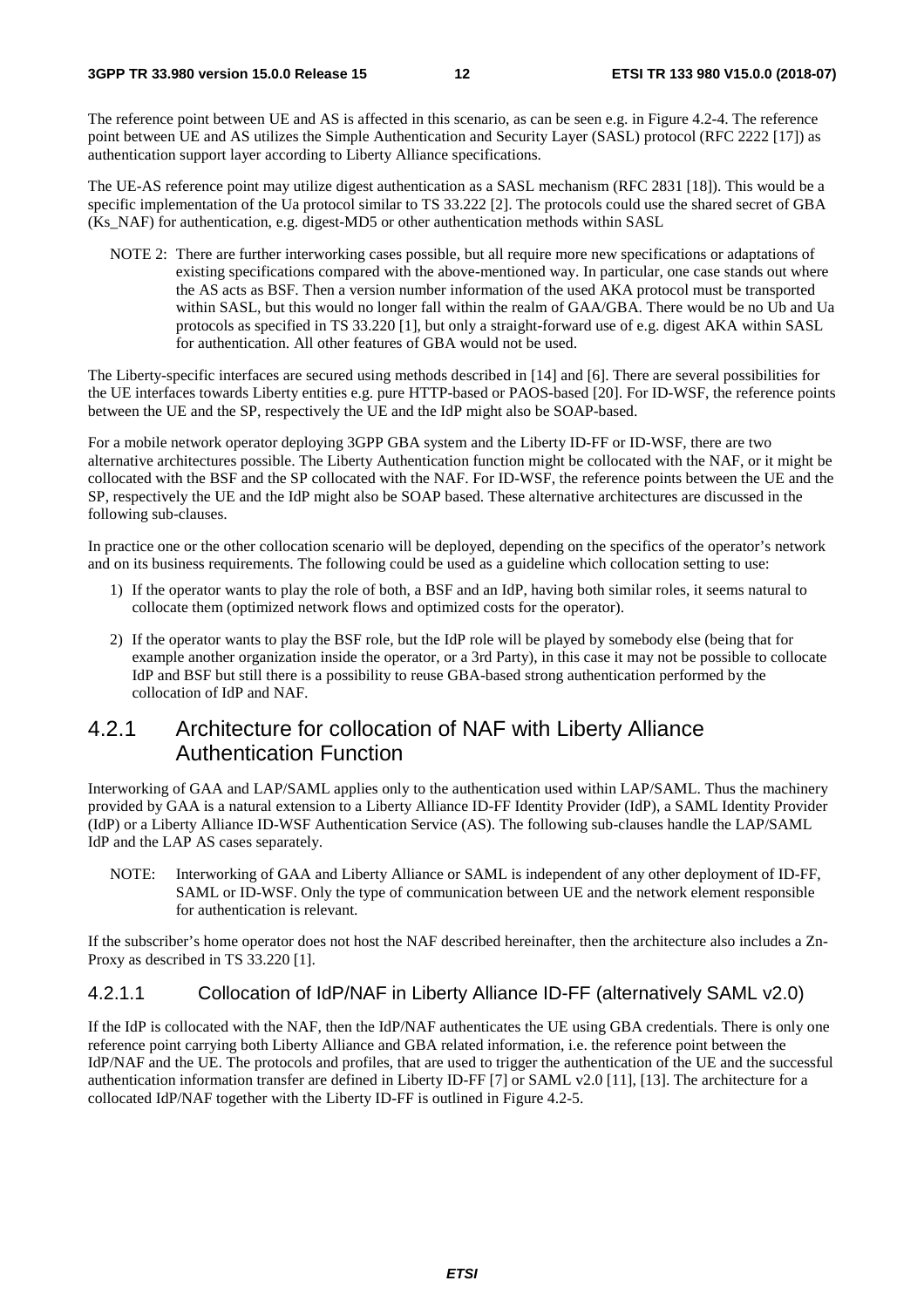

#### **Figure 4.2-5: Combined Liberty Alliance ID-FF and GAA architecture with collocated NAF and IdP.**

NOTE: The dashed lines and boxes are 3GPP reference points and network elements defined in TS 33.220 [1]. The solid lines and boxes indicate that these are Liberty Alliance reference points and elements.

Figure 4.2.5 shows a Liberty Alliance ID-FF environment on the right hand side. The same arrangement is valid if other Liberty Alliance network elements (except the UE) deploy ID-WSF protocols between them.

#### 4.2.1.2 Collocation of AS/NAF in Liberty Alliance ID-WSF

If the GBA architecture is deployed together with the Liberty ID-WSF Authentication Service as described in 4.2-6 then the architecture is similar to the Liberty ID-FF case as depicted in Figure 4.2-5. The main difference is that the Ua reference point is a SOAP-based interface for the usage of the authentication service.

In principle, Liberty Alliance ID-FF and ID-WSF specifications do not care how authentication is performed. But if authentication is carried within the same communication path as the Liberty Alliance SOAP messages between UE and AS, then Liberty Alliance mandates the use of SASL [17] as wrapper for the authentication protocol. Guidance on the use of digest authentication [18] similar to the use within TS 33.222 [2] is given in Annex A.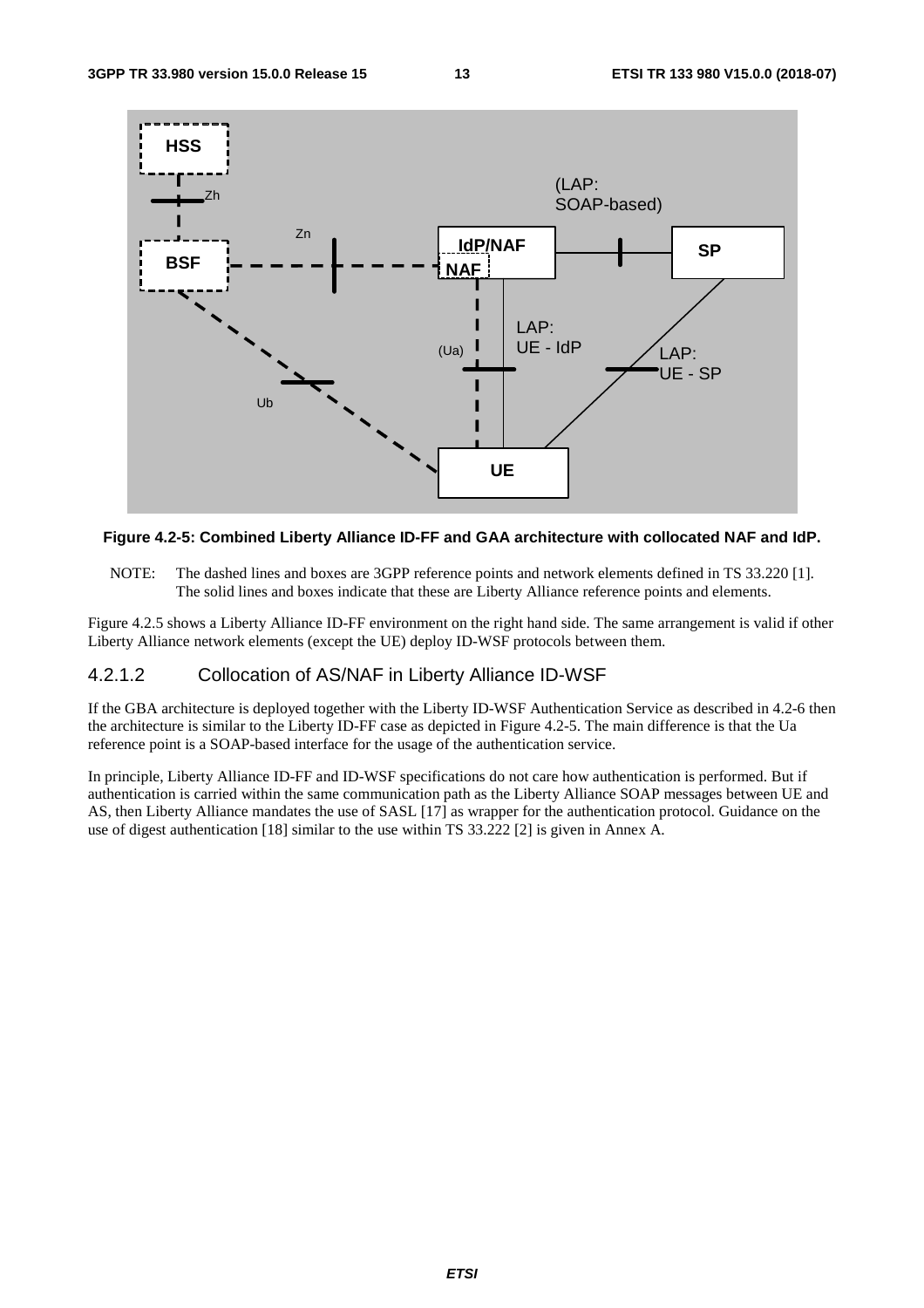

**Figure 4.2-6: Combined Liberty Alliance ID-WSF and GAA architecture with collocated NAF and AS** 



**Figure 4.2-7: Combined Liberty Alliance ID-WSF and GAA architecture with collocated NAF and AS and deployment of ID-FF for UE-SP communication** 

The network model for GBA interworking scenario with the Liberty ID-WSF Authentication Service ,where the AS and SSOS are separate, is shown in Figure 4.2-7, According to the Liberty Alliance Project, ID-WSF: "Authentication Service and Single Sign-On Specification" [8], the SSOS may also be collocated with the AS, which can also be applied in Figure 4.2-4.

In an interworking scenario with the Liberty ID-WSF Authentication Service, a service provider that wants to request user authentication would redirect the user to the AS/NAF. This is depicted in Figure 4.2-7. The user will be authenticated in a first step to the AS/NAF for which GBA procedures may be used. The AS/NAF interaction with the BSF would be transparent to the SP. In a second step the user will request a security token from the Single Sign On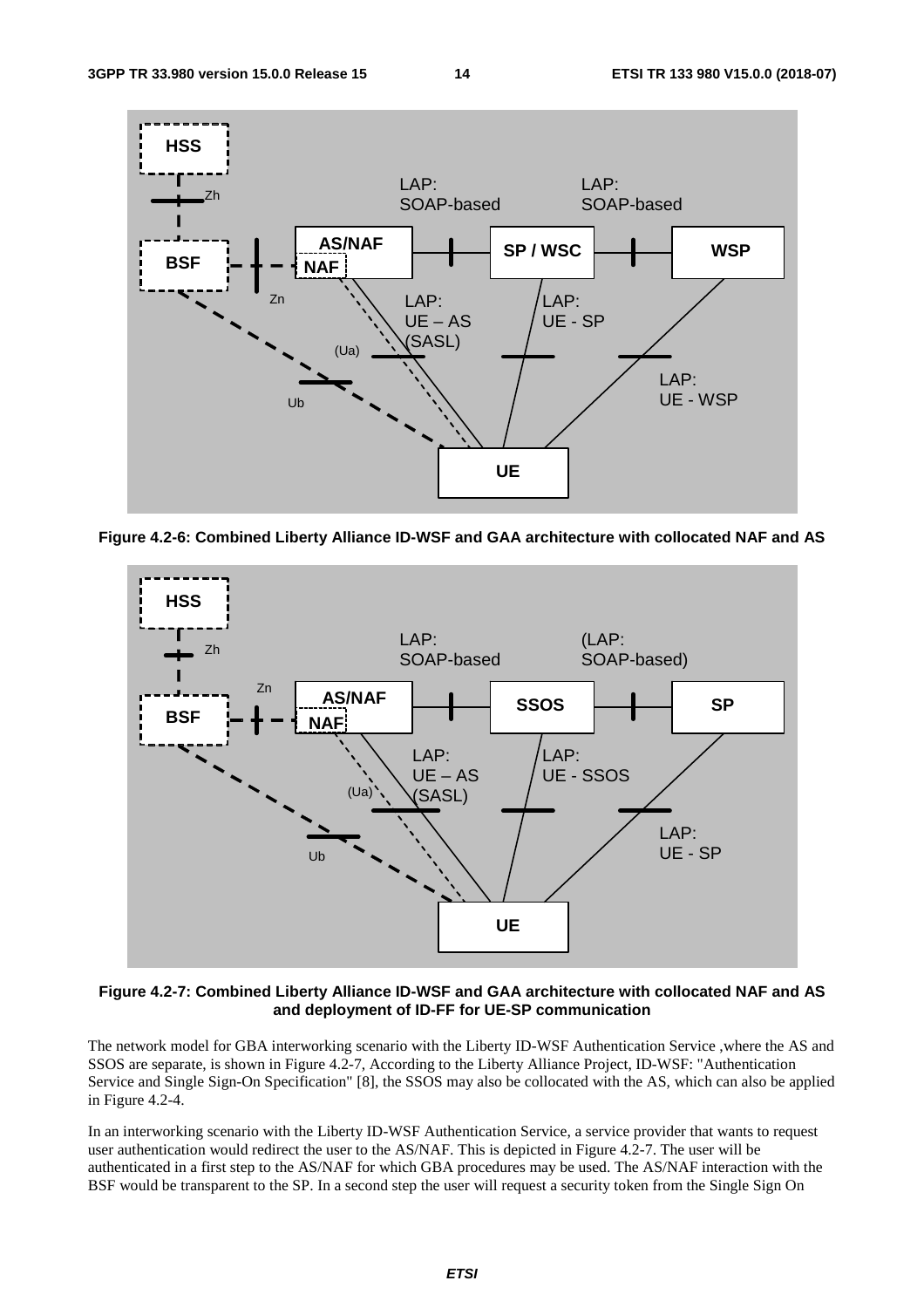Service (SSOS) to be granted access to the particular SP. Finally the user will present the security token received from the SSOS to the SP which would analyze it and decide whether the user deserves access to the service or not.

### 4.2.2 Architecture for collocation of BSF with Liberty Alliance authentication function

If the IdP or AS (Liberty ID-WSF Authentication Service) is collocated with the BSF, then the IdP/BSF authenticates the UE by executing the Ub bootstrapping authentication procedure. In the same way as with the IdP/NAF collocation option with regard to the UE-IdP/NAF reference point, in this collocation option the reference point between the UE and the IdP/BSF carries not only the GBA bootstrapping procedure (Ub) but also Liberty/SAMLv2-related information as follows:

- In addition to the GBA bootstrapping authentication procedures carried over the UE-IdP/BSF reference point, SAML v2.0/Liberty ID-FF v1.2 related information information (e.g. SAMLv2/ID-FF Web Browser SSO protocol messages, if such profile is used) shall is also be carried. Thus, the protocols used to trigger the authentication of the UE (by using the Ub bootstrapping authentication procedure) and the transfer of authentication information will be those defined in LAP ID-FF / SAML v2.0. It is important to highlight that the transfer of information over different protocols in the UE-IdP/BSF reference point does not require any modification on the actual GBA bootstrapping procedures as defined in relevant GBA specifications (as with regard to Ua and LAP/SAML procedures over the UE-IdP/NAF reference point). The interaction between the UE and the IdP/BSF is defined by the composition of SAMLv2/LAP ID-FF and GBA messages over such interface (in SAML parlance, this would be typically referred to as a "profile").
- In addition to Liberty related information carried over the UE-IdP/BSF reference point, the IdP/BSF shall be able to trigger the execution of the standard GBA bootstrapping procedure when an authentication request is received by means of LAP ID-FF v1.2 / SAML v2.0 procedures. This shall be done by sending back a bootstrapping required indication to the UE.

Note that, according to the current GAA/GBA specifications, this feature is typically implemented by NAFs, that is, upon indication from the NAF, the UE starts a Ub bootstrapping procedure, by accessing the BSF. However, in this case, it is required that the IdP/BSF entity makes use of such protocol fragment, as part of the authentication process of the IdP. The use of this indication by the IdP/BSF does not represent a change in the Ub bootstrapping procedure, as used by standard BSFs.

If artefact transfer is supported, an additional SOAP based reference point to service providers shall be provided by the IdB/BSF..

The protocols and profiles that are used to trigger the authentication of the UE and the successful authentication information transfer are defined in SAML v2.0 [11], [13], or Liberty ID-FFv1.2 [7]. The architecture for a collocated BSF together with a SAMLv2/Liberty ID-FF IdP is outlined in Figure 4.2-8

NOTE: In Liberty Alliance the IdP or AS does not need, in general, to belong to the same organizational domain as the key provisioning entity. A collocation of the BSF with the IdP or AS actually materializes the scenario where the IdP/BSF or AS/BSF actually belongs to the operator trust domain.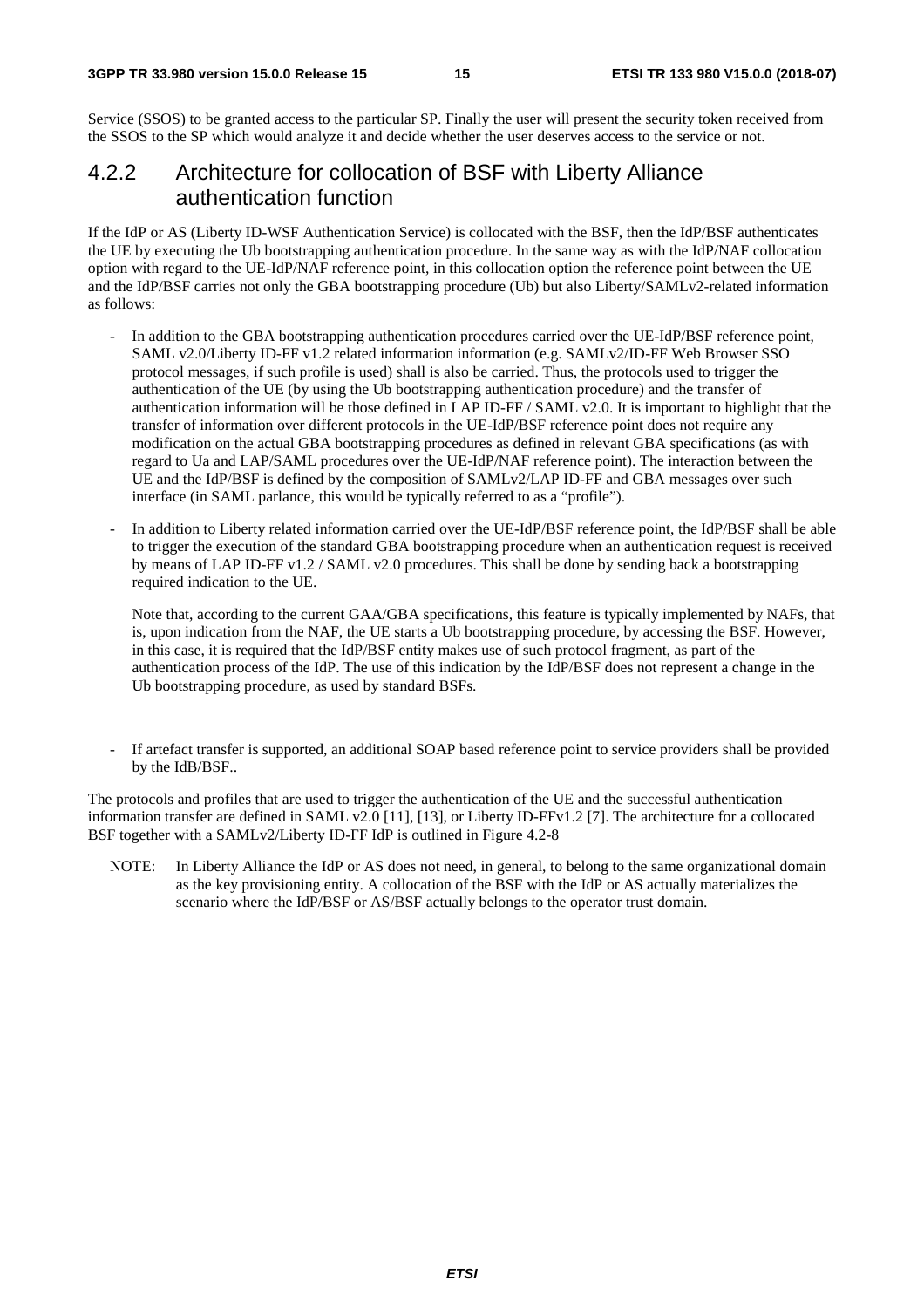

**Figure 4.2-8: Combined Liberty Alliance ID-FF and GAA architecture with collocated BSF and IdP.** 

Clause 4.3a outlines details for GBA interworking with the SAMLv2/Liberty Alliance ID-FF specifications when BSF and Identity Provider are collocated.

#### 4.2.2a Logical data model of the Liberty Alliance Authentication Function (IdP/AS)

The main role of an IdP/AS is to get user authenticated and share such authentication event information with the service providers belonging to the Circle of Trust. In addition to that, per service provider identifiers may also be delivered to SPs. Therefore, user profiles handled by IdP/ASs comprise, at least, a user identifier that allows to link the authentication procedure with the user profile and also, the per service provider identifiers that may apply to each service provider. Such user profiles will be identified by means of one or several indexes.

It can be assumed that in interworking scenarios, one of the indexes used to locate the profile of a given user at the Liberty Alliance Authentication Function is available in the GBA environment as a user identity. Therefore, upon reception of such identity, the IdP/AS will look up the appropriate user profile from its storage.

## 4.2.3 User Registration to Interworking Service

Participation of a given user in GAA-LAP interworking requires the Liberty Alliance authentication function (IdP/AS) in ID-FF and ID-WSF to get knowledge of some persistent subscriber-specific data. Most LAP-specific data may be stored persistently in the IdP (c.f. clause 4.3 and 4.3a). However, two kinds of persistent data need to be stored in the GBA environment:

- persistent user identity that allows the IdP to locate the appropriate user profile (IMPI or UID, e.g. IMPU or IdP/AS-specific pseudonym) unless anonymous user access is used, only when IdP and NAF are collocated (c.f. clause 4.3.1), and
- data which should be under control of the operator, e.g. access rights to IdP or authorization flags.

These data are not provided by the UE to the IdP (except in the IdP/BSF scenario - since the IMPI is always present in the IdP/BSF as it is provided by the UE in the GBA bootstrapping procedure- and when the IMPI is used as persistent user identity in a) above). Therefore, the addition of persistent user-specific data at the GBA environment is necessary. The GUSS in the HSS may be used to store and transfer this additional persistent user-specific data, a) and b) above. Such data are transferred through the Zh reference point to the BSF and, if the IdP/NAF collocation option is used, from the BSF to the IdP/NAF through the Zn reference point.

Conceptually the user registration to GAA-LAP interworking may be subdivided into two parts: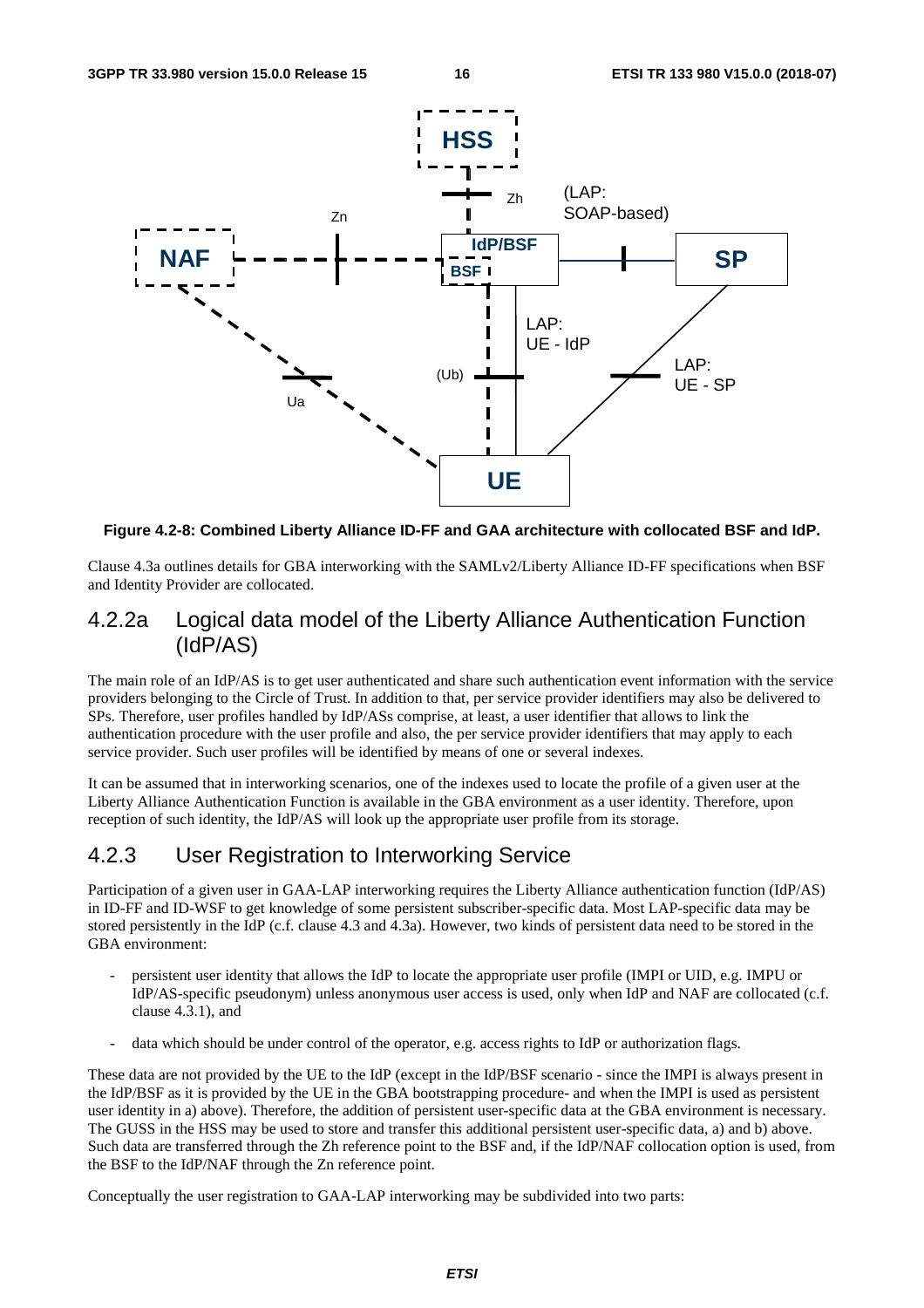- registration with general LAP usage at some IdP (the user may have been previously registered to the IdP), and
- registration with the GAA-LAP interworking service at that IdP

This distinction facilitates the deployment of GAA-LAP interworking in case the user has an ongoing contract with some LAP IdP or a preference for a certain LAP circle of trust.

#### 4.2.3.1 Registration with Operator

Participation of a given user in GAA-LAP interworking may be initiated by different procedures:

- Each user explicitly subscribes to GAA-LAP interworking. This may be accompanied by provisioning of userspecific and/or user selected data in the relevant entities: HSS, IdP/NAF, IdP/BSF or AS.
- Each subscriber being able to use GBA is automatically provided with access to GAA-LAP interworking. This requires either to provide each subscriber on start of subscription with interworking-specific data (at least a UID, e.g. IMPU or IdP/AS-specific pseudonym in USS), or alternatively to only use data for interworking which is existing for the subscriber anyhow (e.g. IMPI).
	- NOTE: In the IdP/NAF collocation scenario, interworking specific identities may be created upon subscription to the interworking service (specific identities for the interworking service) or existing identities may be used instead.

For provisioning of interworking specific data stored with the operator see clause 4.2.4. To allow clear separation of data, LAP-specific data used in LAP environment only should not be stored in HSS with the operator.

#### 4.2.3.2 Registration with IdP

The registration to participate in LAP federation in general may be independent of the usage of the interworking service. Thus also all data used only within LAP framework is more suited to be provisioned and stored with the IdP that is taking care of all federation and further LAP tasks anyway.

Registration with IdP may be not bound by organisational means to registration with the operator. Otherwise, and depending on the collocation option, different tasks have to be carried out:

When IdP/NAF collocation is used, then the user has to indicate to IdP the GBA-related identity (IMPI or UID) which shall be used to identify him/her at the IdP and therefore play the role of link between LAP, IdP and the GBA environment. In addition the user has to prove to the IdP that he is entitled to use the GBA-related identity. This is best accomplished by using a GBA-authenticated communication for the registration procedure at IdP/NAF also, as this proves the legitimate use by the current user of the GBA-related identity, which is provided to IdP/NAF via the Zn reference point. In case the USS transferred to IdP/NAF contains multiple public user identities, the user may indicate which identity (or identities) shall be used for LAP authentication.

- NOTE 1: When the Liberty Alliance Authentication Function is deployed, it shall be configured to know which type of GBA-related identity it has to use (either an IMPI or an UID).
- NOTE 2: When the user is asked to introduce a GBA-related identity at the IdP to identify him/her, the user shall be previously instructed to introduce the type of identity that is expected, over the Zn reference point, by the IdP/NAF.
- When the BSF is collocated with the IdP, the IMPI is always made available to the IdP/BSF via the Ub interface. Only if the IdP/BSF has been configured to use as user identity an identity other than the IMPI, it shall require that the user indicates which identity shall be used.

#### 4.2.4 Provisioning of User Data for Interworking Service

Provisioning of user data at the (mobile) operator may be done in different ways. A general view of data stored in GUSS is given in clause 4.4.

#### 4.2.4.1 Service based on standard user data

If no user-specific interworking data is used for GAA-LAP interworking then the subscriber may start using the interworking functionality at any time.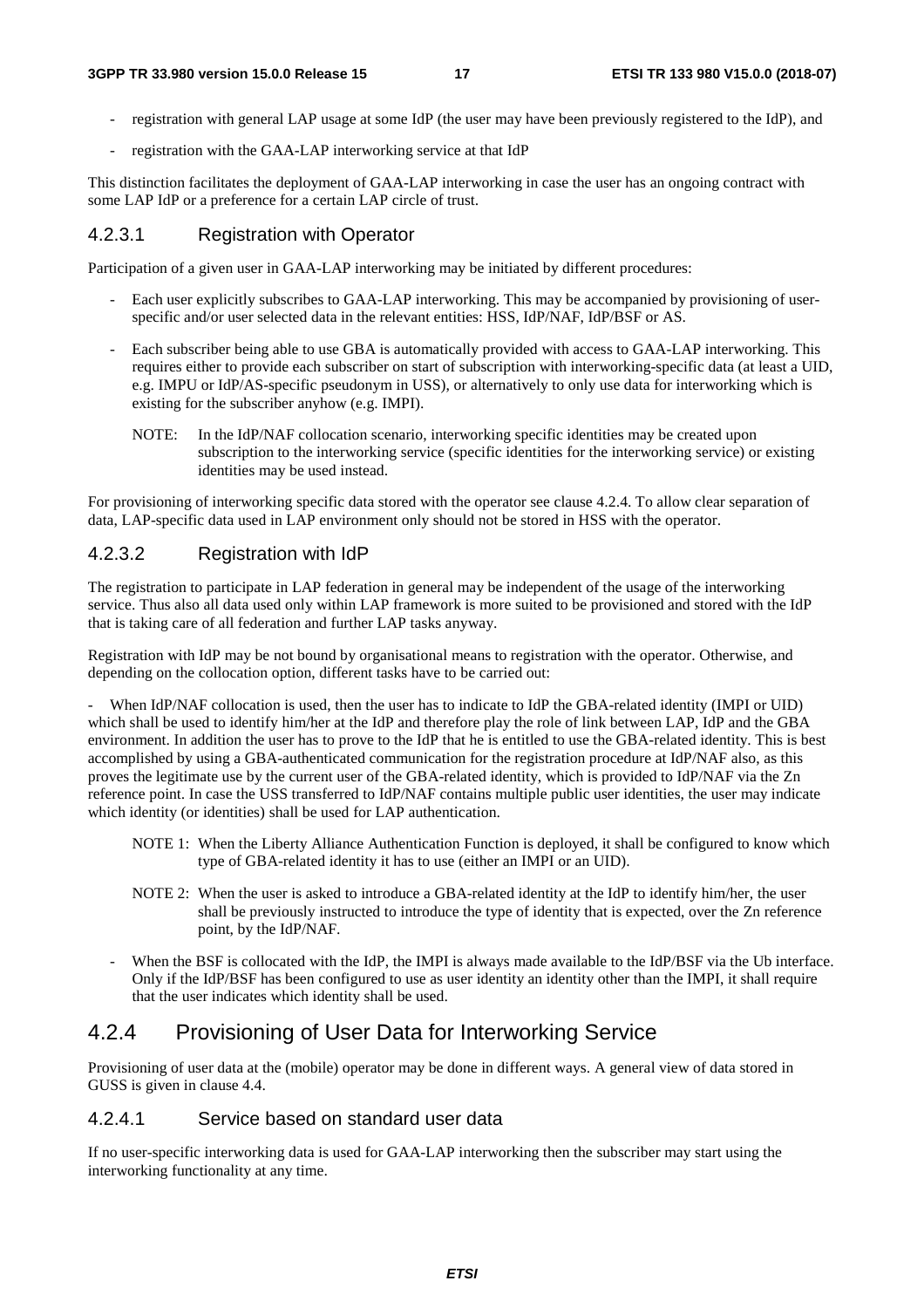This requires the interworking to be based on data which exists for the subscriber due to the underlying subscription. The only data generally available to BSF , since it is provided by the UE over the Ub reference point, is the IMPI (which can be used directly by the IdP if IdP/BSF collocation is used or tranferred to IdP/NAF). When IdP/NAF collocation is usedas the BSF may be configured by local policy to transfer the IMPI to a NAF over Zn, this is completely viable (c.f. TS 33.220 [1]). Only privacy considerations may apply in this case with respect to the trustworthiness of the IdP/NAF, as it gets knowledge of the IMPI of the subscriber.

#### 4.2.4.2 Service based on pre-provisioned interworking data

Each subscriber may be pre-provisioned with GAA-LAP interworking specific data on start of (mobile or IMS) subscription. This requires that for each subscriber at least one USS for the GAA-LAP interworking service is created (when IdP/BSF collocation is in place, this requirement is not always needed, since, if the IMPI is used at the IdP as user identity, no USS is needed).

This specific USS contains at least a persistent identity (UID) for use by the IdP. This shall be a public user identity, e.g. an IMPU, either generally used by the subscriber, or used specifically as a pseudonym for interworking with LAP.

In case authorization flags are specified for the interworking service, these may be set to some default values. These may depend on data available at time of subscription, e.g. type prepaid or postpaid.

If NAF groups are deployed by the operator, appropriate data elements have to be added to USS.

#### 4.2.4.3 Service based on explicitly added interworking data

On start of usage of GAA-LAP interworking (or on explicit subscription to this service) each user may be provisioned with specific interworking data. This may be done in addition to data provisioned according to clause 4.2.3.2, or as only data provisioning for GAA-LAP interworking service. Location for storage of this persistent data is also the GUSS in HSS.

NOTE: The storage and management of user service specific data may be done using operator specific means.

As it is anticipated that this type of provisioning may be more dependent on user needs, user selected UIDs or subscription specific authorization flags may be set. Also e.g. additional IdPs may be subscribed to, as GAA-LAP interworking is not restricted to one IdP only (when it comes to the IdP/NAF collocation). Different public identities (pseudonyms) for different IdP/NAFs are possible, distinguished in USS by NAF group.

Also a set of UIDs (bound to the same IMPI) may be stored in USS, allowing the user to indicate an intended identity (selected from the set of UIDs) on communication to IdP. Transfer of this intended identity between user and IdP is outside the scope of this document.

# 4.3 Co-hosting of NAF and IdP

In this clause it is assumed that the GBA NAF contains a Liberty IdP as defined in [7]. The creation of the authentication and re-authentication credentials is handled by GBA.

NOTE: When the UE contacts the IdP/NAF with a valid B-TID from an earlier bootstrapping run, then the NAF can have its local policy that can be stricter than the BSF policy, when to require a new bootstrapping run [1].

The GBA procedure is triggered by IdP/NAF as defined in TS 33.220 [1]. All [6] and [7] specific tasks are fulfilled by the IdP implementation in the NAF, this is transparent to the GBA function in the UE.

This clause also applies to the case where GAA interworks with Liberty Alliance ID-WSF. In this case the AS/NAF as part of IdP takes the role of the IdP/NAF in ID-FF. For the sake of brevity only IdP/NAF is mentioned in the following text.

#### 4.3.1 Federation Concept in GBA

The Liberty Alliance has the concept of federating Principal identities together. This act of establishing a relationship between two entities requires a mapping. To map the GBA credential information and the Liberty Alliance information the NAF/IdP must maintain a table. In the case of non-anonymous access the IdP/NAF has two options how to label the user table: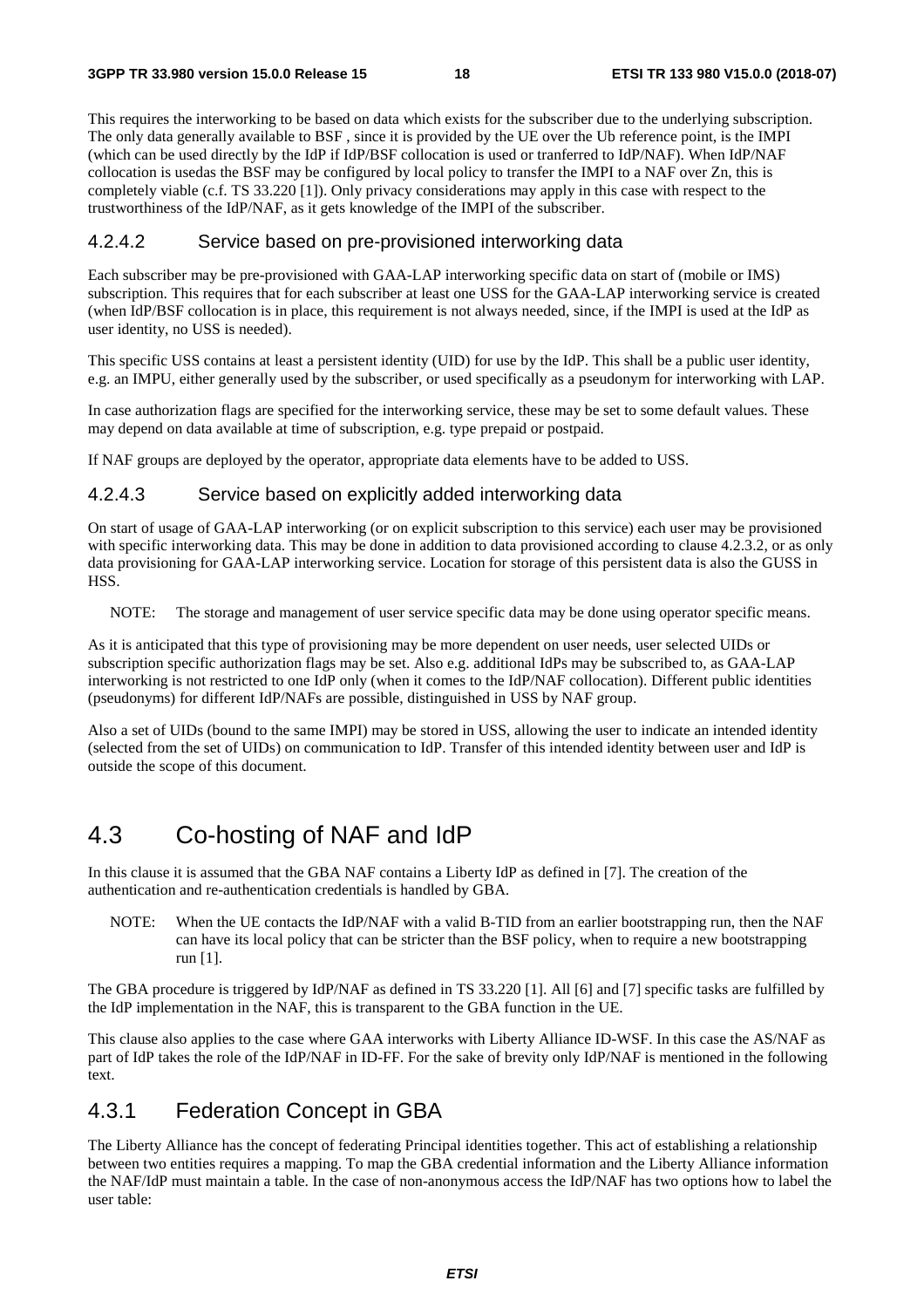#### **3GPP TR 33.980 version 15.0.0 Release 15 19 ETSI TR 133 980 V15.0.0 (2018-07)**

- IMPI. Then the BSF must be configured always to send the IMPI to this NAF/IdP upon receiving the B-TID if the NAF/IdP is fully trusted by the BSF. The IMPI is used as a persistent user identifier.
- UID. The UID may be the IMPU. Then the NAF must insert the GSID into the request over the Zn reference point [5] to request the USS and then extract the UID from the USS. The UID is used as a persistent user identifier.

The IMPI or UID will be used as a permanent user identifier for the table. The table stores also the user's B-TID, key lifetime data, key generation time and the corresponding service related opaque handles (service specific user identifiers). The service specific user identifiers should be different for each service to ensure the user's privacy. This table might also contain the NAF specific key material, USS and further service provider related data. The table should logically separate temporary GBA related data i.e. B-TID, key, expiry time, bootstrapping time from the IdP related data and persistent data e.g. SP related data, SP name, user identifier for this SP, opaque handle, USS etc. The temporary GBA data shall be deleted on key expiry or Liberty session expiry. The IdP related data, and the persistent user identifier are persistent. The USS may be deleted upon defederation.

If the user is allowed to use the service anonymously, then the user is an authorized GBA participant. In this case, the B-TID is used as a temporary user identifier for the table. The federation then lasts as long as the Liberty session and the maximal length of the federation is the key lifetime. Since the whole table is of temporary nature the GBA related data in the table will be deleted, if the B-TID expires or the session is terminated. If the federation is terminated and the B-TID is still valid, then only the opaque handle and service provider related information should be deleted. In this anonymous user case, the whole table is of temporary nature. The table consists of two logically separate data blocks: Liberty service provider related data and GBA related data. For the anonymous access case, the Liberty service provider related data will be deleted upon termination of federation and the GBA related data upon session termination or expiration of key lifetime.

NAF/IdP can manage defederation (termination of the federation) by deleting the opaque handles and service provider related information out of the table. This may apply to single SPs or to all federations. The NAF could still then use the B-TID in GBA-based applications. The UE informs the NAF/IdP about the defederation using [12]. The NAF/IdP may also trigger the defederation, e.g. in case the service agreement with the SP ends or the user's subscription ends. In case of subscription end, the whole table should be deleted. The notification to the NAF/IdP of the termination of the subscription is out of the scope of this document.

If the B-TID expires and the user wants to use a GBA-based service then the NAF/IdP may, depending on the NAF policy, trigger a new bootstrapping run and update the B-TID or may delete the B-TID, related key material and key information.

# 4.3.2 Session Concept at IdP

The session concept of Liberty Alliance is mapped to the key lifetime of the NAF-specific key material. The maximum Liberty Alliance session lifetime must be equal to or shorter than the remaining lifetime of the key. When the Liberty session expires the temporary GBA related data is deleted from the table described in 4.3.1. This implies that if a key expires, then either the login session also expires (if no successful re-authentication has taken place). Then the related sessions should be terminated using Single Logout. If a session is explicitly terminated e.g. via Single-Logout, then the temporary GBA related data is deleted in the NAF/IdP. For the next login, the UE would be required to execute the bootstrapping usage procedure again, since he has no shared keys with the NAF/IdP. If a new bootstrapping procedure was executed since the last contact between UE and NAF, the new temporary GBA related data is inserted into the table described in 4.3.1. If the freshness of the received key material is not satisfactory, then NAF/IdP sends a re-negotiation request to the UE as outlined in TS 33.220 [1] and uses the new key material for the Liberty session.

When a user starts a Liberty session with the IdP, then it contacts the IdP via Ua reference point and mutual authentication as outlined in [2] is done. Depending on the entries in the table of the IdP, three possibilities exist:

- 1) In case the B-TID exists in the table and is not expired, the IdP has all required data and can start communication with the UE without communication over Zn. If the IdP decides that the remaining lifetime of the B-TID is too short, it may indicate bootstrapping re-negotiation required to the UE. Then the procedure is similar to case 2.
- 2) In case the B-TID does not exist in the table, and the USS received over Zn contains a user identity which does already exist in the table, then the entry in the table is updated with B-TID and related information.
- 3) In case the B-TID does not exist in the table, and the USS received over Zn contains a user identity which does not exist in the table or there is no user identity sent, then the IdP creates a new entry in the table.

This could be applied to a BSF/IdP and a NAF/IdP solution.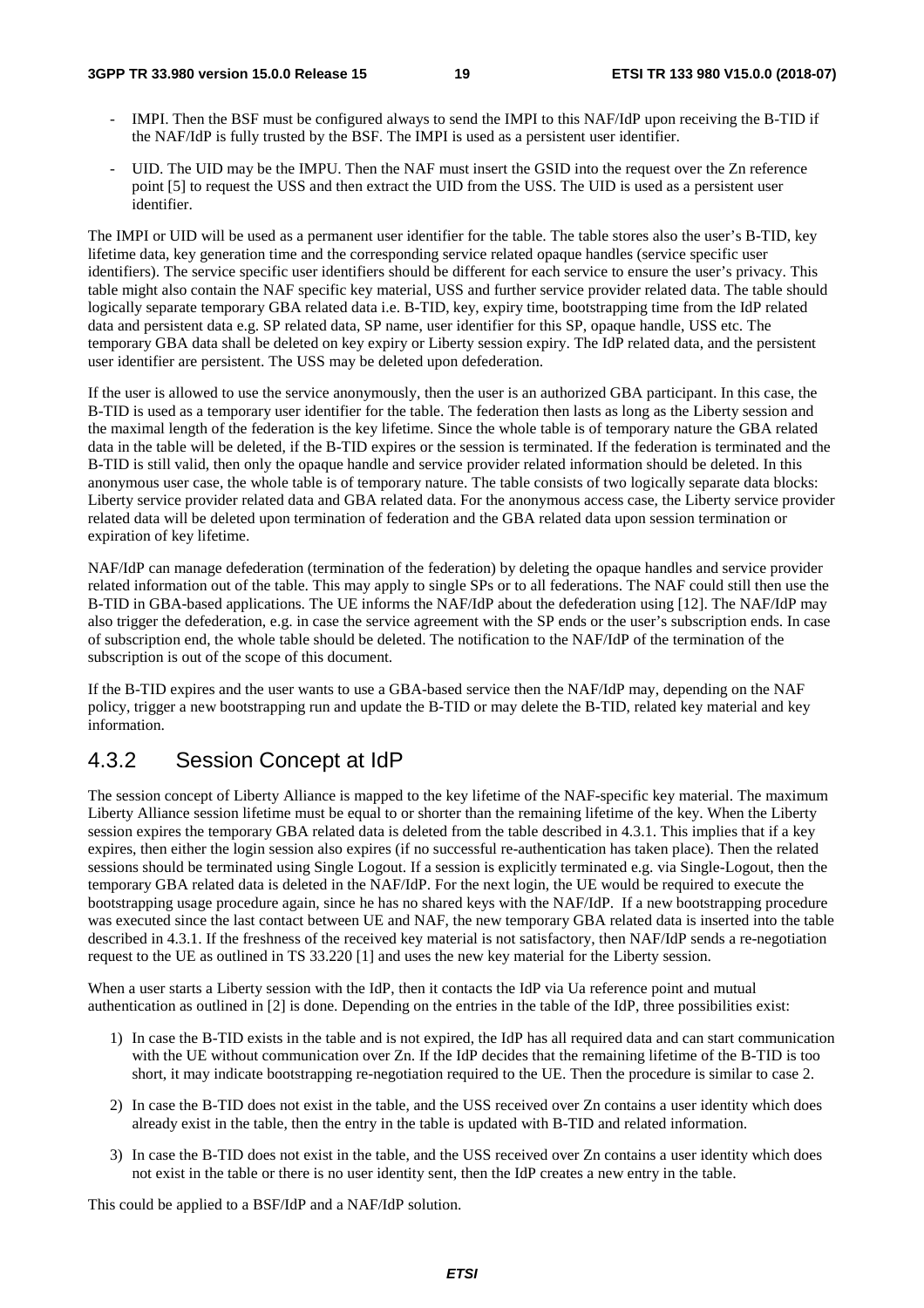For anonymous user access, the B-TID is used as the user identifier. If such an anonymous Liberty session is terminated, then all the GBA related data is deleted, including the B-TID.

Liberty Alliance has the concept of authentication time. In GBA the bootstrapping time is available to the IdP/NAF. Since the bootstrap procedure requires Digest AKA, the bootstrapping time should be taken as Liberty authentication time.

If a user with ongoing LAP IdP session contacts the LAP IdP for authentication, and the <lib:AuthnRequest> contains the element <ForceAuthn> (cf. [26], section 3.2.1.1), then the IdP shall send to the user a Bootstrapping Renegotiation Request according to section 4.5.3 of [1]. This is necessary as this may be a reauthentication request issued for liveness validation within LAP (cf. [7], section 4.4.2), requiring a new bootstrapping, as the bootstrapping time is taken as Liberty authentication time. If the <ForceAuthn> fails, then the NAF/IdP should get a corresponding notification. The NAF/IdP may trigger then a Single Logout.

#### 4.3.2a Single-Logout Concept

In this section, we describe briefly the procedure involved in a Single Logout process triggered by the user:

- 1. The user contacts the SP to perfomr a Single Logout.
- 2. The SP performs an HTTP redirect to the NAF/IdP.
- 3. The NAF/IdP may redirect the UE to other SPs which have an ongoing session with the user (the NAF/IdP has to keep track to which SPs the user was previously redirected during the lifetime of the current key). The NAF/IdP should provide the UE with his address for the case, that the redirect back in step 4 fails.
- 4. If redirected the UE performs a logout at the second SP and is redirected back to the IdP/NAF.
- 5. The NAF/IdP redirects the user back to the first SP to finalize there the logout procedure and then deletes the Ks (ext/int) NAF keys and related data.
- 6. UE performs logout at SP.

The logout procedure should be done using SAML 2.0 logout procedure [13] as outlined in Liberty Profiles and Binding Specification [12].

- NOTE1: The NAF/IdP might contact the BSF for deletion of all data related to this Ks used to derive the Ks (ext/int) NAF, but that would be an even larger sort of logout and is not further elaborated on in this document. This does not eliminate the valid keys already given out to NAFs, those keys are valid up to the key lifetime or shorter, due to the local policy of the NAF.
- NOTE2: If an operator wants to cancel the session of an user at a NAF/IdP, then he needs to inform the NAF/IdP of this.The Zn reference point can not be utilized as is for this directly, due to the direction of the message flows.

### 4.3.3 SSO scenario: ID-FF with <lib:AuthnResponse> transfer

#### 4.3.3.1 HTTPS with conventional TLS

In this scenario the UE is not LAP aware. All protocol elements are taken from within ID Federation Framework [7] and complemented by the GAA-specific details from [2]. First the steps are outlined that are needed when utilizing HTTPS deploying conventional TLS [24] according to [2], clause 5.3:

- 1) The UE contacts the SP to gain access to a service provided by the SP by sending an HTTP Request. This request shall contain the GBA-based authentication support indication (cf. step 3), as this is required for the redirection of the request according to step 3.
- 2) On receipt of the HTTP request from UE, the SP obtains the identity provider and sends a redirect HTTP Response with < lib:AuthnRequest> to UE. The means by which the identity provider address is obtained is implementation-dependent and up to the service provider.
- 3) The UE in turn contacts the IdP under the URL given in the Location header field and the UE must access the NAF/IdP URL with an HTTP Request with <lib:AuthnRequest> information [12].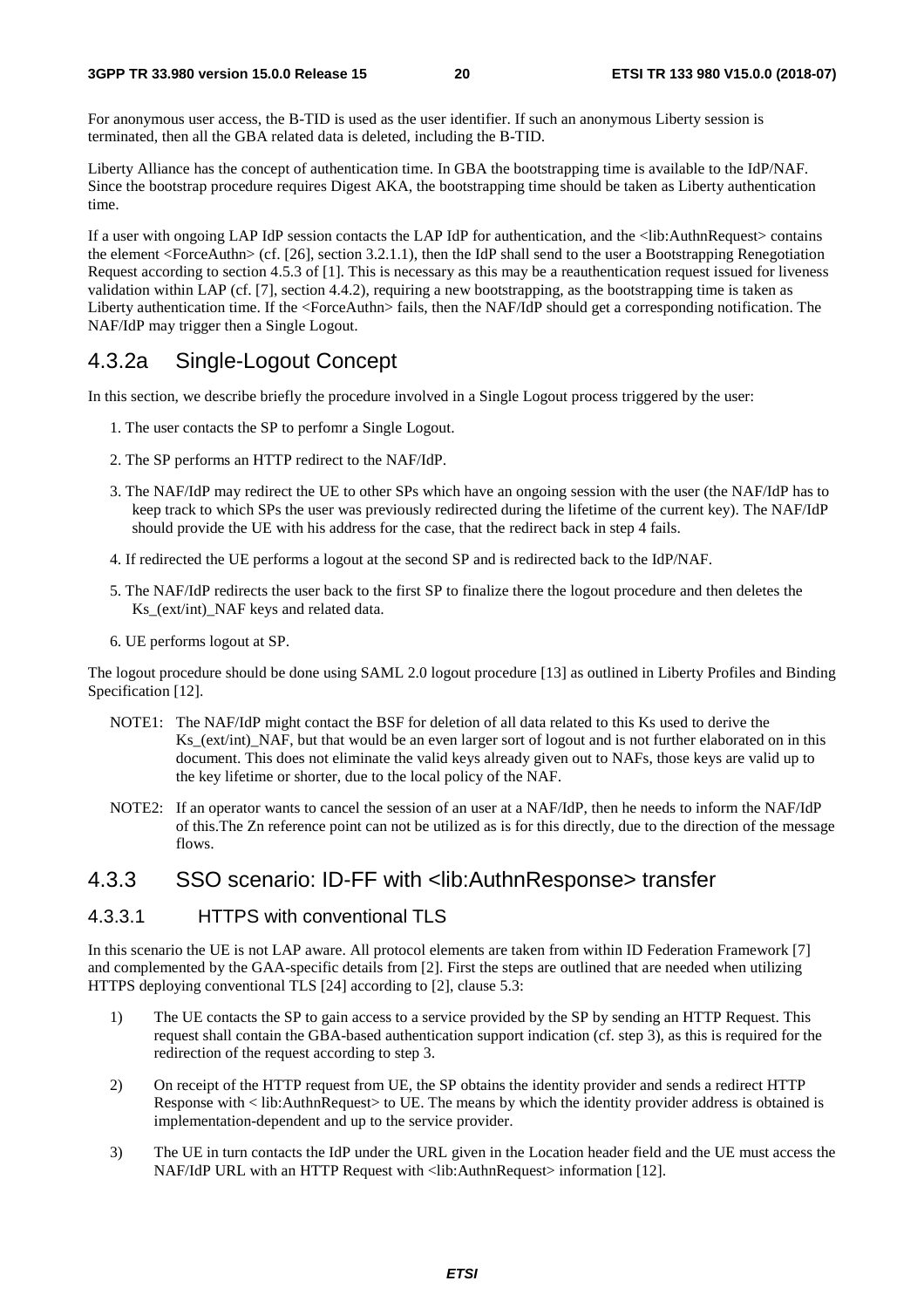The UE shall indicate to the NAF/IdP that GBA-based authentication is supported by adding a constant string to the "User-Agent" HTTP header as a product token as specified in IETF RFC 2616 [12]. This constant string shall be set according to step 2 of clause 5.3 of TS 33.222 [2].

 If a bootstrapped security association between UE and IdP exists, then UE and IdP/NAF share the keys to protect reference point Ua and the UE possesses all necessary data to perform HTTP Digest Authentication from previous messages. In this case step 3 is combined with the request in step 5, and step 4 is omitted.

4) As the IdP is collocated with the NAF, the HTTP Digest authentication is conducted in the accordance to 3GPP TS 33.222 [2] and a HTTP response with Unauthorized status and WWW-Authenticate header field is sent to the UE. The method and details of this authentication are defined by TS 33.222 [2] and not in [7].

 If the UE does not contain a valid bootstrapping session or the freshness of the key material is not sufficient for the IdP, then the UE will execute a new bootstrapping procedure with the BSF. This is transparent to the SP.

5) The UE returns the Authorization data, using the B-TID as a username and the Ks\_(ext/int)\_NAF as password to the IdP. The UE may include further LAP related user data.

 If the IdP is collocated with the NAF, then this happens as outlined in TS 33.222 [2]. The USS might contain Liberty specific information.

- 6) The <lib:AuthnRequest> is processed. The IdP responds with an <lib:AuthnResponse> in the HTTP Response redirect URL [12]. The IdP may include further LAP-related data.
- 7) The UE contacts the SP again using this URL and HTTP Request with <lib:AuthnResponse>.
- 8) The SP answers with a HTTP Response.



#### **Figure 4.3-1: Message flow for SSO with <lib:AuthnResponse> and conventional TLS with GBA**

NOTE 1: As the IdP is collocated with the NAF i.e. Ua is chosen for authentication as outlined in TS 33.222 [2], then each request over Ua is authenticated by itself, as each request carries the full Authorization Header. There is no difference between first request and follow-up requests.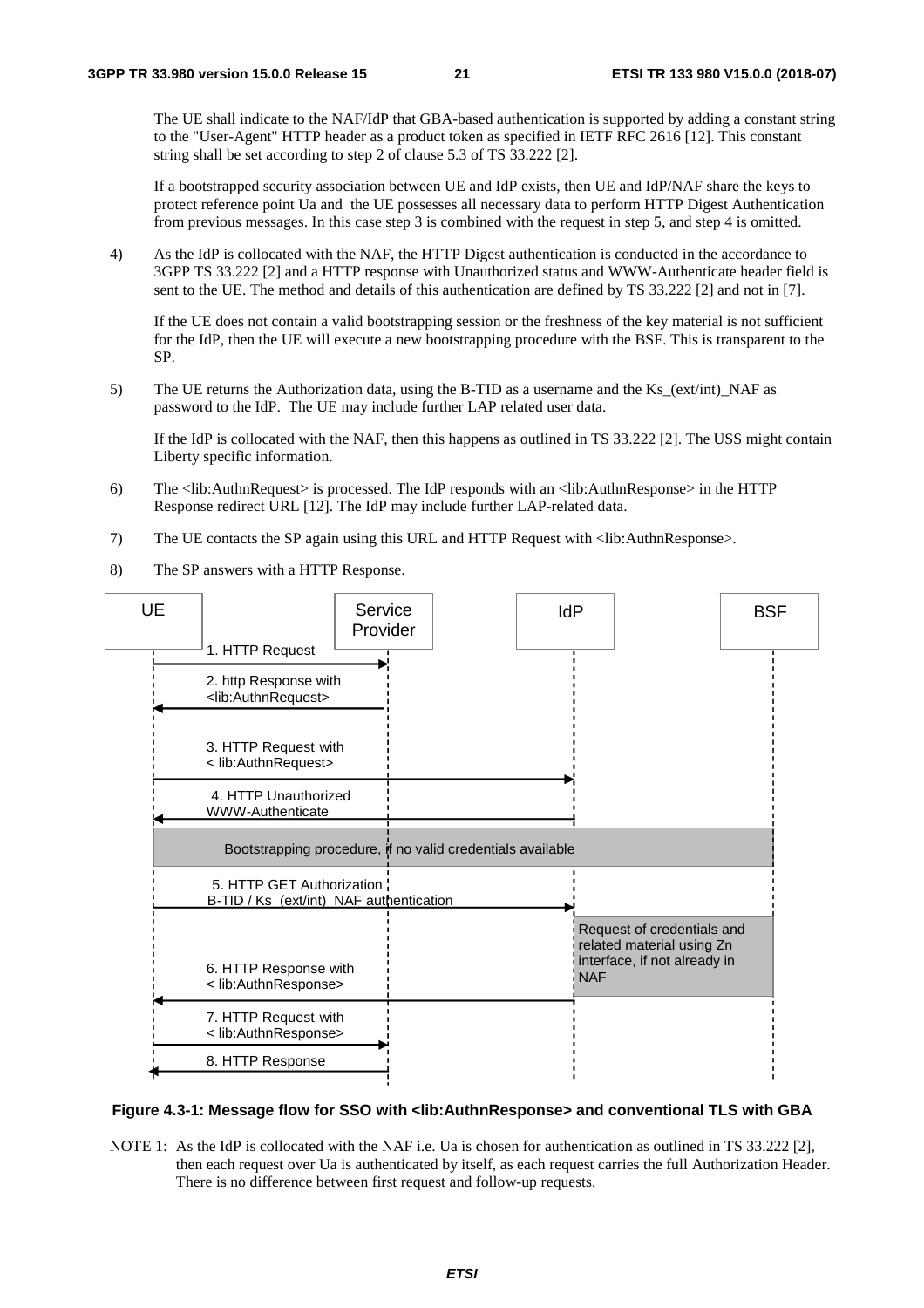- NOTE 2: LAP ID-FF specification [7] defines also a POST-based communication between UE and IdP besides a GET-based request with a query string. This is in conformance with TS 33.222 [2], as there only a HTTP request is specified without any explicit method stated.
- NOTE 3: The SP may use the GBA-based authentication support indication received in step 1 to select an appropriate identity provider address.

#### 4.3.3.2 HTTPS with PSK TLS

When HTTPS with PSK TLS according to TS 33.222 [2], clause 5.4, is utilized, then the steps are the following:

- 1) The UE contacts the SP to gain access to a service provided by the SP by sending an HTTP Request. This request shall contain the GBA-based authentication support indication (cf. step 3 of clause 4.3.3.1), as the UE may be forced by the IdP/NAF to use conventional TLS, even if the UE offers the usage of PSK TLS.
- 2) On receipt of the HTTP request from UE, the SP obtains the identity provider and sends a redirect HTTP Response with < lib:AuthnRequest> in the URL to the UE. The means by which the identity provider address is obtained is implementation-dependent and up to the service provider.
- 3) The UE starts to set up a PSK TLS tunnel to the IdP/NAF as specified in clause 5.4 in TS 33.222 [2]. This is in preparation of sending the redirected request to the IdP/NAF (cf. step 4). During TLS tunnel setup the UE indicates possibility to use PSK TLS, and the IdP/NAF may select to use PSK TLS with GBA.

The UE recognizes from the TLS ciphersuite selected by IdP/NAF if the IdP/NAF will use PSK TLS.

 If a bootstrapped security association between UE and IdP/NAF exists, then UE and IdP/NAF share the keys to protect reference point Ua. Thus the UE possesses all necessary data to set up the PSK TLS tunnel according to TS 33.222 [2] and the next step can be approached immediately without executing a bootstrapping procedure.

 If no bootstrapped security association between UE and IdP/NAF exists, but the UE does contain a valid bootstrapping key Ks, then the UE establishes a PSK TLS tunnel with the IdP/NAF based on the related Ks (ext) NAF.

 If the UE does not contain a valid bootstrapping session or the freshness of the key material is not sufficient for the IdP/NAF, then the UE will execute a new bootstrapping procedure with the BSF. This is transparent to the SP.

- 4) The UE accesses the IdP/NAF URL with the HTTP GET Request with <lib:AuthnRequest> information [12] within the established PSK TLS tunnel.
- 5) The IdP extracts the <lib:AuthnRequest>, processes it, uses the UE authentication done during the PSK TLS tunnel establishment, and sends a redirect HTTP Response to the UE, which redirects the UE back to the SP. The URL may contain a SAML artefact or a <lib:AuthnResponse>.
- 6) The SP extracts the SAML artefact or the <lib:AuthnResponse>, processes it and answers with a HTTP Response.
- 7) The SP answers with a HTTP Response.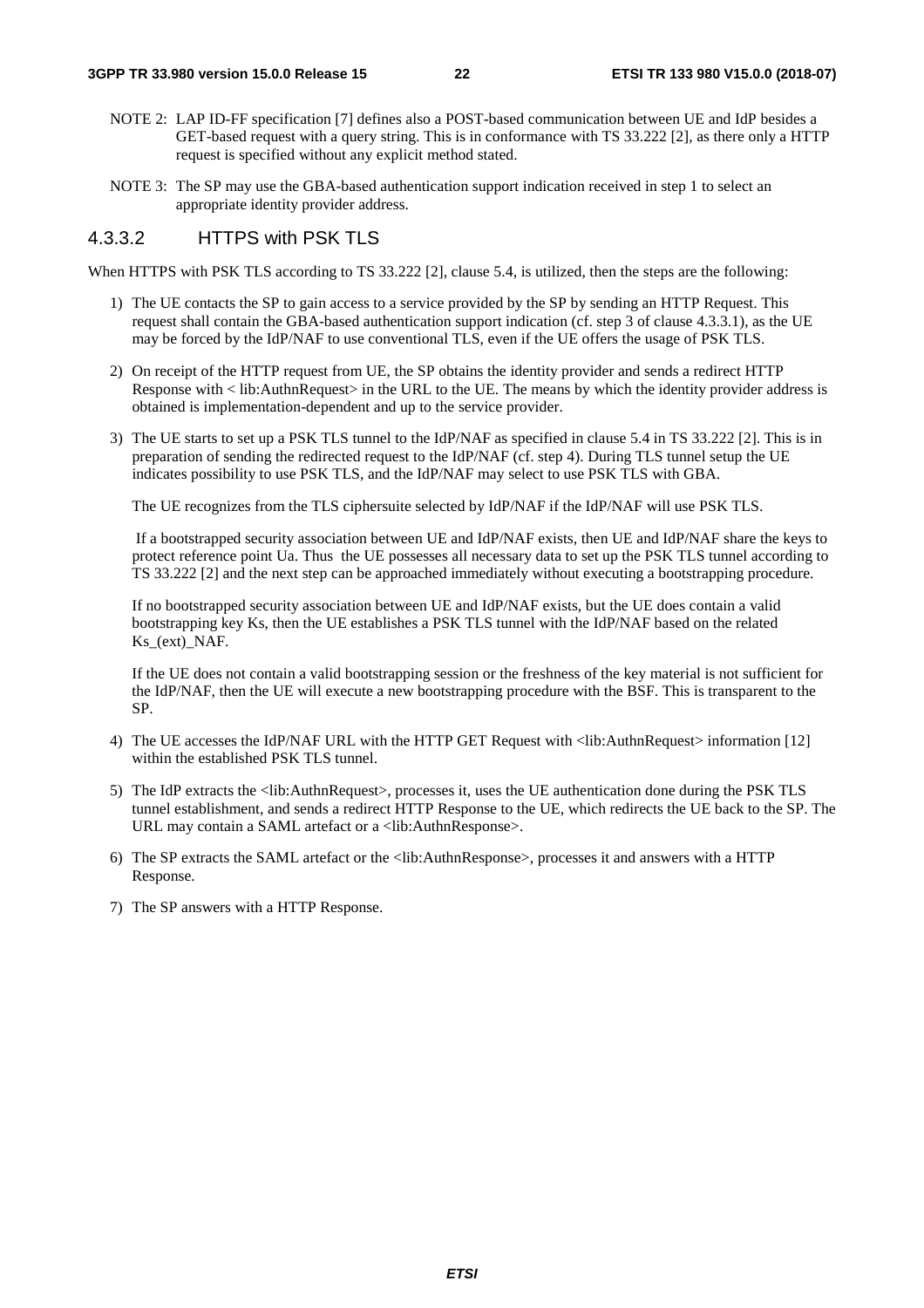

#### **Figure 4.3-1a: Message flow for SSO with <lib:AuthnResponse> and usage of PSK TLS with GBA**

NOTE: The notes given in clause 4.3.3.1 are also applicable for usage of PSK TLS as defined in this clause.

#### 4.3.4 SSO scenario: ID-FF with artefact transfer

This scenario is similar to the scenario given in clause 4.3.3, with the extension that the service provider is able to contact the IdP directly.

NOTE: As the basic message flow is the same for artefact and for  $\langle$ lib:AuthnResponse> usage, the same differences between usage of conventional TLS and PSK TLS as in clause 4.3.3 apply to this clause also. Message flows given in this clause refer to conventional TLS, Analogous usage of PSK TLS is also possible.

The IdP must support an additional interface to SP, to allow the SP retrieval of the authentication assertion. This interface is not completely separated from GBA, as this authentication information may include GBA related information, e.g. user identity, pseudonym and further information from GUSS, restrictions based on GBA, etc.

- 1) The UE contacts the SP to gain access to a service provided by the SP by sending an HTTP Request. This request shall contain the GBA-based authentication support indication (cf. step 3), as this is required for the redirection of the request according to step 3.
- 2) On receipt of the HTTP request from UE, the SP obtains the identity provider and sends a redirect HTTP Response with < lib:AuthnRequest> to UE. The means by which the identity provider address is obtained is implementation-dependent and up to the service provider.
- 3) The UE in turn contacts the IdP under the URL given in the Location header field and the UE must access the NAF/IdP URL with an HTTP Request with <lib:AuthnRequest> information [12].

 The UE shall indicate to the NAF/IdP that GBA-based authentication is supported by adding a constant string to the "User-Agent" HTTP header as a product token as specified in IETF RFC 2616 [12]. This constant string shall be set according to step 2 of clause 5.3 of TS 33.222 [2].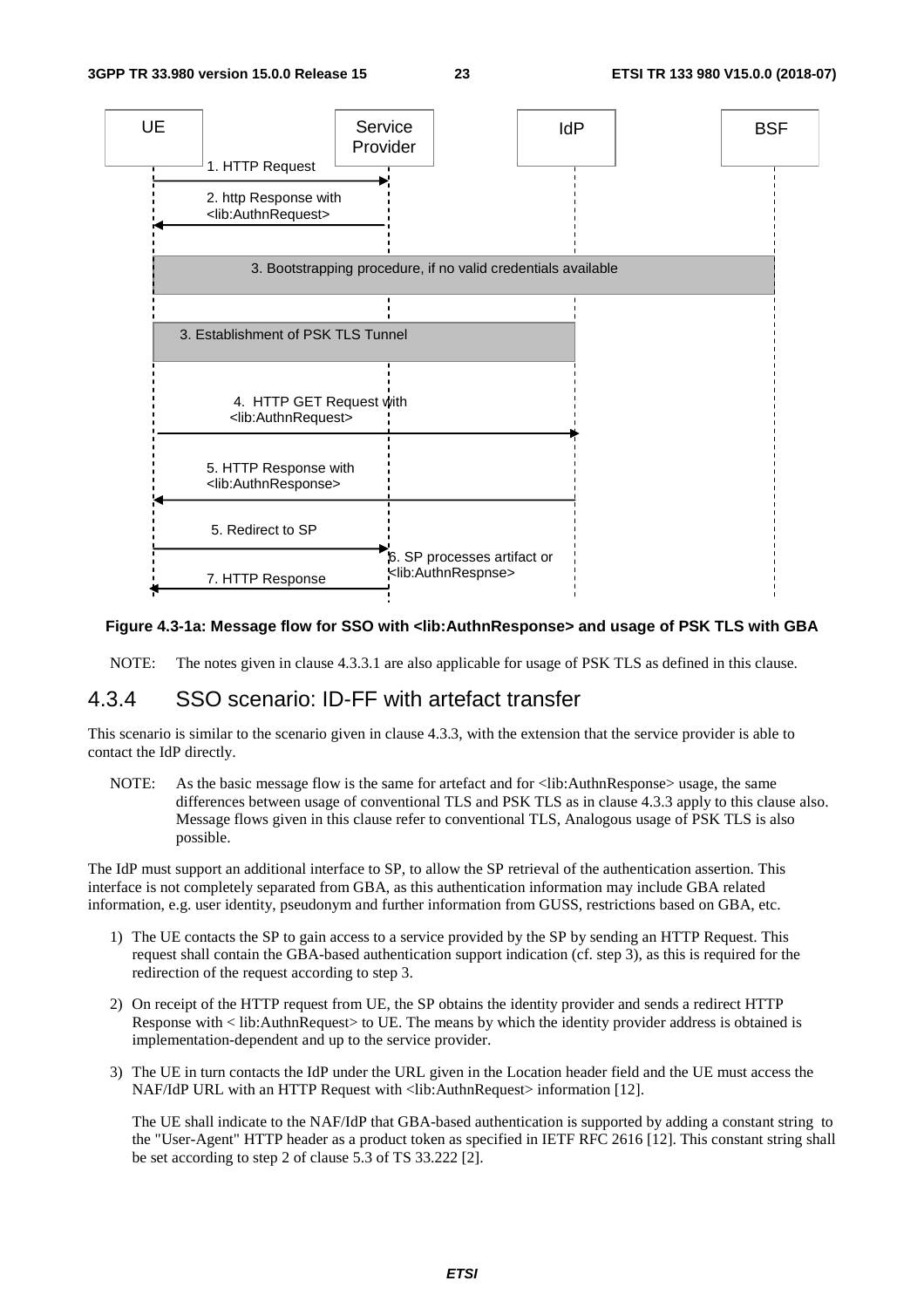If a bootstrapped security association between UE and IdP/NAF exists, then UE and IdP/NAF share the keys to protect reference point Ua and the UE possesses all necessary data to perform HTTP Digest Authentication from previous messages. In this case step 3 is combined with the request in step 5, and step 4 is omitted.

4) If the UE is not yet authenticated with the IdP, then the authentication has to take place here, as defined in TS 33.222 [2]. The method and details of this authentication are not defined by Liberty Alliance in [7]. The IdP sends a HTTP response with Unauthorized status to the UE as defined in TS 33.222 [2].

If there is no valid NAF specific key material in the NAF, or the freshness of the key material is not to the satisfaction of the NAF or IdP, then the bootstrapping procedure has to be performed as defined in TS33.220 [1]. This is transparent to the SP.

5) The UE answers with a HTTP GET request with Authorization header field containing as a username the B-TID and as a password the Ks (ext/int) NAF. The UE may include further LAP related user data.

The IdP/NAF can request the credentials and related material, if it does not have it stored already. The received USS may contain further Liberty specific information.

- 6) The IdP responds with a SAML artefact in the HTTP Response redirect URL [12]. The IdP may include further LAP related data.
- 7) The UE contacts the SP again using this URL and HTTP Request with the SAML artefact.
- 8) The SP sends an HTTP Request with the SAML artefact to the IdP. The request contains a <samlp:Request> SOAP Request message to the identity provider's SOAP endpoint, requesting the assertion by providing the SAML assertion artefact in the < samlp:AssertionArtefact> element as specified in [12]
- 9) The IdP can now construct or find the requested assertion and responds with a <samlp:Response> SOAP Response message with the requested <saml:Assertion> or an status code as defined [13]. The IdP sends the authentication assertion that corresponds to the artefact.
- 10) The SP processes the SOAP message with the <saml:Assertion> returned in the <samlp:Response>, verifies the signature on the  $\le$ saml:Assertion> and processes the message as defined in [12] and then answers with a HTTP Response.

The SAML authentication assertion should have a lifetime equal to or less than the B-TID. The assertion should be stored together with the B-TID in the table described in clauses 4.3.1 and 4.3.2.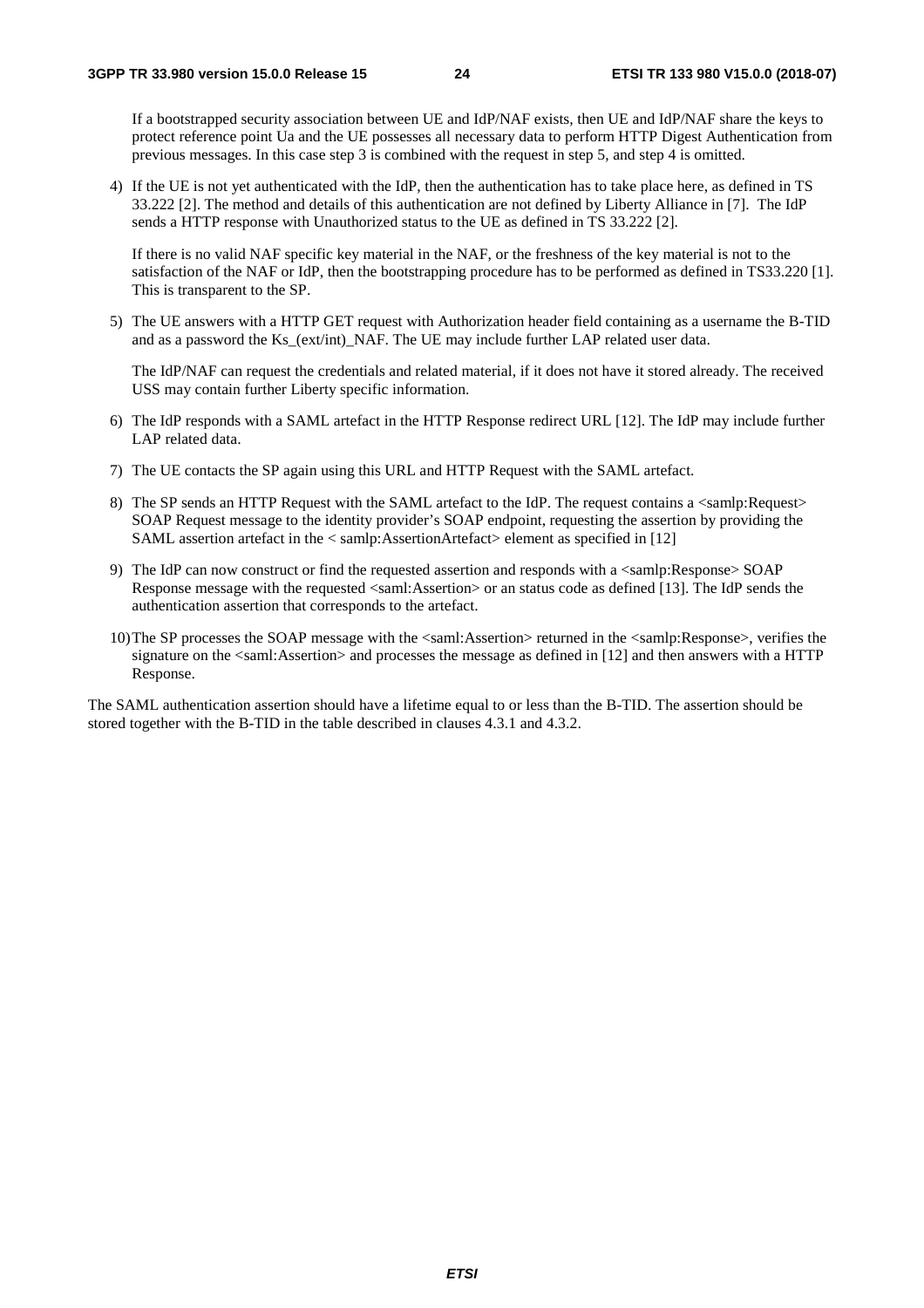

**Figure 4.3-2: Message flow for SSO with Artefact transfer and usage of GBA** 

#### 4.3.5 SSO scenario: ID-WSF Authentication Service

In this scenario the UE is LAP enabled, i.e. a LUAD (Liberty enabled User Agent or Device as defined in Liberty ID-WSF Profiles for Liberty enabled User Agents and Devices specification [16]). The protocol elements used are taken from ID–WSF Authentication Service [8], and the interaction of UE with IdP comprises two consecutive protocol runs. The active LUAD client contacts the NAF/IdP first before accessing the service provided by the SP.

- 1. The UE authenticates with the Authentication Service (AS) of the IdP and retrieves a security token, which entitles the UE to invoke some services.
- 2. The UE invokes the Single-Sign-On Service (SSOS) of the IdP using the security token. In this step the UE receives the authentication assertion (authentication and authorisation information) to be used at the SP.
- 3. The UE presents the authentication assertion to the SP acting as a WSP for web service access.

In case the WSP providing the web service to the user is part of the domain of the IdP operator, the LUAD client may also contact the WSP directly with the security token. In this case the SSOS contact may be left out.

Mapping of the three steps to GBA is done in the following way:

The first step is mapped to the communication between user (LUAD) and AS as specified within LAP [8]. The authentication protocol is embedded in the SASL protocol as described in clause 4.2.1.2. The Ub run must be executed by the UE if necessary. This is not based on LAP protocols [6], [7] or [8], but only on GBA protocols [1].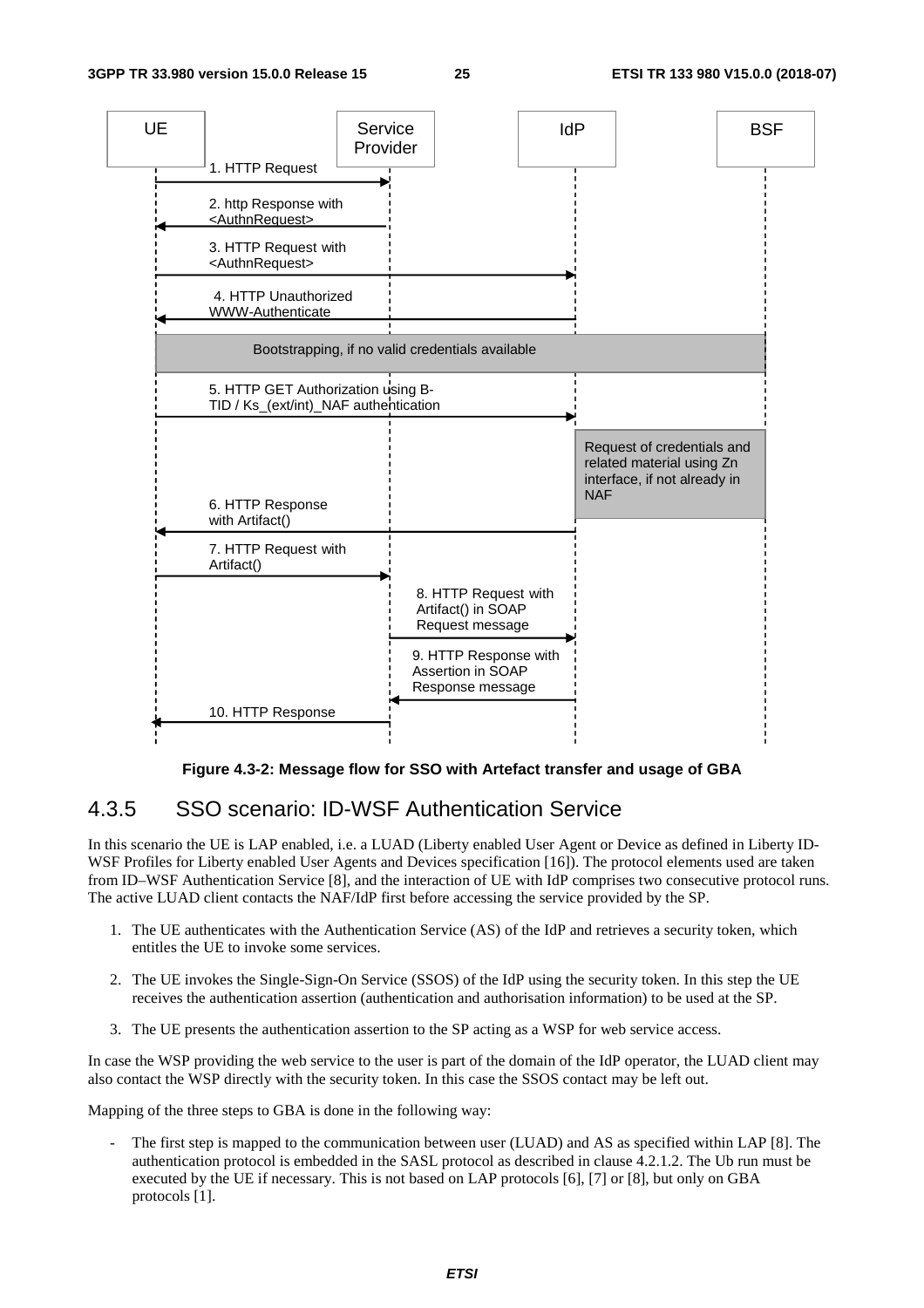The second and third steps are completely as defined in LAP (no connection to GBA). The only dependency on GBA is in the content of the SAML authentication assertion depending partly on GBA results (protocol parameters, e.g. execution time, and user-specific parameters, e.g. taken from USS).

The following gives a message flow for the SSO scenario of the ID-WSF authentication service with response transfer. This can also applies when the SSOS also offers an ID-WSF authentication service, in which case the SSOS is collocated with the AS.



#### **Figure 4.3-3: Message flow for ID-WSF AS and SSO with Response transfer and usage of GBA**

- 1. The UE contacts the SP to gain access to a service provided by the SP by sending an HTTP request.
- 2. On receipt of the HTTP request from the UE, the SP obtains the AS address and sends a redirect HTTP response to the UE. The HTTP response may or may not contain an < lib:AuthnRequest> header according to the application or deployment model. The means by which the AS's address is obtained is implementationdependent.
- 3. The UE (LUAD-WSC) sends an HTTP request to the AS. The request contains a soap-bound <SASLRequest> header, where the "mechanism" parameter is filled with a list of one-or-more client-supported SASL mechanism names.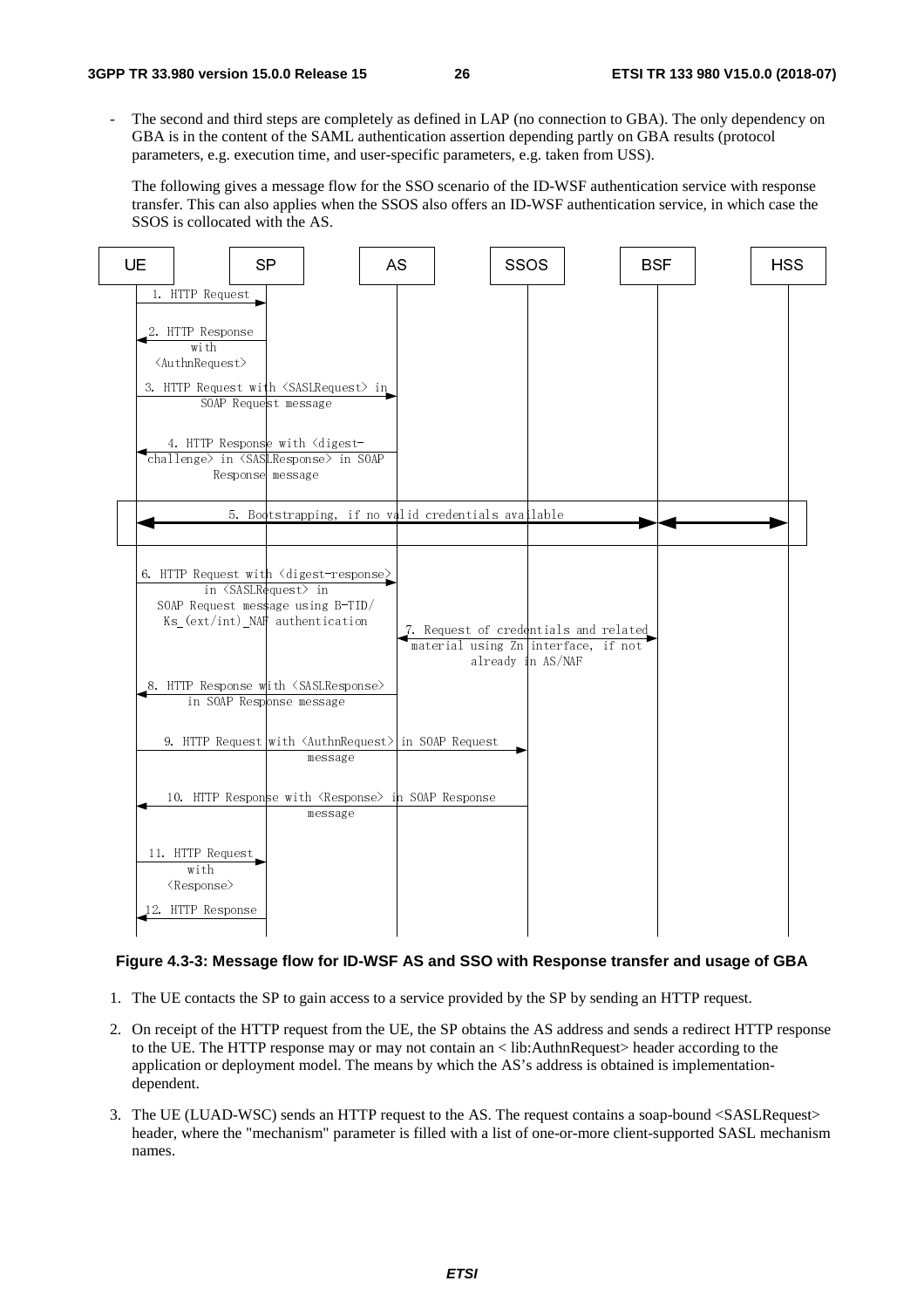The UE shall indicate to the NAF/AS that GBA-based authentication is supported by adding a constant string to the "User-Agent" HTTP header as a product token as specified in IETF RFC 2616 [12]. This constant string shall be set according to step 2 of clause 5.3 of TS 33.222[2].

If a bootstrapped security association between UE and NAF/AS exists, then UE and NAF/AS share the keys to protect reference point Ua and the UE may perform a subsequent authentication procedure if the SASL profile allows. In this case step 3 is combined with the request in step 6, and step 4 and step 5 are omitted.

- 4 The AS sends a HTTP response to the UE. The response contains a soap-bound <SASLResponse> header, where the "serverMechanism" parameter is filled with a selected SASL mechanism name (i.e. DIGEST authentication) from the client-supported SASL mechanism list and in this case the <SASLResponse> header also contains a <digest-challenge> parameter. The method and details of this parameter are compliant to RFC2831.
- 5 If the UE does not contain a valid bootstrapping session or the freshness of the key material is not sufficient for the AS, then the UE will execute a new bootstrapping procedure with the BSF and obtain a shared key Ks (ext/int) NAF. This is transparent to the SP.
- 6 The UE re-sends a HTTP request to the AS. The request contains a soap-bound <SASLRequest> header, where the "mechanism" parameter is filled with the returned SASL mechanism in step 4 and in this case the <SASLRequest> header also contains a <digest-response> parameter, where the authorization data is computed using the B-TID as a username and the Ks\_(ext/int)\_NAF as the password. The method and details of this parameter are compliant to RFC2831. The UE may include further LAP related user data.
- 7 As the AS is collocated with the NAF, the AS requests Ks\_(ext/int)\_NAF and other materials from the BSF using the Zn interface if they are not available yet.
- 8 The AS processes the <digest-response> parameter in the <SASLRequest> header. Then the AS responds with a soap-bound <SASLResponse> header in the HTTP Response. The <SASLResponse> header contains an ID-WSF EPR (EndpointReference) parameter which refers to the SSOS instance and the Service type URI is set according to [8] to identify the ID-WSF SSOS. The <SASLResponse> header also contains some necessary credentials for the UE to invoke the SSOS. The AS may include further LAP-related data.
- 9 The UE sends a HTTP request to the SSOS. The request contains a soap-bound <samlp2:AuthnRequest> header, where the ProtocolBinding attribute is set according to [8] to identify the SAML protocol binding to be used .The request also contains a <wsse:security> header which includes the returned credentials in step 8.The UE may have to construct the <samlp2:AuthnRequest> header by itself if it does not receive such a header in step 2 according to the application or deployment model.
- 10 The <samlp2:AuthnRequest> is processed. The SSOS responds with an <samlp2: Response> header in the HTTP Response redirect URL [12]. The <samlp2: Response> header contains a <saml2:Assertion> parameter . The SSOS may include further LAP-related data.
- 11 The UE contacts the SP again using this URL and HTTP Request with <samlp2: Response >.
- 12 The SP answers with a HTTP Response.
- NOTE: If the IdP is co-hosted with the BSF, then the first step could be mapped to Ub reference point of GBA [4]. The second step could be mapped to Ua interface of GBA.

Despite having this formal analogy of executing two consecutive protocol runs required by both protocol worlds, it seems that a simple mapping is not possible. The syntax and semantic of the information elements transferred between GBA and LAP protocols differ substantially. This is one of the reasons, why clause 4.2.2 above states that , the ID-WSF IdP/BSF co-hosting scenario will not be elaborated further in this document.

#### 4.3.6 SSO scenario: SAML v2.0 with <samlp:Response> transfer

#### 4.3.6.1 HTTPS with TLS

This scenario is a version of the scenario in clause 4.3.3.1 with the difference that all protocol elements are taken from within SAML v2.0 [28] implementing the Web Browser SSO Profile from [13]. Hence all the steps described there apply here as well, after replacing <lib:AuthnRequest> with <samlp:AuthnRequest> and <lib:AuthnResponse> with <samlp:Response>. The steps are not repeated here, only an adapted version of Figure 4.3-1 is included.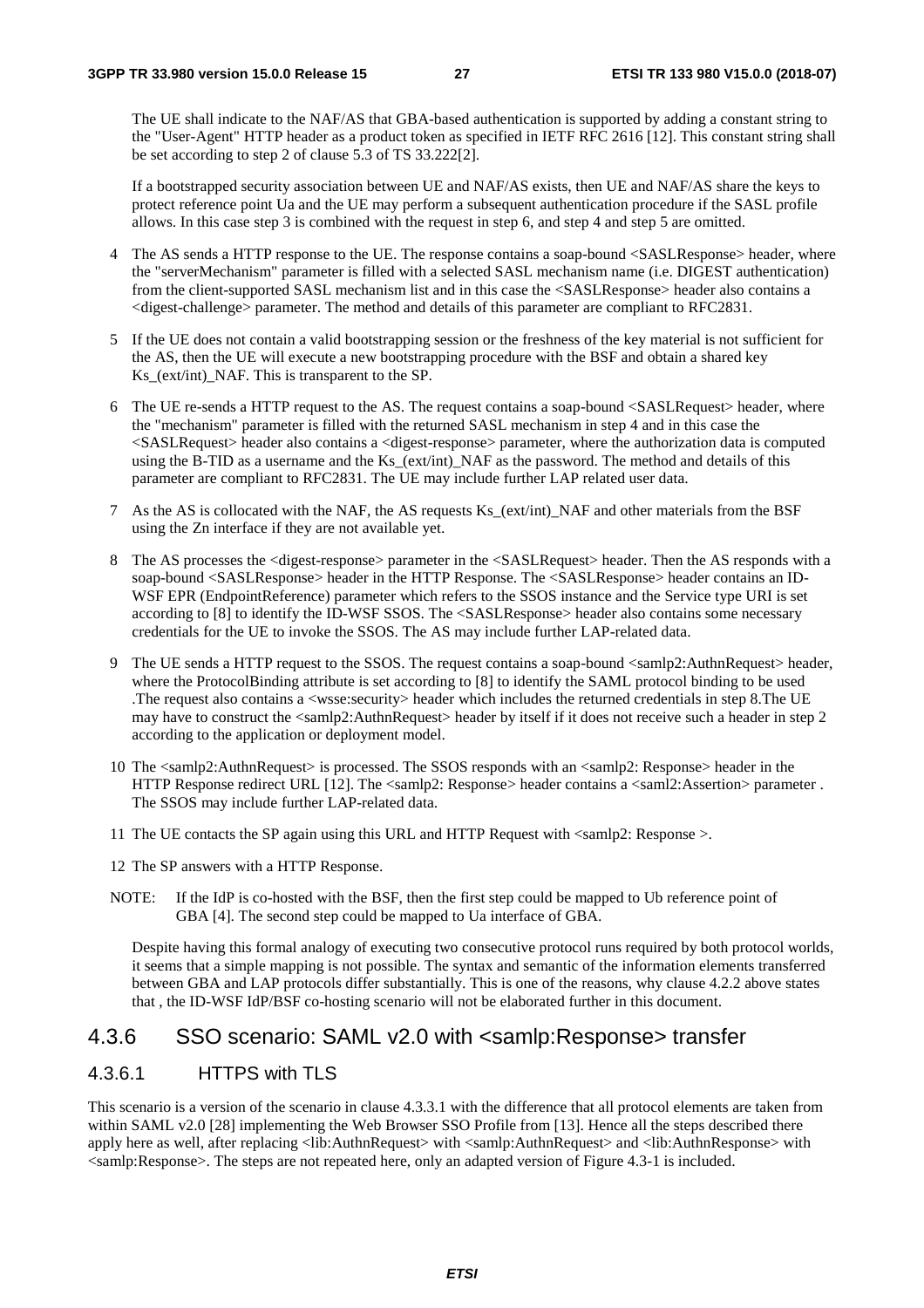

**Figure 4.3-4: Message flow for SSO with <samlp:Response> and TLS with GBA** 

#### 4.3.6.2 HTTPS with PSK TLS

This scenario is a version of the scenario in clause 4.3.3.2 with the difference that all protocol elements are taken from within SAML v2.0 [28] implementing the Web Browser SSO Profile from [13]. Hence all the steps described there apply here as well, after replacing <lib:AuthnRequest> with <samlp:AuthnRequest> and <lib:AuthnResponse> with <samlp:Response>. The steps are not repeated here, only an adapted version of Figure 4.3-1a is included.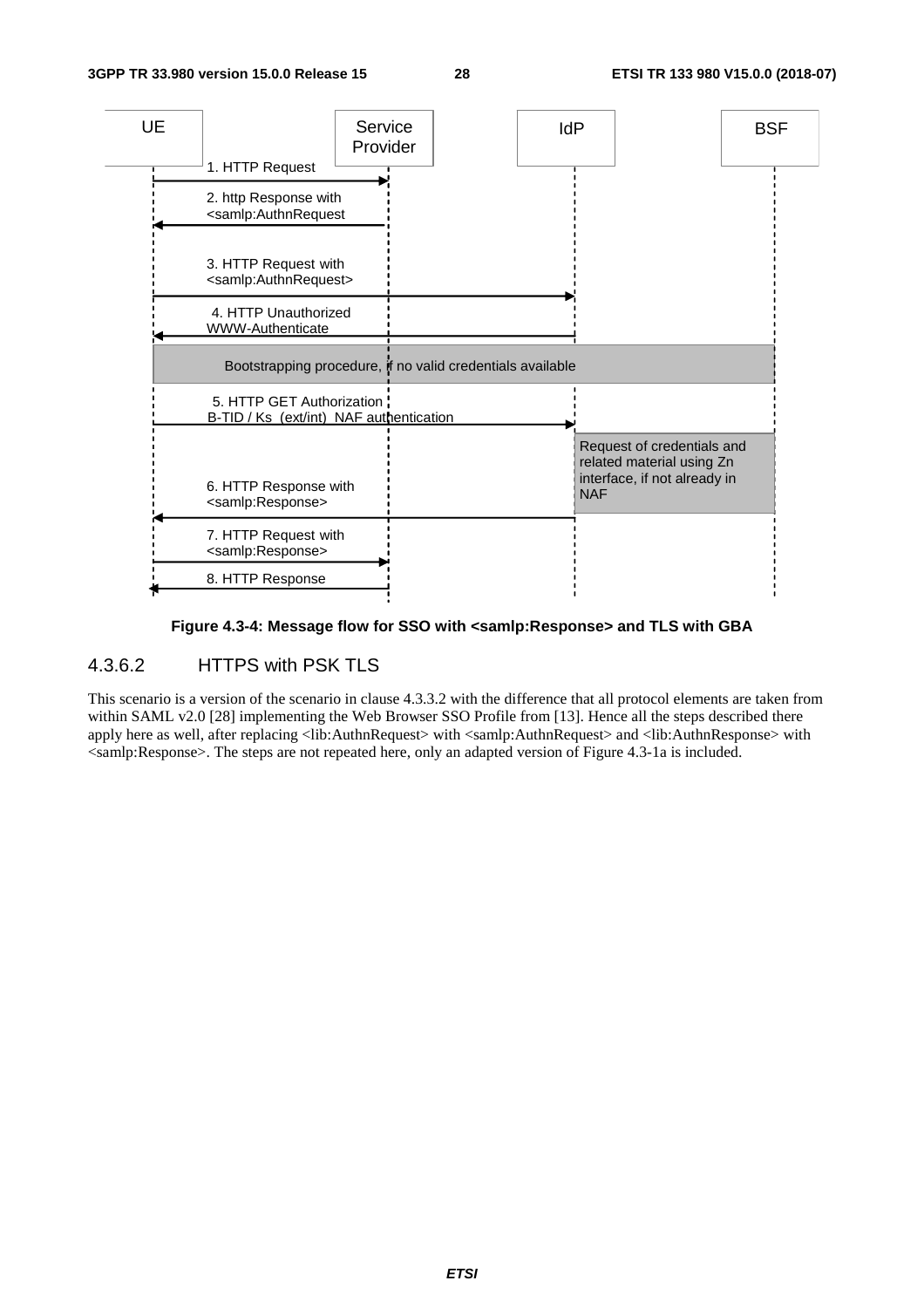

#### **Figure 4.3-5: Message flow for SSO with <samlp:Response> and usage of PSK TLS with GBA**

### 4.3.7 SSO scenario: SAML v2.0 with artefact transfer (resolution)

This scenario is a version of the scenario in clause 4.3.4 with the difference that all protocol elements are taken from within SAML v2.0 [28] implementing the Web Browser SSO Profile from [13]. Hence all the steps described there apply here as well, after replacing <lib:AuthnRequest> with <samlp:AuthnRequest>. The steps are not repeated here, only the adapted version of Figure 4.3-2 is included.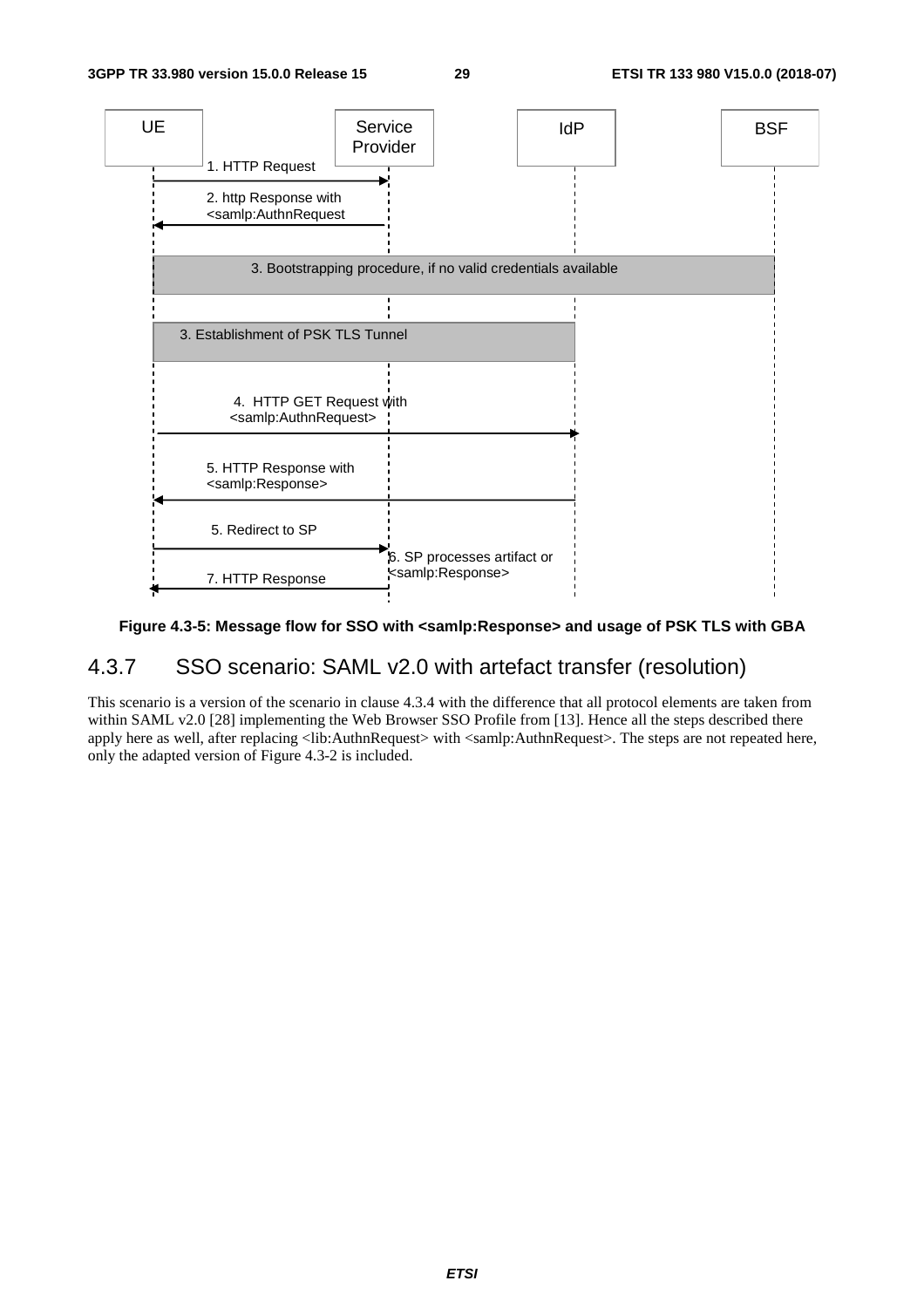

**Figure 4.3-6: Message flow for SSO with Artefact resolution (SAML v2.0) and usage of GBA** 

# 4.3a Co-hosting of BSF and IdP

#### 4.3a.1 General

In this clause it is assumed that the GBA BSF is collocated with a Liberty IdP as defined in [7]. Therefore, IdP/BSF is able to authenticate users by making use of the Ub bootstrapping procedure against the UE as defined in TS24.109 [4] (together with some other protocol fragments as defined in section 4.2.2). The combination of all these protocol fragments define the IdP/BSF Profile ("profile" term as used in SAML parlance).

According to clause 4.3 in TS24.109 [4], the actual Ub bootstrapping procedure is triggered by the UE itself, when it is sent to the appropriate BSF by a NAF (as clause 16.2 in TS23.003 [X] describes, there is no need to define a BSF discovery procedure, since the UE is able to derive the address of the appropriate BSF and therefore start a Ub bootstrapping procedure when no shared key is available). However, in the Liberty Alliance model the Identity Provider is in charge of starting the authentication procedure upon request from the service provider, which usually asks for a specific authentication method as defined in [7] and [12], by using an Authentication Context (if GBA-based authentication is wished, it would use the Authentication Context for GBA as defined in Annex E of TS 29.109 [5]).

On the other hand, as described in clause 4.3a.1 below, the IdP may know that the UE supports the GBA-based authentication since a "product" token is included into the "User-Agent" HTTP header within the HTTP requests issued by the UE (a given IdP may use other methods to determine that the Principal supports GBA-based authentication, such as obtaining such information directly from the user. These are, however, out of scope of this specification).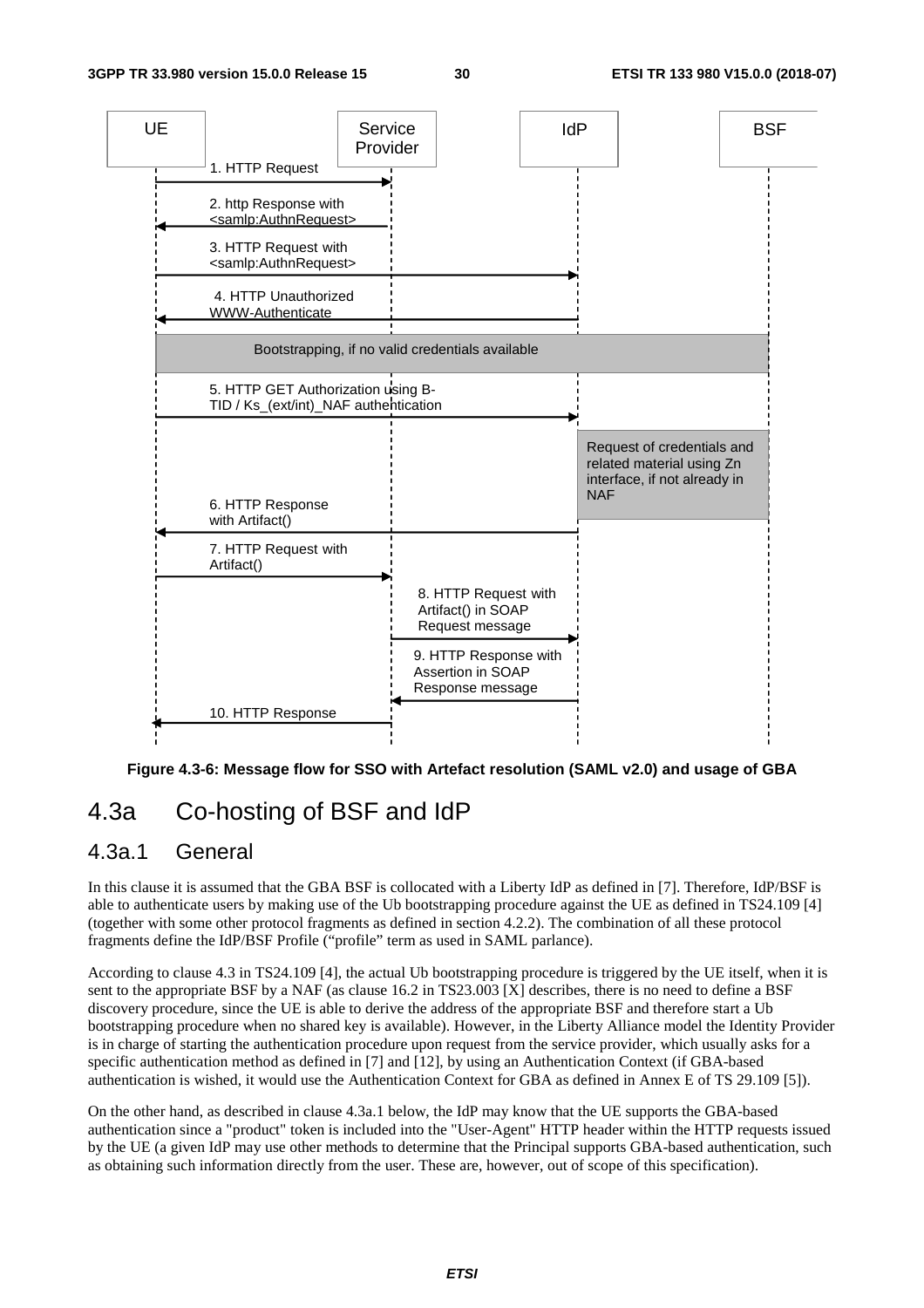When a service provider requires the Principal to be authenticated by means of GBA, s/he is usually redirected to the IdP passing on a <samlp:AuthnResponse> message and also indicating that it requires such kind of authentication method (the use of the Web Browser SSO Profile is assumed). The IdP may trigger the beginning of the authentication procedure by sending back a bootstrapping required indication. All [6] and [7] specific tasks are fulfilled by the IdP/AS implementation, this is transparent to the GBA function in the UE.

This clause also applies to the case where GAA interworks with Liberty Alliance ID-WSF. In this case the AS/BSF as part of IdP works similarly as the IdP/BSF in ID-FF. For the sake of brevity only IdP/BSF is mentioned in the following text. Following the same principle, only the SSO scenario based on the <samlp:AuthnResponse> transfer by using the Web Browser SSO Profile is fully described. SSO scenario based on the transfer of an artifact is not shown, since it is a combination of the former scenario and that the one described in clause 4.3.4.

NOTE: The BSF/IdP collocation scenario presents certain security vulnerability under certain circumstances (i.e. a MitM attack over the Ub interface may become possible as the GBA bootstrapping over Ub is not cryptographically bound to the Liberty procedures). The attack becomes very difficult to implement (and therefore, almost negligible) if the Ub procedures are run end-to-end over the operator administrated network which is properly enrypted (UE initiates the bootstrapping procedure directly with the preconfigured BSF-address, and if all the communication runs over the properly encrypted operator administrated network, there is practically little chance for the MitM to actually get "in the middle" during this Ub procedure). In this case, the security of the solution is basically ensured by relying on the trustworthiness and non-vulnerability of the operator's routing infrastructure

#### 4.3a.2 UE behaviour

When the UE is redirected to the IdP/BSF in order to request an authentication assertion (conveying a <samlp:AuthnRequest> message), it shall indicate to the IdP that GBA-based authentication is supported according to step 2 in clause 5.3 of TS 33.222 [2] and following the rule in clause 5.2.1 in [4], which state that the UE shall that support 3GPP-bootstrapping-based HTTP Digest authentication and shall indicate it by including a "product" token into the "User-Agent" header in each outgoing HTTP request.

### 4.3a.3 IdP/BSF behaviour

When the Identity Provider receives a <samlp:AuthnResponse> requiring the use of GBA-based authentication and, in the same message, an indication of the UE supporting such kind of authentication procedure (by means of the User-Agent HTTP header) it may, according to its internal policies, trigger the beginning of the authentication procedure by sending back a bootstrapping required indication (as if it were a NAF) as described in clause 5.2.4 in [4].

This behaviour does not impact current functionality in standard BSFs. It is the responsibility of those IdPs able to authenticate according to the GBA procedures to trigger such GBA-based authentication. Therefore an IdP/BSF shall be able to behave as a standard BSF and, at the same time, trigger GBA-based authentication in this specific case.

In order to avoid MitM attacks during this authentication procedure, the operator could for instance only accept GBAbased authentications towards the IdP/BSF in those deployments where it is ensured that all the authentication procedures are run end-to-end over the operator's network. I.e., in this case, the security of the solution relies on the trustworthiness and non-vulnerability of the operator's routing infrastructure.

## 4.3a.4 Federation Concept in GBA with IdP/BSF collocation

As described in clause 4.3.1, the Liberty Alliance technologies relies on the concept of "federation" (pairwise sharing of Principal identifiers between two sites) . This act of establishing a relationship between the digital information of a Principal at two entities requires a mapping between the identifiers used for the Principal at each entity. Following the same pattern, to be able to map the user GBA-related information (Ks and B-TID as part of the security association between UE and BSF and security related information about subscriber, such as the user's private identity) and the Liberty Alliance profile at the Identity Provider, the IdP/BSF shall receive as part of the whole bootstrapping procedure execution a user identity that allows it to locate the LAP user profile. Such user identity shall be already available in the user profile managed by the IdP. There are two options with regard to the user identity it may receive:

- IMPI. The IMPI has been received from the UE when running the Ub bootstrapping procedure (it is also received back from the HSS over the Zh reference point).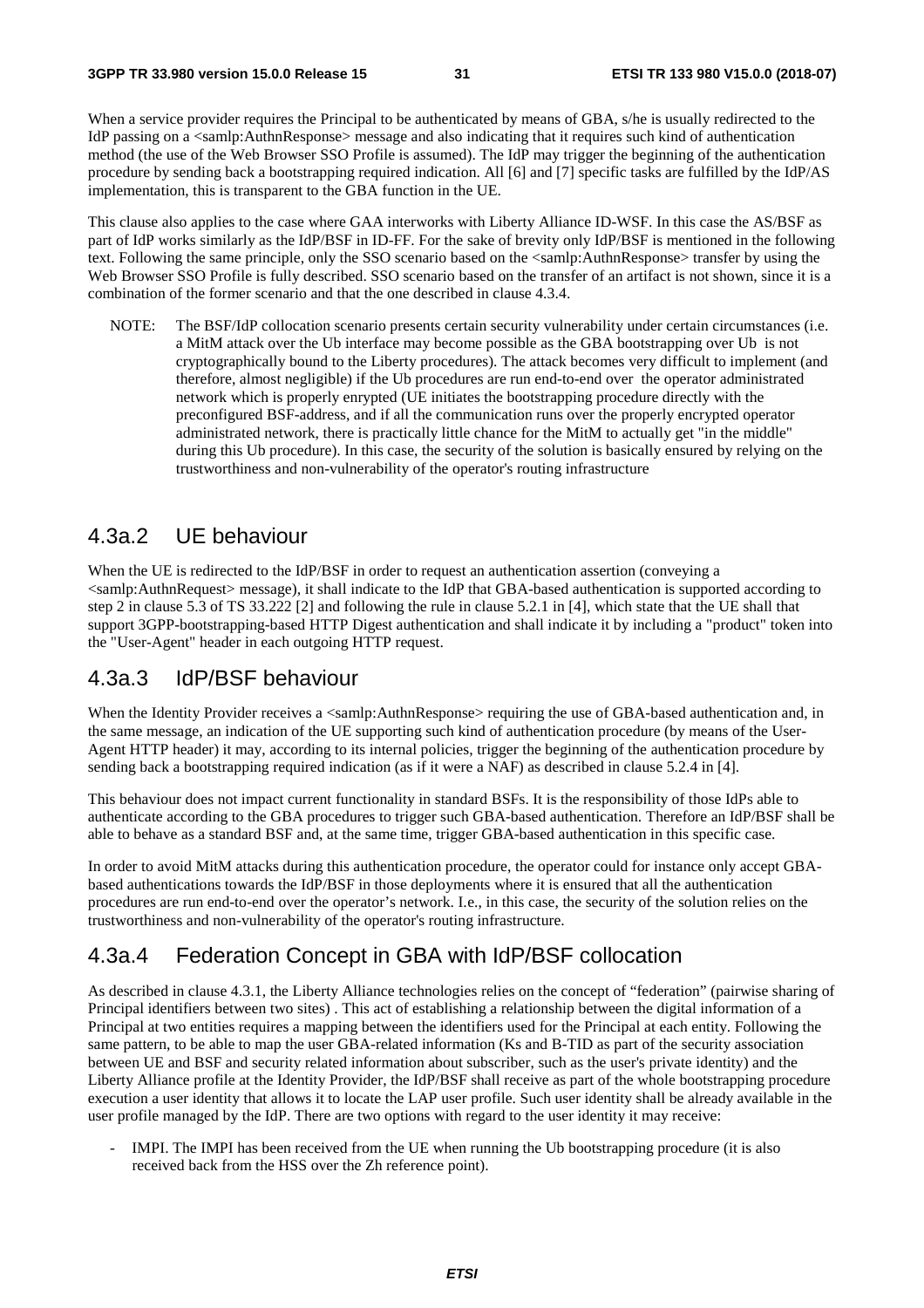#### **3GPP TR 33.980 version 15.0.0 Release 15 32 ETSI TR 133 980 V15.0.0 (2018-07)**

UID. The UID is retrieved as part of the GBA User Security Settings from the HSS over the Zh reference point. It may be an IMPU or any other user identity.

The IMPI or UID will be used by the IdP business logic to link the user GBA-related information received and the LAP user profile stored by the IdP/BSF. The way the IdP indexes its user profile database is outside the scope of this recommendation (i.e., the IMPI or UID may be database indexes, but the only real requirement is that one of them can be used by the IdP logic to locate the right user profile). Apart from the LAP-corresponding service-related opaque handles (service specific user identifiers; in certain scenarios when privacy is a requirement, the service specific user identifiers should be different for each service to ensure the user's privacy), this user identity (IMPI or UID) is the only GBA-related information that the IdP/BSF permanently stores. The rest of user GBA-related information (user's B-TID, key lifetime data (Ks), bootstrapping time and GUSS) is obtained upon successful execution of the GBA bootstrapping procedure and stored by the IdP. The temporary GBA data shall be deleted on key expiry. It may also be removed on Liberty session expiry. The IdP-related data, and the persistent user identifier are persistent.

The IdP/BSF may handle defederation (termination of the federation) between the user GBA-related information and the LAP user profile by simply removing the GBA-related user identifier (IMPI or UID). The procedures to do so, in the same way as with the federation, are implementation-dependent and outside the scope of this document. Handling of defederation of the user identity at the IdP with other LAP service providers is done according to LAP specifications, as described in clause 4.3.1.

# 4.3a.5 Session Concept at the IdP

In LAP-GAA/GBA interworking scenarios, the session concept of Liberty Alliance shall be mapped to the key lifecycle lifetime of the entity collocated with the IdP (in the IdP/BSF collocation option, to the Ks). Therefore, the maximum Liberty Alliance session lifetime shall be equal to or shorter than the remaining lifetime of Ks. When the Liberty session expires, the temporary GBA related data may be deleted from the IdP storage described in clause 4.3a.3. If a Liberty session is explicitly terminated e.g. via Single-Logout, then the temporary GBA related data may be also deleted in the IdP, depending on the IdP/BSF internal policies. If removed, for the next user login, the UE would be required to execute the Ub bootstrapping procedure again, since it has no shared keys (Ks) with the IdP/BSF. If a new Ub bootstrapping procedure was executed since the last contact between UE and IdP/BSF, the new temporary GBA related data is stored (as the IdP is also a BSF).

In the case of IdP/BSF collocation, when a user starts a Liberty session with the IdP and it decides that the GBA bootstrapping procedure shall be executed, it triggers the authentication through the Ub reference point. If it the first time the UE contacts the BSF or the B-TID has expired, the whole Ub bootstrapping procedure is executed. If the B-TID has not expired, a new Ub procedure is not needed. However, if the IdP, according to internal policies policies, decides that the remaining lifetime of the B-TID is too short, it may goes on with the whole bootstrapping procedure.

Liberty Alliance specifications have the concept of Authentication Instant (the time when the authentication procedure took place). In interworking scenarios, the bootstrapping time is available to the IdP/BSF. Since the bootstrap procedure requires Digest AKA, the bootstrapping time should be typically taken as Liberty Authentication Instant (according to the internal IdP policies the Liberty authentication time could be set to a time more recent than the bootstrapping time),

It is important to note that the IdP might need to initiate a new Ub bootstrapping procedure, due to two possible reasons:

- According to IdP internal configuration policy (Liberty re-authentication settings shorter than key expiration time), or
- If a user with an ongoing LAP IdP session contacts the LAP IdP for authentication, and the <samlp:AuthnRequest> contains the element <ForceAuthn> (cf. [26], section 3.2.1.1), then the IdP shall send to the user a Bootstrapping Renegotiation Request according to section 4.5.3 of [1]. This is necessary as this may be a reauthentication request issued for liveness validation within LAP (cf. [7], section 4.4.2), requiring a new bootstrapping, as the bootstrapping time is typically taken as Liberty authentication time.

# 4.3a.6 SSO scenario: ID-FF with <samlp:AuthnResponse> transfer

In this scenario the UE is not LAP aware. All protocol elements are taken from within ID Federation Framework [7] and complemented by the GAA-specific details from [2]:

1) The UE contacts the LAP SP to gain access to a service provided by the SP by sending an HTTP Request. This request may contain the GBA-based authentication support indication (cf. step 3) in order to aid the SP to select the appropriate IdP (input to be taken into account for the redirection of the request according to step 3).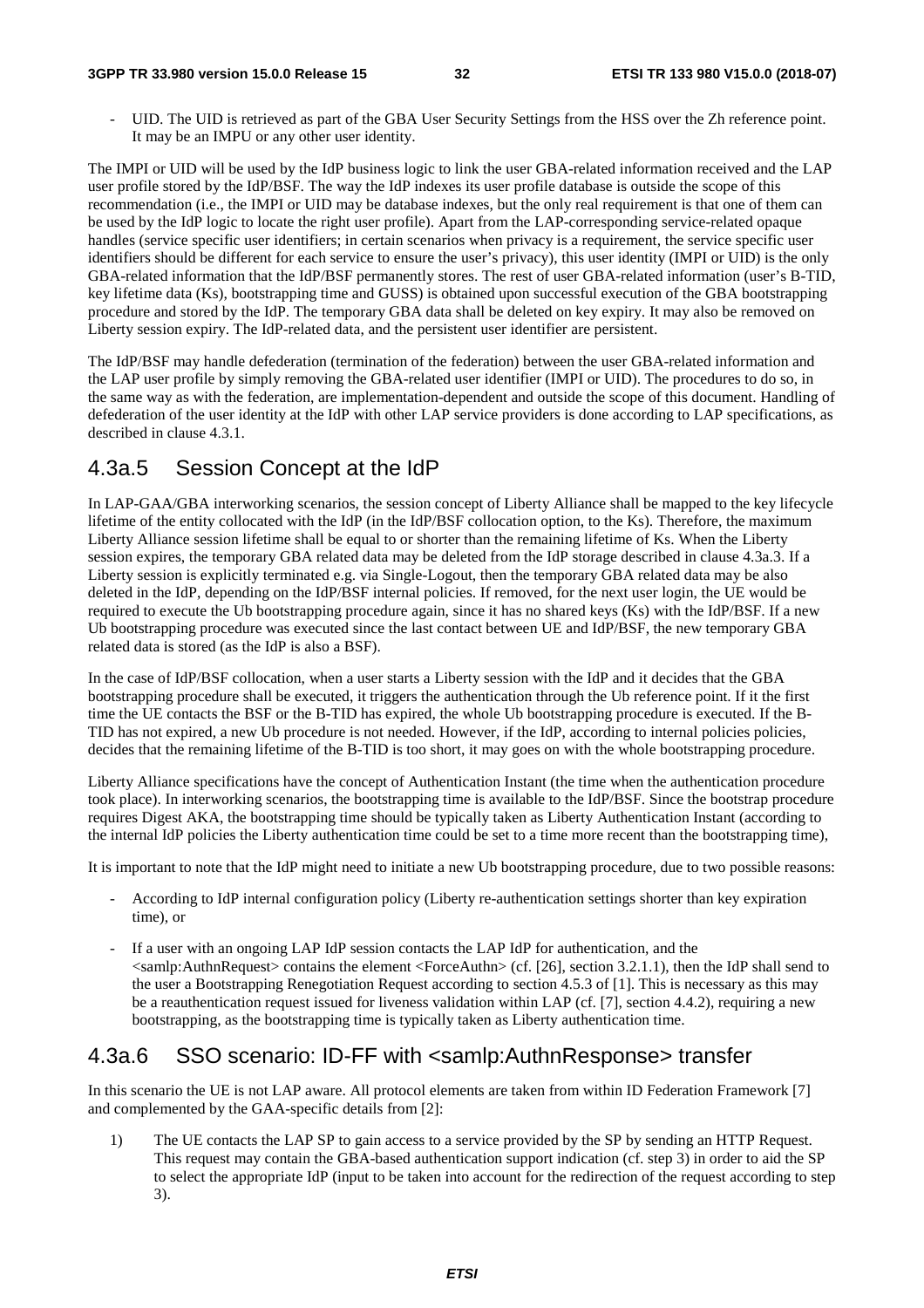- NOTE: The GBA-based authentication support indication is not extrictly necessary. The UE may not send such indication. The SP will in every case be in charge of determining the appropriate IdP for this specific service request and user. This is known as "IdP Discovery" procedures and are out of the scope of the present document (although SAMLv2 documents some non-normative means of achieving that).
- 2) On receipt of the HTTP request from UE, the SP obtains the identity provider and sends a redirect HTTP Response with <samlp:AuthnRequest> to UE. The means by which the identity provider address is obtained is implementation-dependent and up to the service provider.
- 3) The UE in turn contacts the IdP under the URL given in the Location header field and the UE shall access the IdP/BSF URL with an HTTP Request with <samlp:AuthnRequest> information [12].

 The UE shall indicate to the IdP that GBA-based authentication is supported by adding a constant string to the "User-Agent" HTTP header as a product token as specified in IETF RFC 2616 [12]. This constant string shall be set according to clause 5.3 of TS 33.222 [2].

 The IdP/BSF checks if the UE has a valid bootstrapping sessions with the IdP/BSF. If the UE does not have a valid bootstrapping session with IdP/BSF, then the the process continues in step 4. If the UE does have a valid bootstrapping session with IdP/BSF, then the the process continues in step 5.

4) The IdP, acknowledging that the UE supports GBA-based authentication and that such authentication method is required (either upon explicit requirement from the SP or due to internal policies), sends back a bootstrapping required indication according to clause 5.2.4 in [4] for the UE to start the bootstrapping procedure.

 In order to be authenticated according to the GBA-defined procedures, the UE shall follow the specifications of clause 4.2 of TS 24.109 [4].

- 5) Upon successful run of the bootstrapping procedure the UE contacts the IdP under the URL given in the Location header field and the UE shall access the IdP/BSF URL with an HTTP Request with  $\leq$ samlp:AuthnRequest $>$  information [12]. The IdP/BSF makes the same checks as in step 3.
- 6) The IdP responds with an <samlp:AuthnResponse> in the HTTP Response redirect URL [12]. The IdP may include further LAP-related data.
- 7) The UE contacts the SP again using this URL and HTTP Request with <samlp:AuthnResponse>.
- 8) The SP answers with an HTTP Response.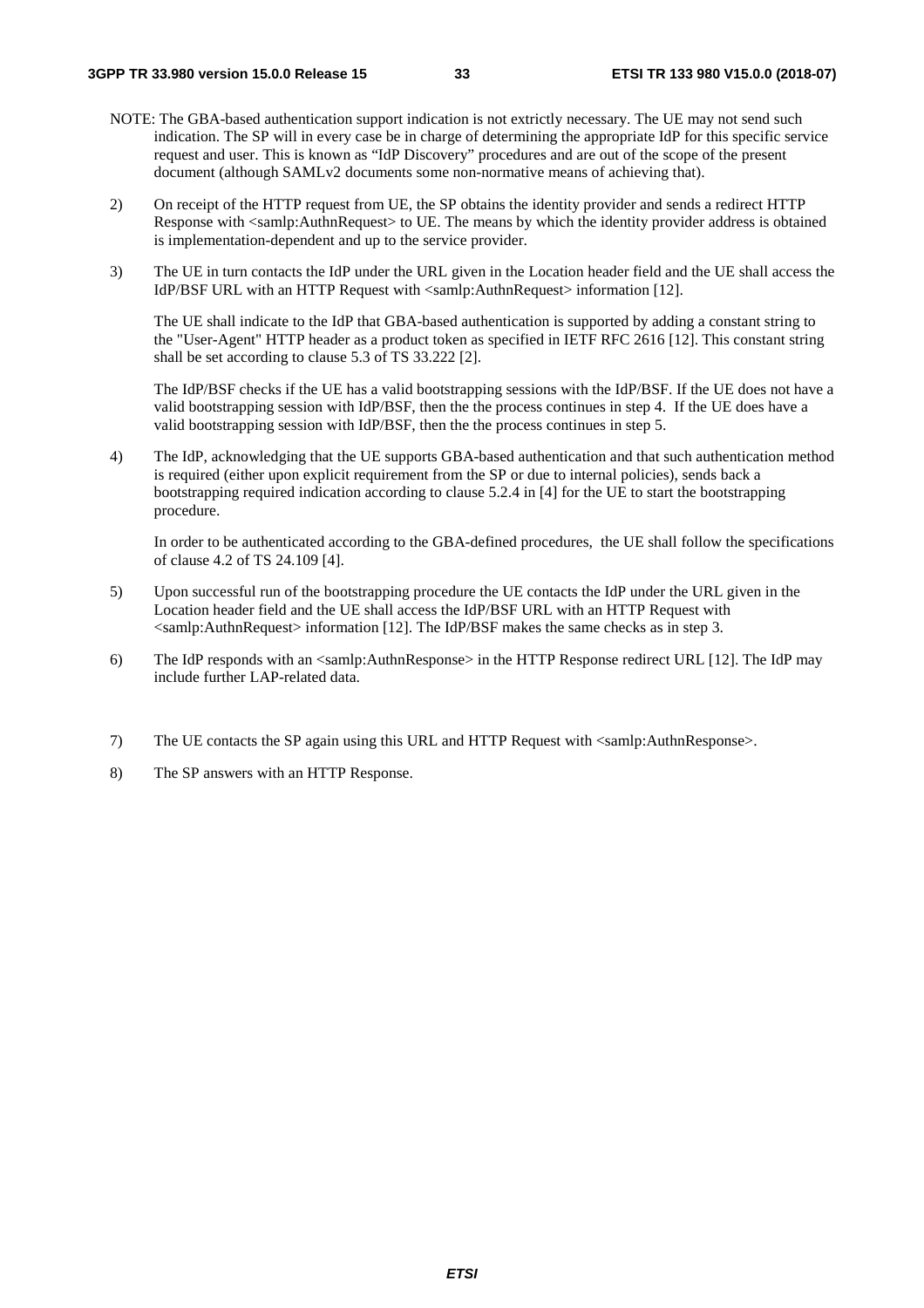

#### **Figure 4.3a-1: Message flow for SSO with <lib:AuthnResponse>**

- NOTE 1: LAP ID-FF specification [7] defines also a POST-based communication between UE and IdP besides a GET-based request with a query string. The present description is consistent with TS33.222 [2], which only reflects an HTTP request, no any specific method explicitly stated.
- NOTE 2: The SP may use the GBA-based authentication support indication received in step 1 to select an appropriate identity provider address (one more possible "IdP Discovery" mechanism).

# 4.4 Use of GUSS / USS in Support of ID-FF and ID-WSF

ID-FF and ID-WSF frameworks have the need for additional information elements not existent in basic GBA. These elements may be stored in HSS GUSS to ease MNO administration work. As stated in clause 1, this document describes interworking of GAA and LAP framework with changes to both as small as possible.

In consequence, the MNO part, and more precisely HSS GUSS, should only store data relevant for interworking. This corresponds well with the requirement that data in HSS should be quite static in nature, and that GUSS is only fetched by BSF on occasion of a Ub bootstrapping run, but not on every communication with a NAF.

The difference in interworking of GAA with ID-FF and ID-WSF is not reflected within GUSS which is defined to contain security settings. The deployment of ID-FF and ID-WSF is mainly characterised by use of different LAP protocol suites only, not by the use of difference security mechanisms.

All data used within LAP environment only is outside the scope of this document and as such assumed to be stored within LAP network elements or accessible from there. This applies e.g. to LAP Id-SIS [23] profiles or access rights in DS. On the other hand, this document does not preclude that e.g. user self-administration of her data at IdP is secured by GBA or by LAP SSO based on GBA.

A basic requirement for identity federation between GAA and LAP is a user identity commonly known to GAA and LAP, or a mechanism that allows for the mapping between the identifiers used in each of the domains, which is outside the scope of this document. From a GAA point of view, this may be the IMPI of the user, an IMPU, or any other public user identity. If the IMPI is used as a common identifier for interworking purposes then this does not require the usage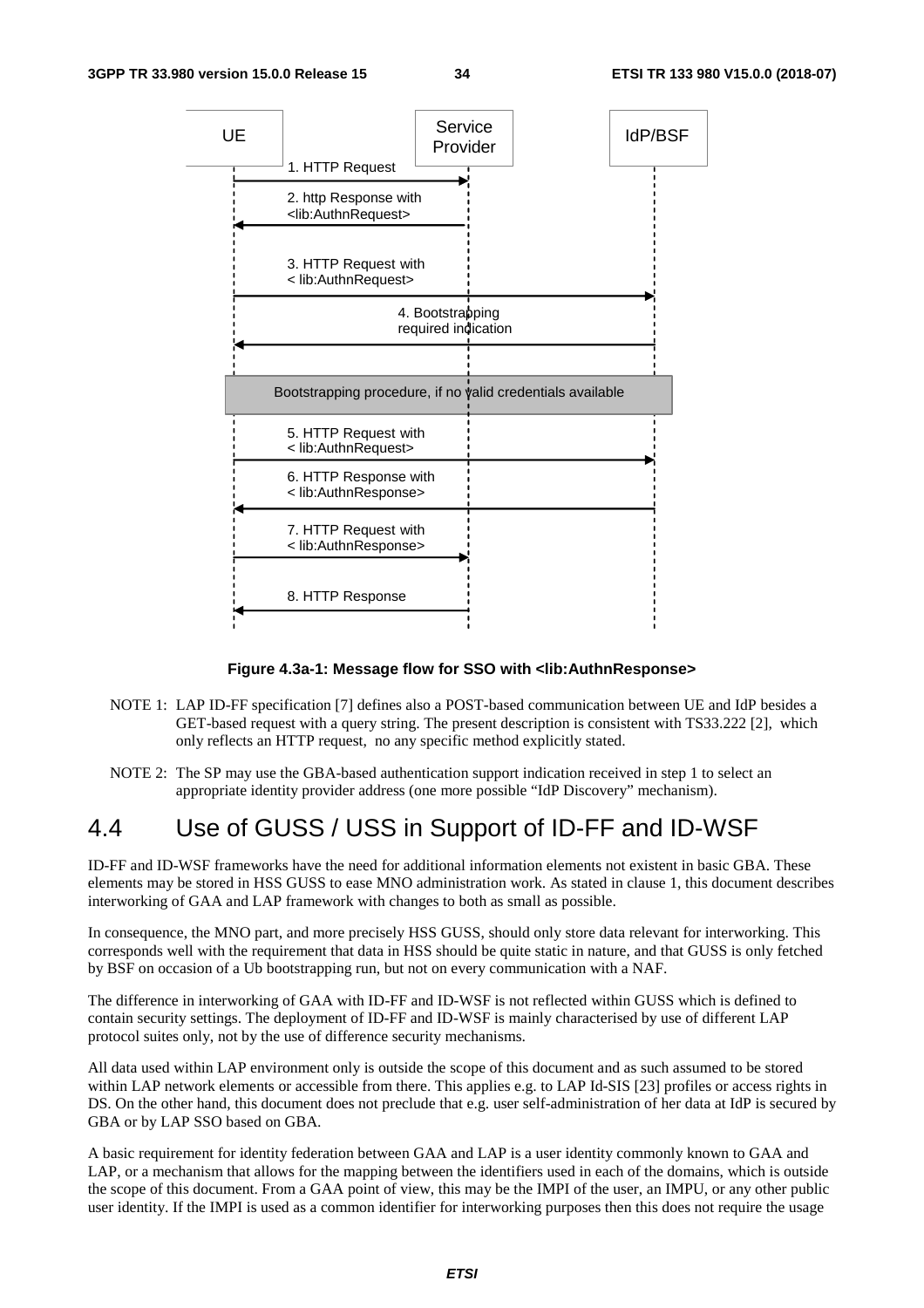of GUSS, as the IMPI is known to the BSF from Ub bootstrapping run (straightforward implementation for the IdP/BSF alternative; when the IdP is collocated with NAF, the BSF may be configured by local policy to send the IMPI to NAF). Any other UID must always be transferred from HSS to IdP using USS.

#### 4.4.1 GAA-LAP Interworking Service

Interworking of GAA and LAP is a service offered by an Identity Provider or Authentication Service that is collocated with some NAF or with the BSF in the framework of GAA: in other words, this feature is provided by a GAA network element (NAF or BSF) which also provides IdP functionality. If existing, USSs for this service are marked with the GAA Service Identifier (GSID) for this service.

NOTE: At the time being there is only one type of interworking service defined. Thus the GSID (GAA Service Identifier) for GAA-LAP interworking is the same as the GAA Service Type Code as defined in clause 4.4.2.

#### 4.4.2 GAA-LAP Interworking USS

The following text profiles the definition of USS attributes as given in [5]:

- The value of the attribute "id" in the element "uss" is the service identifier (GSID) given in clause 4.4.1.
- The value of attribute "type" in the element "uss" is the GAA service type code for GAA-LAP interworking service as defined in Annex B in [5].
- The value of attribute "nafGroup" in the element "uss" is an operator internal group designator for a NAF group the USS is valid for. This attribute may be used by the operator to enforce distinction between different IdPs or circles of trust within LAP.
- Values of the element "uid" are user's public authentication identities from the HSS. These may be IMPUs or any other public user identities by which the user is known to the IdP.
- NOTE: The value of the attribute "uid" in the element "uss" in TS 29.109 [5] can be used in the GAA Liberty Alliance Interworking case for the pertinent user identifier at the Liberty Alliance Identity Provider.
- Values of element "flag" are not defined for GAA-LAP interworking service.

#### 4.4.2a GUSS / USS when IdP/AS is collocated with BSF

When the BSF runs the Ub bootstrapping procedure, it retrieves through the Zh reference point the GBA User Security Settings (GUSS) for the given IMPI.

Depending on the user identifier shared between the LAP IdP and the GBA environment, a specific desing of GUSS may be needed. As stated in clause 4.4, if the IMPI is chosen, no data from the GUSS is needed for the IdP itself, since the IdP/BSF will use the IMPI (provided by the UE over the Ub reference point).

If other identifier is used, then a specific USS shall be defined in the HSS containing such user idenfier. Besides, the BSF shall be configured to choose such a specific USS, the one that contains the user identity that allows it to locate the LAP user profile (the Ub bootstrapping procedure is not executed upon request of a NAF).

# 4.5 Liberty Alliance Authentication Context and GBA

The authentication context needs to contain information to describe that GBA was used for trust establishment and to describe how GAA/GBA was used e.g. Username / password in HTTPS. In addition the strength of the GBA authentication and the security of key storage in UE have to be taken into account (c.f. TS 33.220 [1]: GBA\_ME, GBA U, or 2G GBA). The Liberty authentication context specification is based on [15]. The SAML v2.0 authentication contexts are defined in [27].

NOTE: In case that GBA and Liberty Alliance Interworking extensions are needed by standardisation bodies other than 3GPP, then also the definition of authentication contexts has to be done in the applicable specifications.

The Liberty Alliance ID-FF v1.2 (also valid for SAML v2.0) Authentication Context for GBA is defined in Annex E of TS 29.109 [5].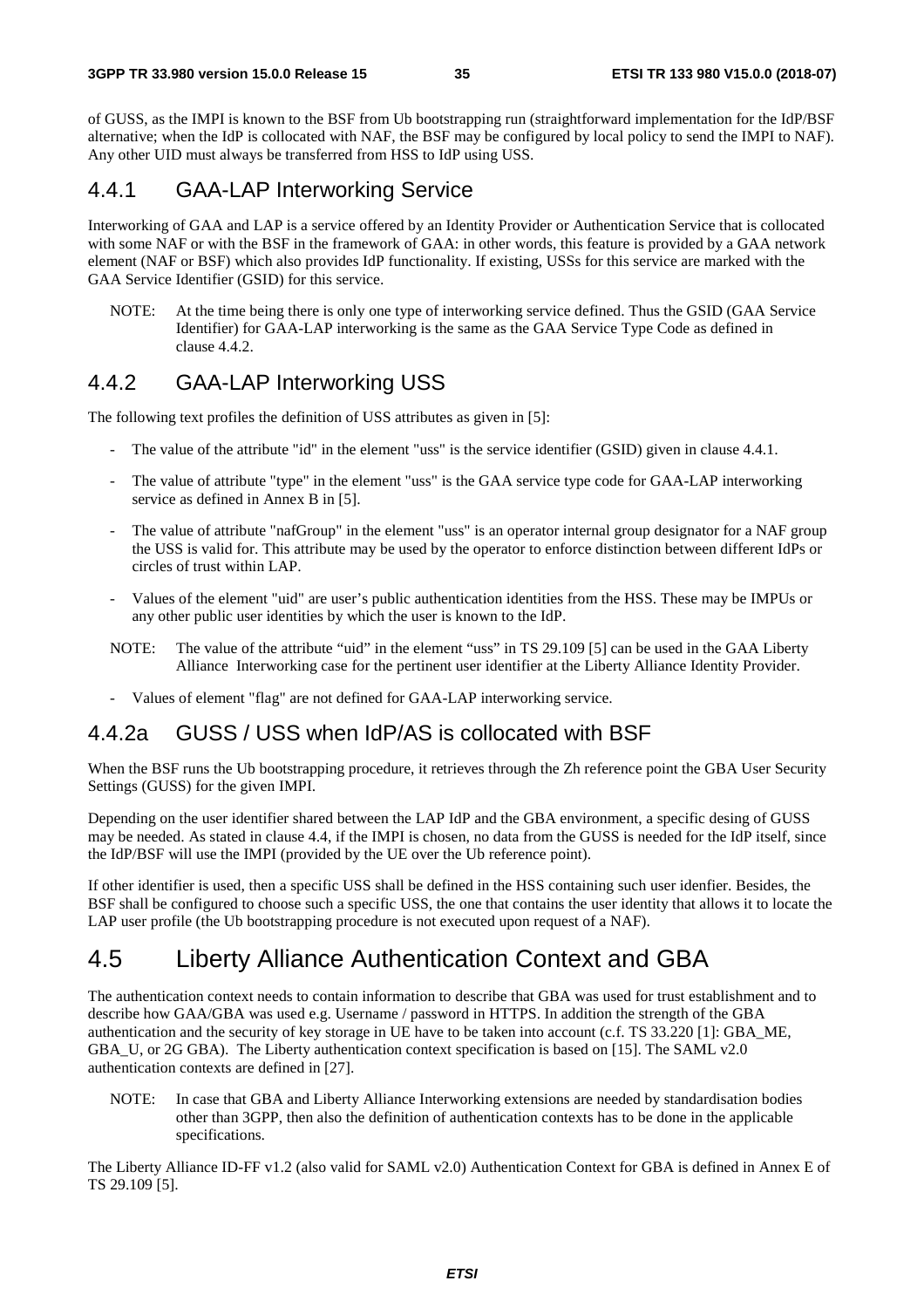# Annex A: Digest Authentication within SASL for Ua protocol between UE and AS/NAF

Liberty Alliance specifications define an ID-WSF Authentication Protocol based on a profile of the Simple Authentication and Security Layer (SASL) framework [17] mapped onto ID-\* SOAP-bound messages. As SASL provides only a wrapper for many kinds of authentication protocols, this report suggests the usage of digest authentication within SASL for authentication of UE to AS within GBA. This annex defines the usage of MD5 digest authentication according to RFC 2831 [18] within SASL for as an instance of the Ua reference point. This annex keeps as close as possible to TS 33.222 [2], where digest authentication according to RFC 2617 [19] is used with Ks\_NAF for authentication.

RFC 2831 defines a slightly different variant of MD5 digest authentication, compatible to the algorithm "MD5-sess" as specified in [19], which is similar to the "MD5" used in TS 33.222. These differences are not important for the use within GAA Liberty alliance interworking, except for the discussion on subsequent authentication and authentication context in clause A.5.

Digest authentication within SASL is used without Integrity and Confidentiality protection as specified in [18]. Both are catered for by the HTTPS protocol as described below.

# A.1 HTTPS deployment

Liberty Alliance recommends the use of a security protocol for all communications between UE and network elements. Section 4.5 of the Liberty ID-WSF Authentication Service Specification and Single Sign-On Service [8] recommends TLS with server certificates for server authentication. Thus, in the scope of this Annex, HTTPS is defined as the security protocol. All statements about TLS deployment and relevant security checks in TS 33.222 [2] apply.

The Liberty ID-WSF Authentication Service Specification and Single Sign-On Service [8] requires all service providers offering ID-WSF authentication services to support at least the security mechanism "urn:liberty:security:2003- 08:TLS:null". This LAP security mechanism is specified in [6] and requires server authentication with X.509v3 certificates. The requirement is fulfilled by the deployment of TS 33.222 [2]. As no message authentication is needed from a GBA-LAP interworking point of view, this LAP security mechanism is also sufficient in the context of this annex.

The TLS profile according to TS 33.222 [2] applies.

NOTE: The Liberty ID-WSF Authentication Service Specification and Single Sign-On Service [8] requires the support of TLS extensions as specified in RFC 3546 [22], while TS 33.222 [2] only mandates to support a subset from RFC 3546 [22], i.e. the "server name" extension. This is an additional requirement beyond this annex, but it does not constitute any contradiction to it.

# A.2 Digest challenge

The digest challenge sent from server to client is defined as follows:

digest-challenge =  $1#$  realm | nonce | gop-options | stale | maxbuf | charset | algorithm | cipher-opts | auth-param )

In the context of this annex the following values for the digest challenge are profiled:

- realm: the realm shall be set according to TS 33.222 [2].
- qop-options: only qop-option "auth" shall be used, as there is no body to be integrity protected and no need to encrypt subsequent messages based on the result of SASL protocol run.
- maxbuf: this value is not relevant in the context of this annex, as only qop="auth" is used. This value may be left out.
- charset: support of charset utf-8 is not mandatory, as digest auth authentication according to RFC 2617 [19] does only support ISO-8859-1.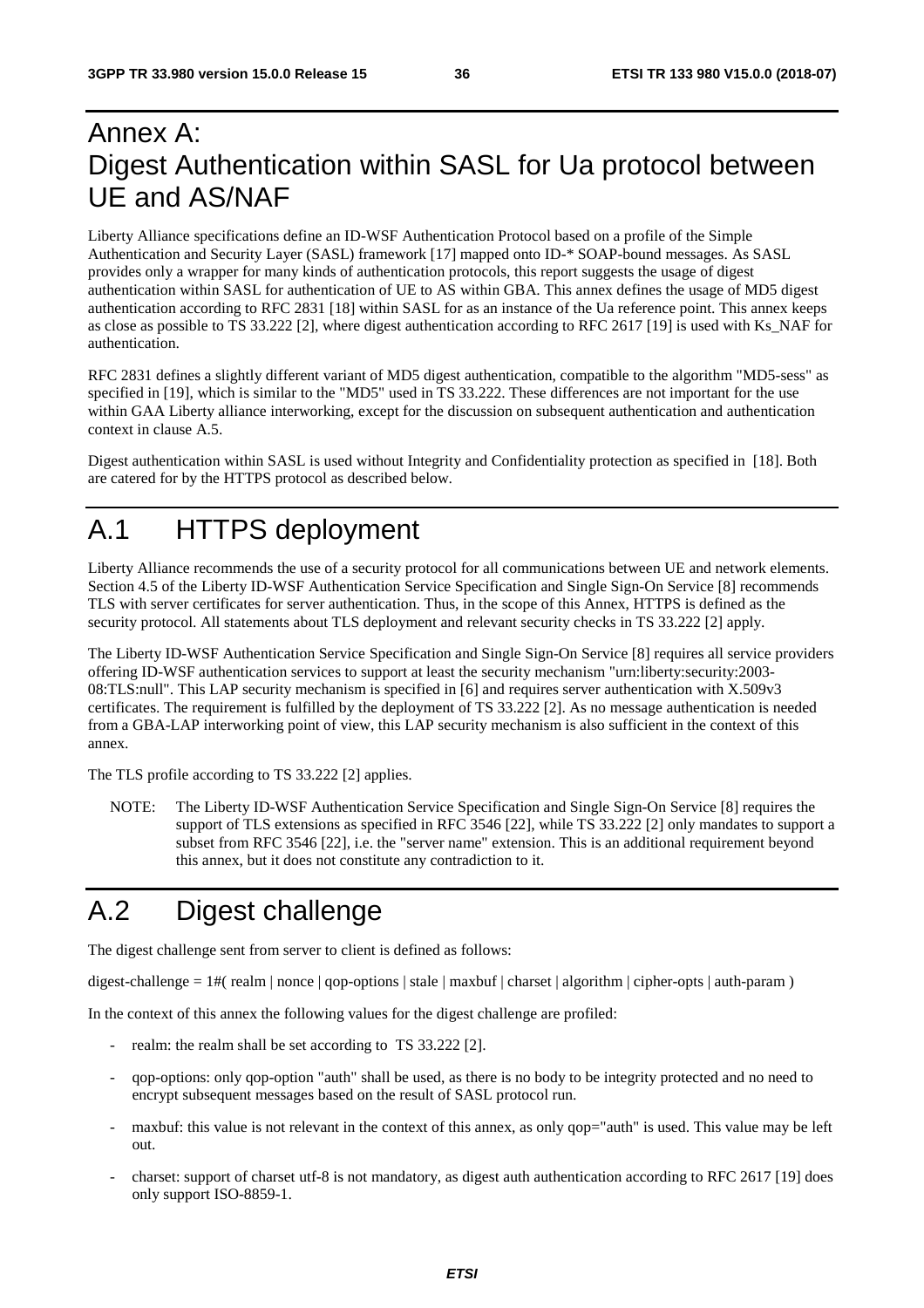- algorithm: this value must be " md5-sess" as this is the only value specified within RFC 2831 [18].
- cipher-opts: this value is not relevant in the context of this annex, as only qop="auth" is used. This value shall not be set.

# A.3 Digest response

The digest response sent from client to server is defined as follows:

digest-response = 1#( username | realm | nonce | cnonce | nonce-count | qop | digest-uri | response | maxbuf | charset |  $cipher | authzi d | auth-param |)$ 

In the context of this annex the following values for the digest response are profiled in addition to the values handled in clause A.2:

- username: this value is set according to TS  $33.222$  [2].
- digest-uri: the "serv-type" shall be the service name "idwsf" according to [8]. "host" shall be the FQDN of the AS.

# A.4 Response auth

[18] requires the server to send a "response auth" to the client after successful authentication of the client. This is the same mechanism as the (optional) use of the Authentication-Info-Header in [19].

This "response auth" should be checked by the client to provide a second assurance that it connected to the correct server (besides the server authentication by server certificate). The security analyses should not rely on the client to perform this check correctly.

# A.5 Subsequent authentication

Use of the "subsequent authentication" mechanism depends on local policy in the AS.

If the client never sends an "initial response", then this mechanism is not used anyway. If the client sends an "initial response", then the server may accept or reject it depending on local policy.

Whether "subsequent authentication" should be used depends also on the security requirements of the authentication, as "md5-sess" has a session concept where subsequent authentications are not as independent as with "md5". For this topic c.f. discussion of "session concept" in [19]. This also influences the definition of "authentication context" as handled in clause 4.5.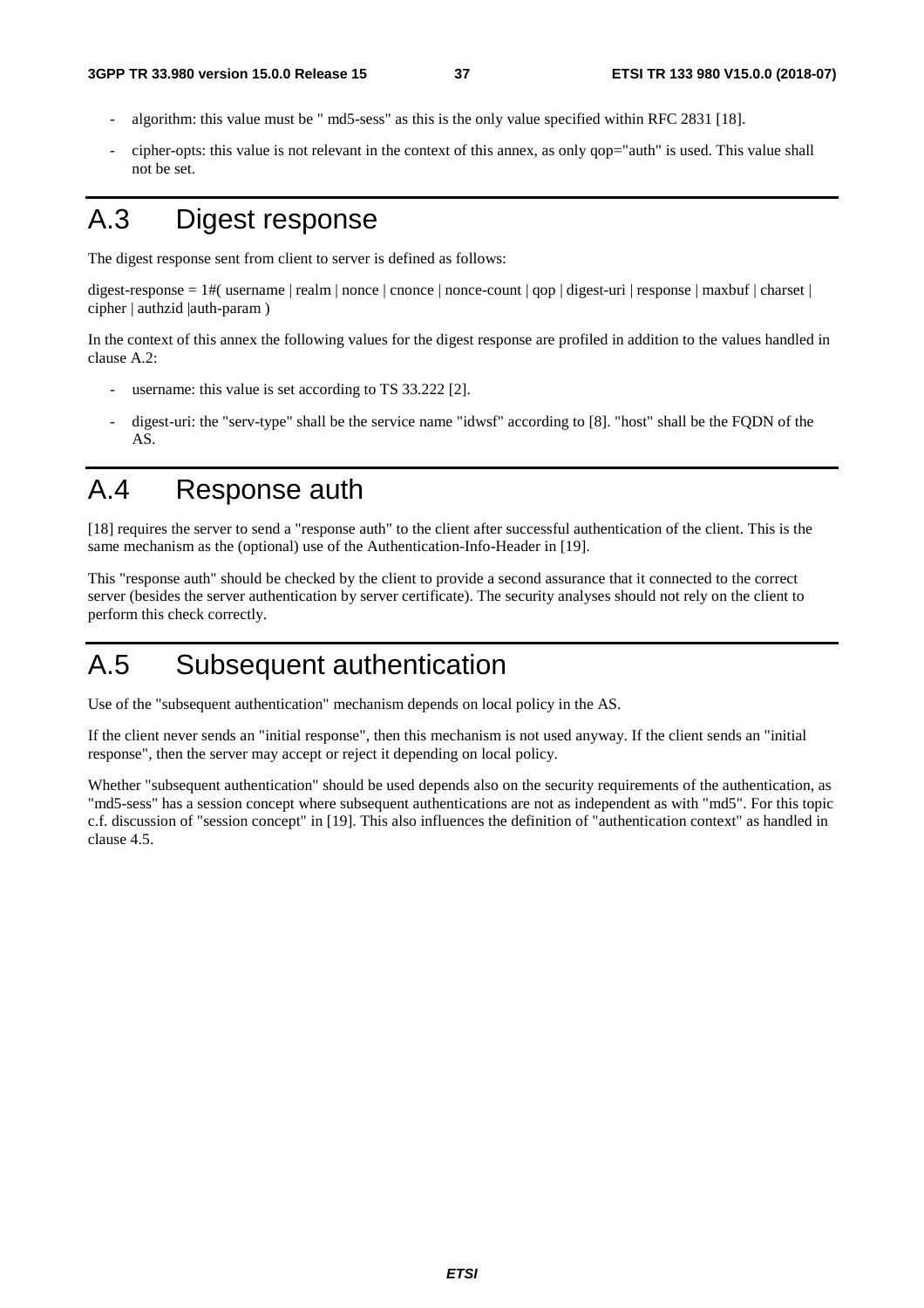# Annex Z: Change history

| <b>Change history</b> |              |                  |      |                |                |                                                                      |                 |            |                          |
|-----------------------|--------------|------------------|------|----------------|----------------|----------------------------------------------------------------------|-----------------|------------|--------------------------|
| <b>Date</b>           | TSG#         | TSG Doc.         |      | CR   Rev       |                | <b>Cat Subject/Comment</b>                                           | O <sub>Id</sub> | <b>New</b> | WI                       |
| 2005-04               |              |                  |      |                |                | Creation of document                                                 | 0.0.0           | 0.0.1      |                          |
| 2005-07               | SA3#39       | S3-              |      |                |                | Integration of S3-050478 to Liberty 3GPP                             | 0.0.1           | 0.1.0      |                          |
|                       |              | 050478           |      |                |                | Security Interworking TR                                             |                 |            |                          |
| 2005-09               | SA3#40       | $S3-$            |      |                |                | Integration of S3-050520, S3-050522, S3-                             | 0.1.0           | 0.2.0      |                          |
|                       |              | 050666           |      |                |                | 050523, S3-050529, S3-050536 approved                                |                 |            |                          |
|                       |              |                  |      |                |                | in SA3#40                                                            |                 |            |                          |
| 2005-09               | SA3#40       | $S3-$            |      |                |                | Integration of S3-050520, S3-050522, S3-                             | 0.2.0           | 1.0.0      |                          |
|                       |              | 050666           |      |                |                | 050523, S3-050529, S3-050536 approved                                |                 |            |                          |
|                       |              |                  |      |                |                | in SA3#40                                                            |                 |            |                          |
|                       |              |                  |      |                |                |                                                                      |                 |            |                          |
| 2005-12               | SA3#41       | $S3-$            |      |                |                | Integration of S3-050856, S3-050712, S3-                             | 1.0.0           | 1.1.0      |                          |
|                       |              | 050858           |      |                |                | 050854, S3-050855 approved in SA3#41                                 |                 |            |                          |
| 2006-02               | SA3#42       | $S3-$            |      |                |                | Integration of S3-060050 and S3-060121                               | 1.1.0           | 2.0.0      |                          |
|                       |              | 060178           |      |                |                |                                                                      |                 |            |                          |
| 2006-02               | SA3#42       |                  |      |                |                | Minor editorial changes made before                                  | 2.0.0           | 2.0.1      |                          |
|                       |              |                  |      |                |                | presentation to SA                                                   |                 |            |                          |
| 2006-03               | <b>SP-31</b> | SP-06070         |      |                | $\blacksquare$ | Approved at SA #31                                                   | 2.0.1           | 7.0.0      |                          |
| 2006-06               | SP-32        | SP-060389 0001   |      |                | В              | Integration of CT4 approved CR on Authentication                     | 7.0.0           | 7.1.0      | LibSec                   |
|                       |              |                  |      |                |                | <b>Context Definition</b>                                            |                 |            |                          |
| 2006-06               | SP-32        | SP-060389        | 0002 |                | B              | Addition of interworking details between GAA and                     | 7.0.0           | 7.1.0      | LibSec                   |
|                       |              |                  |      |                |                | LAP, especially USS details.                                         |                 |            |                          |
| 2006-06               | SP-32        | SP-060389 0003   |      | $\blacksquare$ | F              | Liberty-3GPP interworking security                                   | 7.0.0           | 7.1.0      | Liberty-                 |
|                       |              |                  |      |                |                |                                                                      |                 |            | <b>GBA</b>               |
|                       |              |                  |      |                |                |                                                                      |                 |            | interwork<br>ing         |
| 2006-06               | $SP-32$      | SP-060450 0004 1 |      |                | F              | Message flow for SSO scenario of ID-WSF                              | 7.0.0           | 7.1.0      | Liberty-                 |
|                       |              |                  |      |                |                | authentication service                                               |                 |            | <b>GBA</b>               |
|                       |              |                  |      |                |                |                                                                      |                 |            | interwork                |
|                       |              |                  |      |                |                |                                                                      |                 |            | ing                      |
| 2006-09               | SP-33        | SP-060506 0005   |      |                | F              | Usage of HTTP POST method                                            | 7.1.0           | 7.2.0      | LibSec                   |
| 2006-09               | SP-33        | SP-060506 0006   |      |                | F              | Service based data management                                        | 7.1.0           | 7.2.0      | LibSec                   |
| 2006-09               | SP-33        | SP-060506 0007   |      |                | F              | Liberty ID-WSF and GBA interworking architecture                     | 7.1.0           | 7.2.0      | 6.25                     |
|                       |              |                  |      |                |                |                                                                      |                 |            | Liberty-                 |
|                       |              |                  |      |                |                |                                                                      |                 |            | <b>GBA</b>               |
|                       |              |                  |      |                |                |                                                                      |                 |            | interwork                |
| 2006-09               | SP-33        | SP-060506 0008   |      |                | $\overline{F}$ | Clarifications and corrections                                       | 7.1.0           | 7.2.0      | ing                      |
|                       |              |                  |      |                |                |                                                                      |                 |            | Liberty-<br><b>GBA</b>   |
|                       |              |                  |      |                |                |                                                                      |                 |            | interwork                |
|                       |              |                  |      |                |                |                                                                      |                 |            | ing                      |
| 2006-12               | $SP-34$      | SP-060812 0009 1 |      |                | F              | Addition of a reference to the GAA Service Type                      | 7.2.0           | 7.3.0      | LibSec                   |
|                       |              |                  |      |                |                | Code in TS 29.109.                                                   |                 |            |                          |
| 2006-12               | SP-34        | SP-060812 0010 1 |      |                | F              | Removal of editor's note and validation of received 7.2.0            |                 | 7.3.0      | LibSec                   |
|                       |              |                  |      |                |                | identity                                                             |                 |            |                          |
| 2006-12               | $SP-34$      | SP-060812 0011 1 |      |                | F              | Addition of Note pointing to work related to 3GPP                    | 7.2.0           | 7.3.0      | LibSec                   |
|                       |              |                  |      |                |                | external entities.                                                   |                 |            |                          |
| 2006-12               | $SP-34$      | SP-060812 0012 1 |      |                | F              | Clarification of usage of TLS mechanism and of                       | 7.2.0           | 7.3.0      | LibSec                   |
|                       |              |                  |      |                |                | indication of GBA-based authentication support in                    |                 |            |                          |
|                       |              |                  |      |                |                | GAA - ID-FF interworking.                                            |                 |            |                          |
| 2006-12               | SP-34        | SP-060812 0013 1 |      |                | F              | Replacement of Editor's Note concerning LAP re-                      | 7.2.0           | 7.3.0      | LibSec                   |
|                       |              |                  |      |                |                | authentication.<br>Updated to include the entries of history box and |                 |            |                          |
| 2007-01               |              |                  |      |                |                | to correct the version number on the cover sheet                     | 7.3.0           | 7.3.1      |                          |
| 2007-03               | SP-35        | SP-070164 0014   |      |                | F              | Removal of identity validation inconsistency                         | 7.3.0           | 7.4.0      | LibSec                   |
| 2007-03               | SP-35        | SP-070164 0015 1 |      |                | В              | SAMLv2.0 Integration to TR 33.980                                    | 7.3.0           | 7.4.0      | LibSec                   |
| 2007-06               | SP-36        | SP-070333 0016 1 |      |                | F              | Specifying compliance levels                                         | 7.4.0           | 7.5.0      | LibSec                   |
| 2007-06               | SP-36        | SP-070333 0017   |      |                | F              | Clarification of SAML v2.0 description                               | 7.4.0           | 7.5.0      | LibSec                   |
| 2007-09               | SP-37        | SP-070596 0020 3 |      |                | F              | Enhancements on the architecture for the                             | 7.5.0           | 7.6.0      | LibSec                   |
|                       |              |                  |      |                |                | collocation of BSF with Libery Alliance IdP                          |                 |            |                          |
| 2008-12               | SP-42        | Ш,               | u.   | ш.             | Ц,             | Upgrade to Release 8                                                 | 7.6.0           | 8.0.0      | --                       |
| 2009-12               | SP-46        | SP-090819 0022   |      |                | B              | Missing logout for interworking                                      | 8.0.0           | 9.0.0      | GBA-IdM                  |
| 2011-03               |              |                  |      |                |                | Update to Rel-10 version (MCC)                                       |                 | 9.0.0      | 10.0.0                   |
| 2012-09               |              |                  |      |                |                | Update to Rel-11 version (MCC)                                       | 10.0.0          | 11.0.0     | $\overline{\phantom{a}}$ |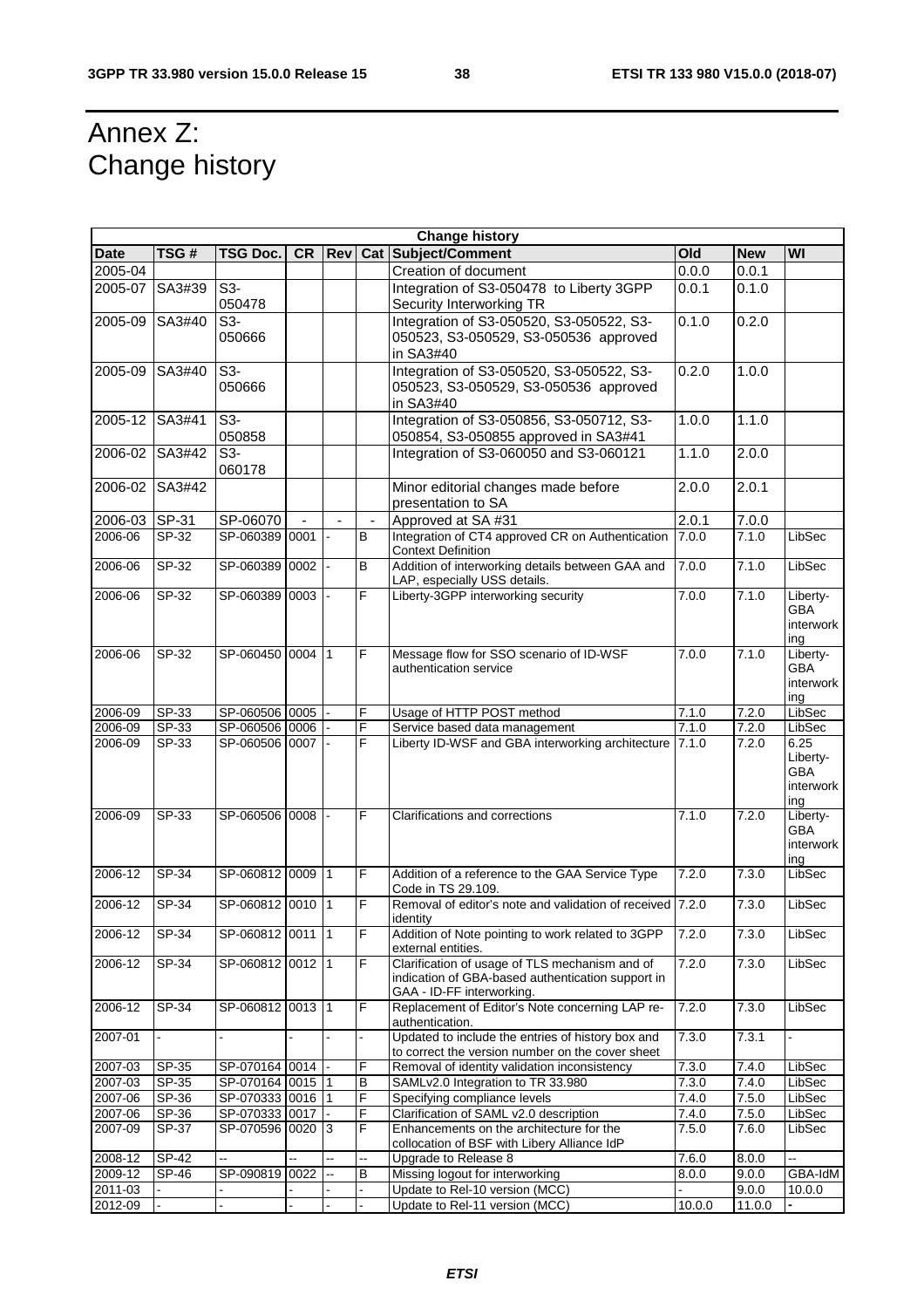| 2013-12 | ISP-62 | ISP-130662 I0023 I1 |  | ICorrection of reference       | 11.0.0 | 11.1.0 | <b>TEIL</b> |
|---------|--------|---------------------|--|--------------------------------|--------|--------|-------------|
|         |        |                     |  |                                |        |        | LibSec      |
| 2014-09 |        |                     |  | Update to Rel-12 version (MCC) | 11.1.0 | 12.0.0 |             |
| 2016-01 |        |                     |  | Update to Rel-13 version (MCC) | 12.0.0 | 13.0.0 |             |

| <b>Change history</b> |                     |  |  |  |  |                                                  |                             |  |  |
|-----------------------|---------------------|--|--|--|--|--------------------------------------------------|-----------------------------|--|--|
| <b>Date</b>           | <b>Meeting TDoc</b> |  |  |  |  | <b>CR Rev Cat Subject/Comment</b>                | <b>New</b><br><u>versio</u> |  |  |
| 2017-03               | <b>SA#75</b>        |  |  |  |  | Promotion to Release 14 without technical change | 14.0.0                      |  |  |
| 2018-06               |                     |  |  |  |  | Update to Rel-15 version (MCC)                   | 15.0.0                      |  |  |